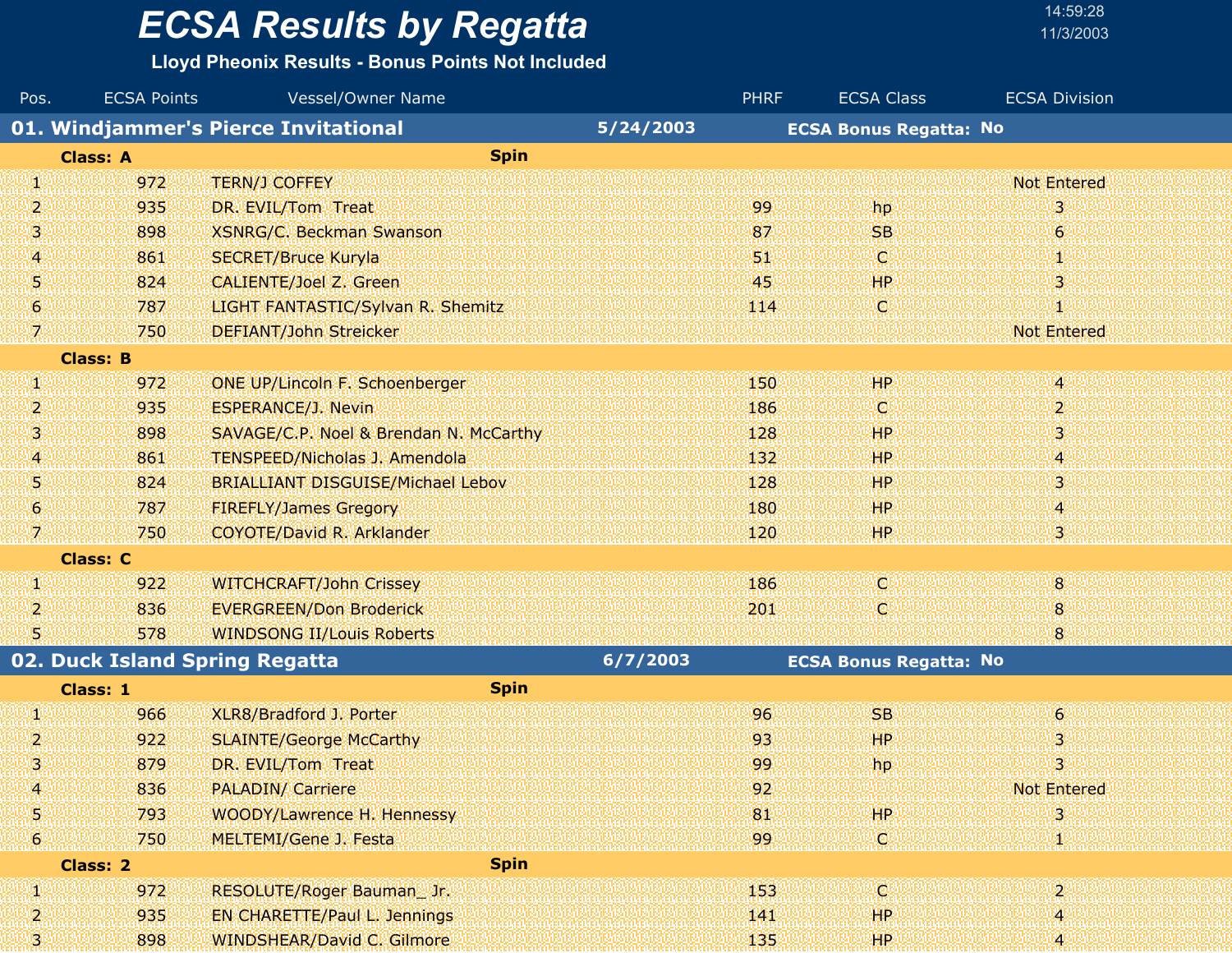#### **Lloyd Pheonix Results - Bonus Points Not Included**

| Pos.         | <b>ECSA Points</b> | Vessel/Owner Name                   |                 |           | <b>PHRF</b> | <b>ECSA Class</b>             | <b>ECSA Division</b> |  |
|--------------|--------------------|-------------------------------------|-----------------|-----------|-------------|-------------------------------|----------------------|--|
| 4            | 861                | <b>MENTOR/Mark Kondracky</b>        |                 |           | 211         | C.                            | $\overline{2}$       |  |
| 51           | 824                | <b>NUNNEHI/Mark Dixon</b>           |                 |           | 135         | HР                            | 4                    |  |
| G.           | 787                | <b>BANCHEE/Shawn Ensor</b>          |                 |           | 119         | W                             | Ю                    |  |
| 7.           | 750                | <b>SCOOTS/ Brown</b>                |                 |           |             |                               | <b>Not Entered</b>   |  |
|              | <b>Class: 3</b>    |                                     | <b>Non-Spin</b> |           |             |                               |                      |  |
| Щ            | 944                | RICOCHET/Thomas Lee                 |                 |           | 48          | <b>HP</b>                     | $\overline{3}$       |  |
| 2            | 879                | <b>MEERSLEIDE/ MASON/WOOD</b>       |                 |           |             |                               | <b>Not Entered</b>   |  |
| 喇            | 815                | <b>HORNET/Bob McLellan</b>          |                 |           | 158         | C)                            | 7.                   |  |
| 4            | 750                | <b>WILD BLUE YONDER/</b>            |                 |           |             |                               | <b>Not Entered</b>   |  |
|              | Class: 4           |                                     | <b>Non-Spin</b> |           |             |                               |                      |  |
| W            | 944                | PRISM/Joel W. Mangini               |                 |           | 195         | W                             | 8 <sup>°</sup>       |  |
| 2            | 879                | <b>GINGER SNAP/Len Mierzejewski</b> |                 |           | 189         | C.                            | $\overline{2}$       |  |
| 31           | 815                | <b>CLOUDDANCER/ Saunders</b>        |                 |           |             |                               | <b>Not Entered</b>   |  |
| 51           | 685                | <b>AMITY/ Moore</b>                 |                 |           |             |                               | <b>Not Entered</b>   |  |
|              |                    | 04. Off Soundings Spring Friday     |                 | 6/13/2003 |             | <b>ECSA Bonus Regatta: No</b> |                      |  |
|              | <b>Class: A</b>    |                                     | <b>Spin</b>     |           |             |                               |                      |  |
| W            | 983                | <b>NEPENTHE/Robert Read</b>         |                 |           |             |                               | <b>Not Entered</b>   |  |
| 2            | 957                | <b>DOLPHIN/Howard Knox</b>          |                 |           |             |                               | <b>Not Entered</b>   |  |
| 3            | 931                | <b>CHARMER/Will Pease</b>           |                 |           |             |                               | <b>Not Entered</b>   |  |
| 4            | 905                | IRRRESTIBLE/James Slimmon Jr.       |                 |           |             |                               | <b>Not Entered</b>   |  |
| 51           | 879                | <b>SALTY/Peter Mietschnig</b>       |                 |           |             |                               | <b>Not Entered</b>   |  |
| 6.           | 853                | <b>ROGUE/Seville Simonds</b>        |                 |           | 126         | AB.                           | 5                    |  |
| 7            | 828                | SPINDRIFT/Wm. Rich III              |                 |           |             |                               | <b>Not Entered</b>   |  |
| $\mathbf{8}$ | 802                | T L SEA/kevin horrigan              |                 |           |             |                               | <b>Not Entered</b>   |  |
| 9            | 776                | <b>OUR TERN/Jack Washbrun</b>       |                 |           |             |                               | <b>Not Entered</b>   |  |
| 10           | 750                | XAPISMA/Robert I. Welsh Jr.         |                 |           | 184         | <b>AB</b>                     | 5                    |  |
| 42           | 698                | TYNAJE/Peter C. Ross                |                 |           | 143         | AB.                           | п                    |  |
|              | <b>Class: B</b>    |                                     | <b>Spin</b>     |           |             |                               |                      |  |
| W            | 966                | <b>BEARCAT/Jack Lombard</b>         |                 |           | 192         | A <sub>B</sub>                | 5                    |  |
| 2            | 922                | <b>WATERCOLORS/Bill Drinkuth</b>    |                 |           | 207         | <b>AB</b>                     | 5                    |  |
| 3            | 879                | <b>CHAOS/Arnold Grant</b>           |                 |           |             |                               | <b>Not Entered</b>   |  |
| 4.           | 836                | <b>VALIANT/Robert E. Bunger</b>     |                 |           | 183         | <b>AB</b>                     | 5                    |  |
| 51           | 793                | SISU/Lochlin Syme                   |                 |           | 231         | AB.                           | 5                    |  |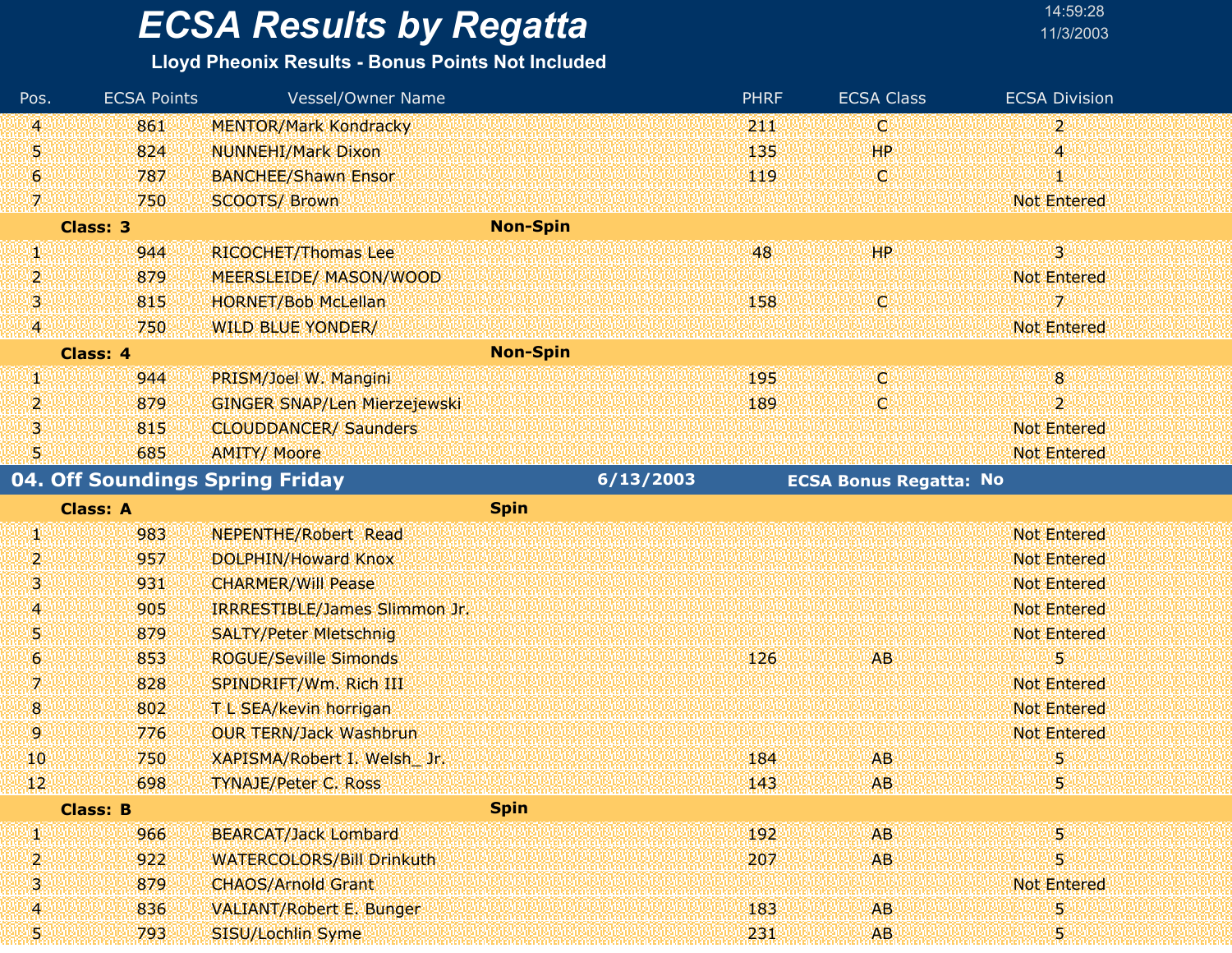### **Lloyd Pheonix Results - Bonus Points Not Included**

| Pos.          | <b>ECSA Points</b> | <b>Vessel/Owner Name</b>                          | <b>PHRF</b> | <b>ECSA Class</b> | <b>ECSA Division</b> |
|---------------|--------------------|---------------------------------------------------|-------------|-------------------|----------------------|
| $\mathcal{I}$ | 707                | <b>SANIBEL/Gerry H. Keeler</b>                    | 212         | AB.               | 5,                   |
|               | Class: C-1         |                                                   | <b>Spin</b> |                   |                      |
| Ø             | 992                | <b>HOOLIGAN/Peter Brinckerhoff</b>                | 33          | <b>HP</b>         | $\overline{3}$       |
| 2             | 976                | <b>SECRET/Bruce Kuryla</b>                        | 51          | C.                | O                    |
| з             | 960                | <b>VOLUNTEER/Jonathan Lathrop</b>                 |             |                   | <b>Not Entered</b>   |
| A             | 944                | <b>SETTLER/Jim &amp; Tom Rich</b>                 |             |                   | <b>Not Entered</b>   |
| 5             | 928                | ABRAXAS/Adam M. Walsh                             | 45          | IO)               | з                    |
| 6             | 912                | <b>LOOSE FISH/John Niewenhous</b>                 |             |                   | <b>Not Entered</b>   |
| 7.            | 895                | <b>CALIENTE/Joel Z. Green</b>                     | 45          | <b>HP</b>         | 3                    |
| 8             | 879                | <b>RICOCHET/Thomas Lee</b>                        | 48          | HР                | 3                    |
| 9.            | 863                | <b>EN CHARETTE/Ron Noe</b>                        | 75          | HР                | 3                    |
| 10            | 847                | <b>CLEO/Robert Page</b>                           |             |                   | <b>Not Entered</b>   |
| ŦT            | 831                | <b>SPANISH MOON/Toby Halsey</b>                   | 57          | <b>SB</b>         | 6                    |
| $ 12\rangle$  | 815                | SONGLINES/                                        |             |                   | <b>Not Entered</b>   |
| 43            | 798                | <b>WAHOO/Philip Dickey</b>                        | 18          | <b>HP</b>         | 3                    |
| 14            | 782                | FURY/Ray J. Gincavage                             | 50          | <b>C</b>          | 1                    |
| 45            | 766                | <b>RIPPLE/Hugh O'Brien</b>                        |             | HP.               | 3                    |
| 17            | 734                | BANJO/Rodney S. Johnstone                         |             |                   | <b>Not Entered</b>   |
|               | Class: C-2         |                                                   | <b>Spin</b> |                   |                      |
| W             | 991                | WOODY/Lawrence H. Hennessy                        | 81          | HP.               | $\overline{3}$       |
| 2             | 974                | SIRPRIZE/J. William Healy                         | 88          | V.                | O                    |
| 13.           | 957                | DRAGONFLY/Skip Young                              |             |                   | <b>Not Entered</b>   |
| A             | 940                | <b>KITE/Paul Connor</b>                           |             | O.                | 41,                  |
| 9             | 922                | LINDY/David G. Dickerson                          | 90          | C)                | Ψ                    |
| 6             | 905                | <b>MISTY/Fred A. Allardyce</b>                    | 84          | W                 | 1                    |
| 7             | 888                | <b>OSPREY/George Martin</b>                       |             |                   | <b>Not Entered</b>   |
| 8             | 871                | <b>FIREWATER/Jesse Waters</b>                     |             |                   | <b>Not Entered</b>   |
| 9.            | 853                | <b>SAGACIOUS/Robert B. Geary</b>                  | 99          | O.                | Ю                    |
| 10            | 836                | <b>WOLVERINE/David L. Nauber</b>                  | 110         | O.                | 1                    |
| ЩF            | 819                | <b>REVERY/Bill Gunther</b>                        | 90          | C.                | Ф                    |
| $\mathbf{12}$ | 802                | RELENTLESS/kevin horrigan                         | 81          | <b>SB</b>         | 6                    |
| 43            | 784                | <b>TICKER/Milan Bartek</b>                        | 84          | O.                | 1                    |
| $\mathbf{H}$  | 767                | <b>CRYSTAL SLIPPER/Mike &amp; Linda Cavanaugh</b> | 105         | C                 | 4                    |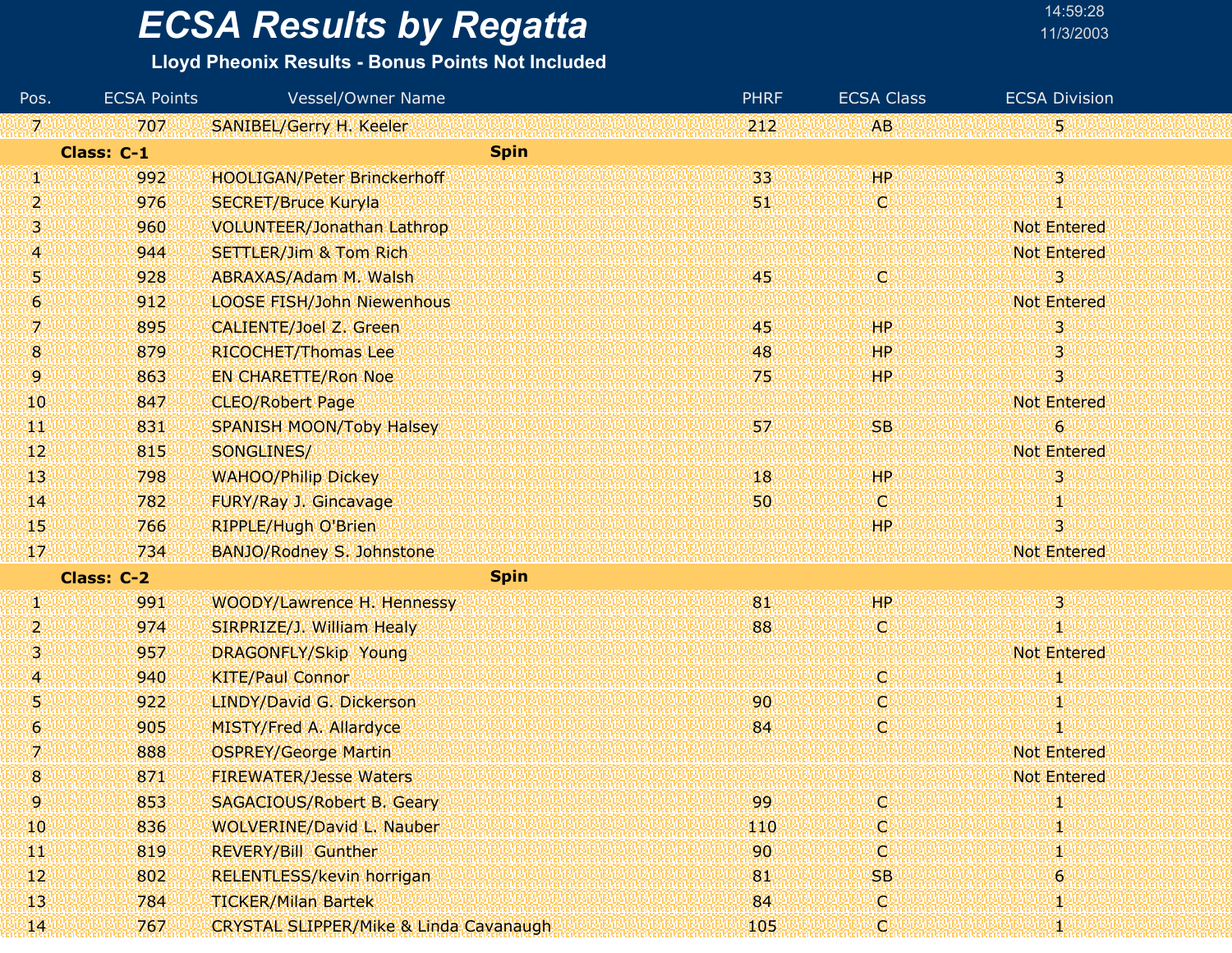### **Lloyd Pheonix Results - Bonus Points Not Included**

| Pos.           | <b>ECSA Points</b> | Vessel/Owner Name                     | <b>PHRF</b> | <b>ECSA Class</b> | <b>ECSA Division</b> |
|----------------|--------------------|---------------------------------------|-------------|-------------------|----------------------|
| 16             | 733                | <b>MELTEMI/Gene J. Festa</b>          | 99.         | W.                | 郷                    |
|                | Class: C-3         | <b>Spin</b>                           |             |                   |                      |
| W              | 985                | <b>TOMAHAWK/Peter Bergendahl</b>      | 443         | HP                | $\overline{3}$       |
| $\overline{2}$ | 962                | <b>COOL BREEZE/Billy Liberty</b>      |             |                   | <b>Not Entered</b>   |
| 3              | 938                | <b>COOCH/WES MAXWELL</b>              |             |                   | <b>Not Entered</b>   |
| 4              | 915                | <b>TRASH TALK/Brandon Flack</b>       |             |                   | <b>Not Entered</b>   |
| W              | 891                | XLR8/Bradford J. Porter               | 96          | <b>SB</b>         | $\boldsymbol{6}$     |
| 6              | 868                | <b>LOONEY TUNES/Carl D. Fast</b>      | 123         | HP                | 3                    |
| 咧              | 844                | MAMA SAID NO!/Greg Gilmartin          | 114         | HP.               | 3                    |
| 12             | 726                | PREMIUM/ROBERT AUSTIN-LAFRANCE        | 128         | <b>HP</b>         | 3                    |
| $\mathbf{12}$  | 726                | <b>QUANTUM LEAP/Patrick B. Dillon</b> | 90          | <b>SB</b>         | 6                    |
| $\mathbf{12}$  | 726                | <b>DREAMLAND EXPRESS/Mark Belsky</b>  | 114         | SB                | $\boldsymbol{6}$     |
|                | <b>Class: C-4</b>  | <b>Spin</b>                           |             |                   |                      |
| W              | 983                | <b>HELLFIRE/Ron Levine</b>            | 167         | 99 P              | 48                   |
| 2              | 957                | <b>WAVEWALKER/David Walker</b>        | 138         | HP                | 4.                   |
| 91             | 931                | <b>EN CHARETTE/Paul L. Jennings</b>   | 141         | HP                | 4                    |
| A              | 905                | <b>GOOMBAY SMASH/Stu Craig</b>        | 139         | HР                | $\overline{4}$       |
| W              | 879                | <b>FALCON/Charles Stoddard</b>        |             |                   | <b>Not Entered</b>   |
| 6              | 853                | <b>WINDSHEAR/David C. Gilmore</b>     | 135         | HP                | 4                    |
| 7.             | 828                | <b>ELAN/Grant Brandon</b>             |             |                   | <b>Not Entered</b>   |
| 8              | 802                | <b>BAD DOG/BILL MORTENSEN</b>         | 171         | HP                | 4                    |
| 9              | 776                | <b>NUNNEHI/Mark Dixon</b>             | 135         | HP                | 4                    |
| 10             | 750                | COLD DUCK/John A. Tracy               | 144         | ΉP                | 4                    |
|                | Class: C-5         | <b>Spin</b>                           |             |                   |                      |
| W              | 990                | <b>SPIRIT/Norman Peck</b>             |             |                   | <b>Not Entered</b>   |
| $\overline{2}$ | 972                | FIREBALL/Don & Bob Kern               |             |                   | <b>Not Entered</b>   |
| 3              | 953                | <b>TENSPEED/Nicholas J. Amendola</b>  | 132         | <b>HP</b>         | 4                    |
| 4              | 935                | LEGACY III/John P. Read               | 147         | Ю                 | $\overline{2}$       |
| 5              | 916                | RESOLUTE/Roger Bauman_Jr.             | 153         | ω                 | 2                    |
| 6              | 898                | BRER RABBIT III/William A. Loweth     | 149         | O                 | 25                   |
| 7.             | 879                | <b>PHOENIX/Bruce Cox</b>              |             |                   | <b>Not Entered</b>   |
| 8              | 861                | PURSUIT/Dennis J. Marron              | 135         | W                 | 2                    |
|                | 842                | <b>PEGASUS/ WALKER</b>                |             |                   | Not Entered          |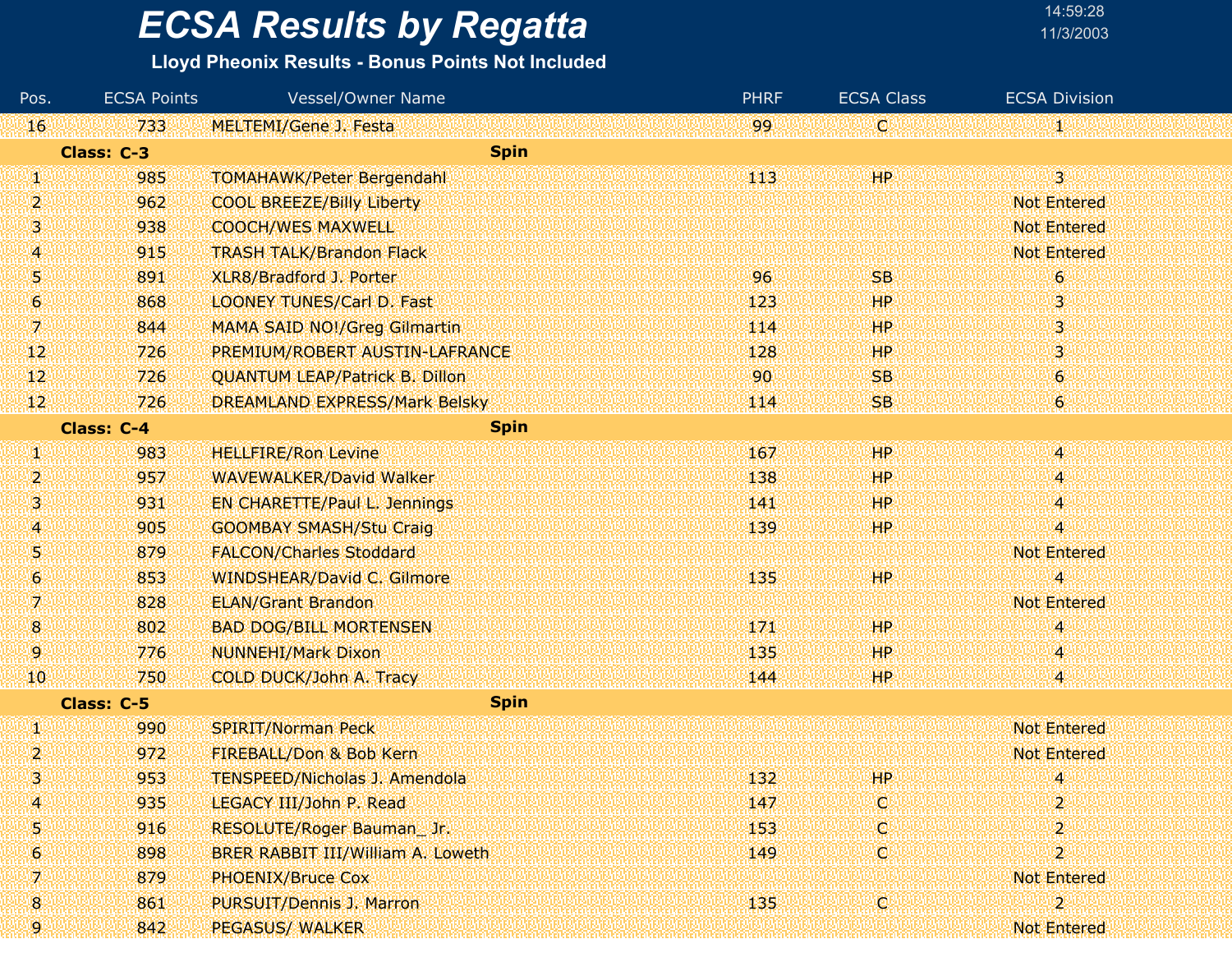#### **Lloyd Pheonix Results - Bonus Points Not Included**

| Pos.          | <b>ECSA Points</b> | Vessel/Owner Name                             | <b>PHRF</b> | <b>ECSA Class</b> | <b>ECSA Division</b> |
|---------------|--------------------|-----------------------------------------------|-------------|-------------------|----------------------|
| 10            | 824                | <b>DEFIANT/Matt Champney</b>                  | 132         | O                 |                      |
| ЩI            | 805                | <b>SKYE/Angus McDonald</b>                    |             |                   | <b>Not Entered</b>   |
| $\mathbf{12}$ | 787                | DREAM CATCHER/Richard P. Scavotto             | 148         | Ø                 | 2                    |
| 13            | 768                | <b>CORONA/Brad &amp; Dick Washburn</b>        |             |                   | <b>Not Entered</b>   |
| 45.           | 732                | <b>ALICE/Bill Barlow</b>                      |             |                   | <b>Not Entered</b>   |
|               | Class: C-6         | <b>Spin</b>                                   |             |                   |                      |
| W             | 985                | <b>EUPHORIA/Douglas McDonald</b>              | 177         | Ø                 | $\overline{2}$       |
| 2             | 962                | JOLLY MON/George / Sarah Loveday / Porter     | 194         | O                 | $\overline{2}$       |
| Ŋ             | 938                | CHECKERED DEMON/Neal S. O'Connell             | 161         | C                 | $\overline{2}$       |
| 4             | 915                | <b>PERSISTENCE/ Graeb</b>                     |             |                   | <b>Not Entered</b>   |
| 51            | 891                | <b>SALUD/Reinhard Sarges</b>                  | 174         | Ο                 | $\overline{2}$       |
| $\mathbf{G}$  | 868                | <b>CALLI/ Horne</b>                           |             |                   | <b>Not Entered</b>   |
| 7.            | 844                | <b>MENTOR/Mark Kondracky</b>                  | 211         | Ο                 | $\overline{2}$       |
| 8             | 821                | <b>TIGGER TOO!/Stephen Rizzo</b>              |             |                   | <b>Not Entered</b>   |
| 9             | 797                | <b>SECOND DRAFT/Douglas H. Peacock</b>        | 118         | C)                |                      |
| 10            | 774                | <b>ASTERIX/Ted Parker</b>                     |             |                   | <b>Not Entered</b>   |
| 12.           | 726                | <b>DULCINEA/Robert Wyllie</b>                 | 213         | O                 | 2                    |
|               | <b>Class: D</b>    |                                               |             |                   |                      |
| W             | 957                | <b>MILAGRO</b>                                |             |                   | <b>Not Entered</b>   |
| 2             | 905                | <b>RUT ROW/Jep Peacock</b>                    |             |                   | <b>Not Entered</b>   |
| 3             | 853                | <b>BLUE MOON/Jay Spalding</b>                 |             |                   | <b>Not Entered</b>   |
| 4             | 802                | TRICERATOPS/                                  |             |                   | <b>Not Entered</b>   |
| 51            | 750                | <b>GREAT WHITE/</b>                           |             |                   | <b>Not Entered</b>   |
|               | <b>Class: J</b>    | <b>Spin</b>                                   |             |                   |                      |
| Ŋ.            | 966                | <b>MODERATION/George Ferguson</b>             |             |                   | <b>Not Entered</b>   |
| 2             | 922                | <b>ZORRO/Jim Nichols</b>                      | 74          | HP.               | 3                    |
| 3.            | 879                | <b>SPLIT DECISION/ Seniff &amp; Nickerson</b> |             |                   | 3                    |
| 4.            | 836                | SNOW BIRD/Paul von Maffei                     | 75          | HP.               | 3                    |
| A             | 707                | <b>J'AI TU/Gary Bennett</b>                   | 75          | HP                | 3                    |
| W             | 707                | USHUALA/                                      |             |                   | <b>Not Entered</b>   |
|               | <b>Class: NS-1</b> | <b>Non-Spin</b>                               |             |                   |                      |
| W             | 983                | PETARD/William A. Lieber                      | 138         | Ø                 | 7.                   |
| 2             | 957                | <b>ARROW/Bruce Lockwood</b>                   | 99          | Ţ.                | 7.                   |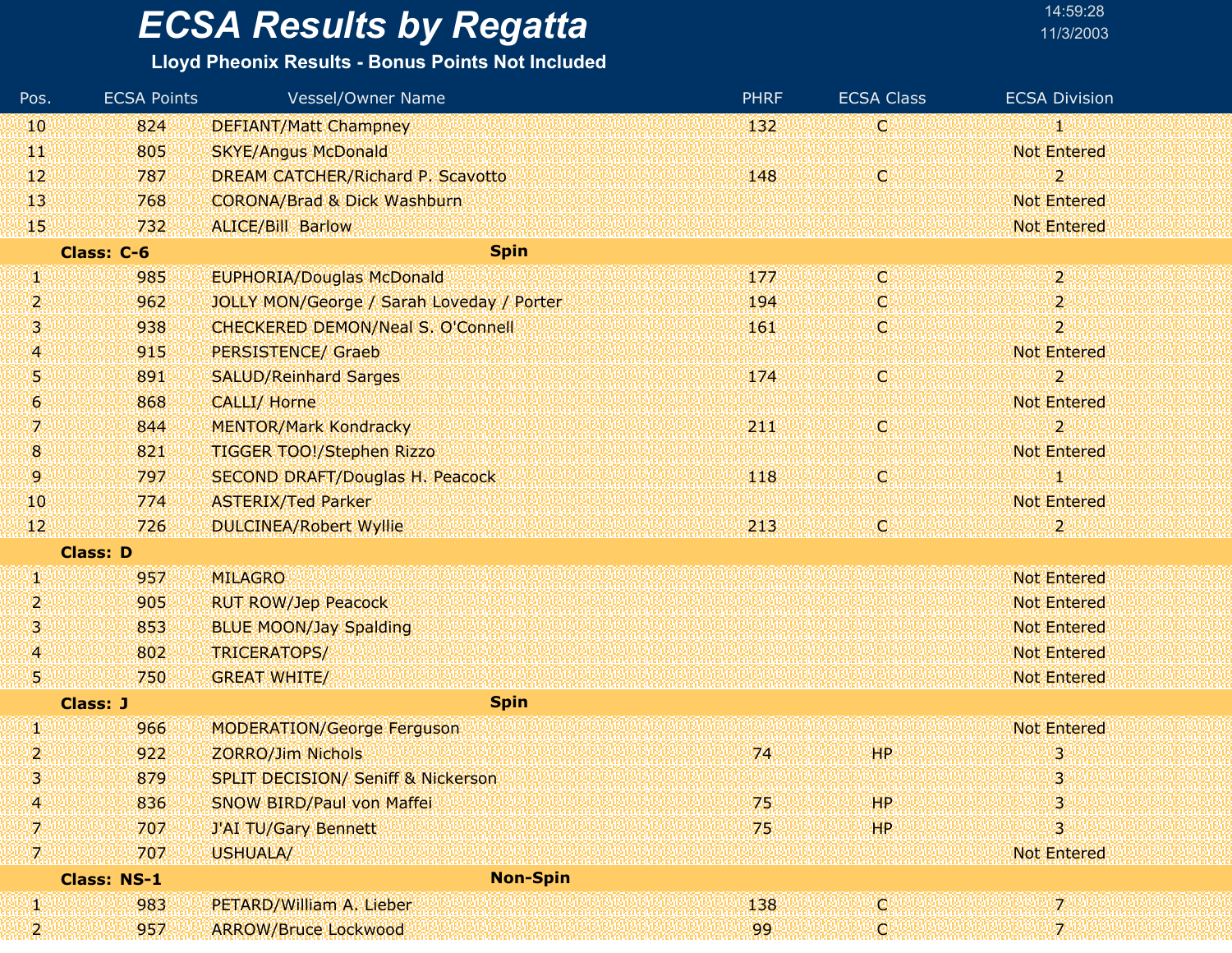#### **Lloyd Pheonix Results - Bonus Points Not Included**

| Pos.             | <b>ECSA Points</b> | <b>Vessel/Owner Name</b>              | <b>PHRF</b> | <b>ECSA Class</b> | <b>ECSA Division</b> |
|------------------|--------------------|---------------------------------------|-------------|-------------------|----------------------|
| 3.               | 931                | PATRIOT/A.P. HALSEY                   |             |                   | <b>Not Entered</b>   |
| 4                | 905                | VIB/James F. Barrett Jr.              | 116         | Φ                 | 7                    |
| 51               | 879                | <b>VOLITION/ KROGMAN</b>              |             |                   | <b>Not Entered</b>   |
| 6.               | 853                | TELESIS/S. Edward Jeter               |             |                   | <b>Not Entered</b>   |
| 7.               | 828                | <b>VENTURE/ GIRARD</b>                |             |                   | <b>Not Entered</b>   |
| $\bf{8}$         | 802                | MAST TRANSIT II/David A. Kelly        | 147         | HP                | 7.                   |
| 9.               | 776                | <b>INTREPID/Sean Saslo</b>            | 100         | IC.               | 7                    |
| 淫犯               | 724                | <b>TOUCAN/ ABRAMS</b>                 |             |                   | <b>Not Entered</b>   |
|                  | <b>Class: NS-2</b> | <b>Non-Spin</b>                       |             |                   |                      |
| W                | 989                | <b>MAIN SHEET/ PLUNKETT</b>           |             |                   | <b>Not Entered</b>   |
| 2                | 969                | <b>CAPRICORN/Judith C. Gibbs</b>      | 153         | W                 | $7^{\circ}$          |
| 131              | 949                | <b>CURLEW/Mark Andrews</b>            | 159         | C.                | $\overline{2}$       |
| 4                | 929                | <b>MARIAH/Enrico Curti</b>            |             |                   | <b>Not Entered</b>   |
| 51               | 909                | <b>MITIME/ EVANS</b>                  |             |                   | <b>Not Entered</b>   |
| $\boldsymbol{6}$ | 889                | SILENT PASSAGE/ COSTER                |             |                   | <b>Not Entered</b>   |
| 71               | 869                | <b>BRYAN STATION/J. Douglas Craig</b> | 169         | (C)               | 7                    |
| 8                | 849                | STARCHASER/Richard T. Steinhilber     | 175         | Ç                 | 8                    |
| 9.               | 830                | <b>REACH/Jack Neades</b>              |             |                   | <b>Not Entered</b>   |
| <b>10</b>        | 810                | <b>SEAQUESTER/Michael E. Passero</b>  | 159         | W                 | 7                    |
| $\mathbf{I}$     | 730                | <b>SERENITY/Spencer A. Kloter</b>     |             |                   | 2                    |
| $\mathbf{14}$    | 730                | <b>AQUILO/Manfred G. Noack</b>        | 167         | о                 | $\overline{2}$       |
| 14               | 730                | AMBIENT/RIKER                         |             |                   | <b>Not Entered</b>   |
|                  | <b>Class: NS-3</b> | <b>Non-Spin</b>                       |             |                   |                      |
| W                | 983                | <b>ILLUSION/ BOURGET</b>              |             |                   | <b>Not Entered</b>   |
| 2                | 957                | <b>JUST FRIENDS/Ed Purcell</b>        | 216         | <b>AB</b>         | 5                    |
| 3                | 931                | <b>FASCINATION/James D. Francis</b>   | 193         | Q                 | $\bf{8}$             |
| 4                | 905                | <b>WAVE FUNCTION/Bruce Dinsmore</b>   |             |                   | <b>Not Entered</b>   |
| 5                | 879                | PIPER TOO/Robert J. Almeida           | 177         | <b>AB</b>         | 5                    |
| 6                | 853                | <b>TERN ROYALE/Charles Snow</b>       |             |                   | <b>Not Entered</b>   |
| 7                | 828                | <b>SESAME/</b>                        |             |                   | <b>Not Entered</b>   |
| 8                | 802                | SALTY/Aborn D. Smith                  |             | AB.               | <b>Not Entered</b>   |
| 9                | 776                | <b>BUCCANEER/ TIERNAN</b>             |             |                   | <b>Not Entered</b>   |
| 10               | 750                | <b>CARPE DIEM/Joseph KAPLOWE</b>      |             | q                 | <b>Not Entered</b>   |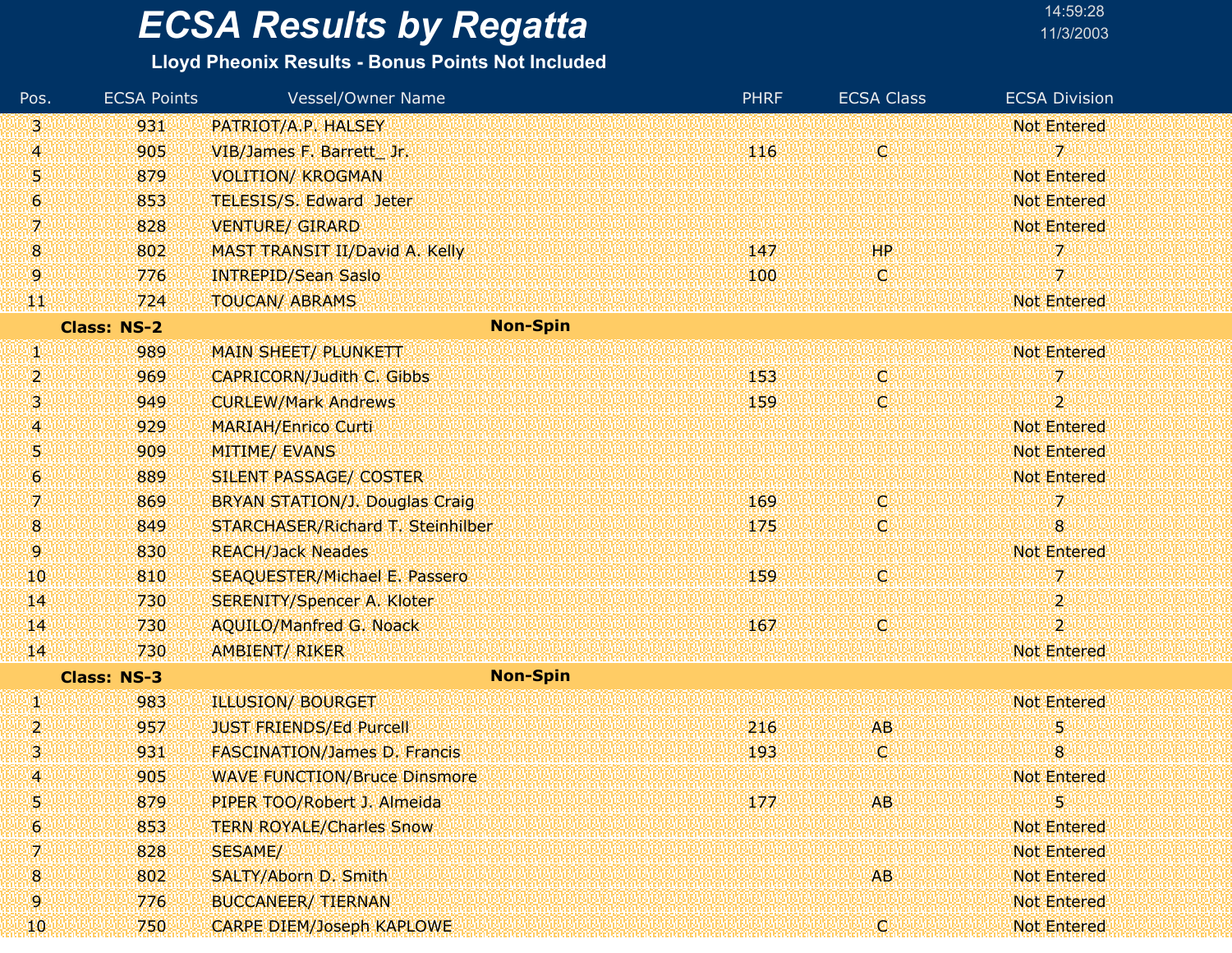#### **Lloyd Pheonix Results - Bonus Points Not Included**

| Pos.             | <b>ECSA Points</b> | Vessel/Owner Name                  |           | <b>PHRF</b> | <b>ECSA Class</b>             | <b>ECSA Division</b> |  |
|------------------|--------------------|------------------------------------|-----------|-------------|-------------------------------|----------------------|--|
|                  |                    | 05. Off Soundings Spring Saturday  | 6/14/2003 |             | <b>ECSA Bonus Regatta: No</b> |                      |  |
|                  | <b>Class: A</b>    | <b>Spin</b>                        |           |             |                               |                      |  |
| W                | 983                | <b>CHARMER/Will Pease</b>          |           |             |                               | <b>Not Entered</b>   |  |
| 2                | 957                | <b>ROGUE/Seville Simonds</b>       |           | 126         | <b>AB</b>                     | 5                    |  |
| 91               | 931                | T L SEA III/Dana Garvin            |           |             |                               | <b>Not Entered</b>   |  |
| 4                | 905                | <b>NEPENTHE/Robert Read</b>        |           |             |                               | <b>Not Entered</b>   |  |
| 5                | 879                | <b>OUR TERN/Jack Washbrun</b>      |           |             |                               | <b>Not Entered</b>   |  |
| 6                | 853                | SPINDRIFT/Wm. Rich III             |           |             |                               | <b>Not Entered</b>   |  |
| 7.               | 828                | SALTY/Aborn D. Smith               |           |             | <b>AB</b>                     | <b>Not Entered</b>   |  |
| 8                | 802                | IRRRESTIBLE/James Slimmon Jr.      |           |             |                               | <b>Not Entered</b>   |  |
| 9.               | 776                | <b>DOLPHIN/Howard Knox</b>         |           |             |                               | <b>Not Entered</b>   |  |
| 10               | 750                | XAPISMA/Robert I. Welsh Jr.        |           | 184         | <b>AB</b>                     | 5                    |  |
|                  | <b>Class: B</b>    | <b>Spin</b>                        |           |             |                               |                      |  |
| 塊                | 957                | <b>WATERCOLORS/Bill Drinkuth</b>   |           | 207         | AB.                           | $5^{\circ}$          |  |
| 2.               | 905                | <b>VALIANT/Robert E. Bunger</b>    |           | 183         | <b>AB</b>                     | 5                    |  |
| 31               | 853                | <b>BEARCAT/Jack Lombard</b>        |           | 192         | <b>AB</b>                     | 5                    |  |
| 4                | 802                | <b>CHAOS/Arnold Grant</b>          |           |             |                               | <b>Not Entered</b>   |  |
| 51               | 750                | SISU/Lochlin Syme                  |           | 231         | AB.                           | 5                    |  |
|                  | Class: C-1         | <b>Spin</b>                        |           |             |                               |                      |  |
| 90               | 993                | <b>SECRET/Bruce Kuryla</b>         |           | 51.         | O)                            | W                    |  |
| 2                | 978                | <b>HOOLIGAN/Peter Brinckerhoff</b> |           | 33          | <b>HP</b>                     | 3                    |  |
| 3                | 963                | <b>SETTLER/Jim &amp; Tom Rich</b>  |           |             |                               | <b>Not Entered</b>   |  |
| 4                | 948                | BANJO/Rodney S. Johnstone          |           |             |                               | <b>Not Entered</b>   |  |
| U)               | 933                | ABRAXAS/Adam M. Walsh              |           | 45          | Ο                             | 3                    |  |
| $\boldsymbol{6}$ | 917                | <b>RICOCHET/Thomas Lee</b>         |           | 48          | <b>HP</b>                     | 3                    |  |
| 7                | 902                | <b>WAHOO/Philip Dickey</b>         |           | 18          | <b>HP</b>                     | 3                    |  |
| 8                | 887                | <b>CALIENTE/Joel Z. Green</b>      |           | 45          | <b>HP</b>                     | 3                    |  |
| 9                | 872                | <b>RIPPLE/Hugh O'Brien</b>         |           |             | HP.                           | 3                    |  |
| 10               | 856                | SONGLINES/                         |           |             |                               | <b>Not Entered</b>   |  |
| щT               | 841                | <b>EN CHARETTE/Ron Noe</b>         |           | 75          | HP                            | 3                    |  |
| 12               | 826                | FURY/Ray J. Gincavage              |           | 50          | C)                            |                      |  |
| 13               | 811                | <b>CLEO/Robert Page</b>            |           |             |                               | <b>Not Entered</b>   |  |
| 14.              | 796                | <b>VOLUNTEER/Jonathan Lathrop</b>  |           |             |                               | <b>Not Entered</b>   |  |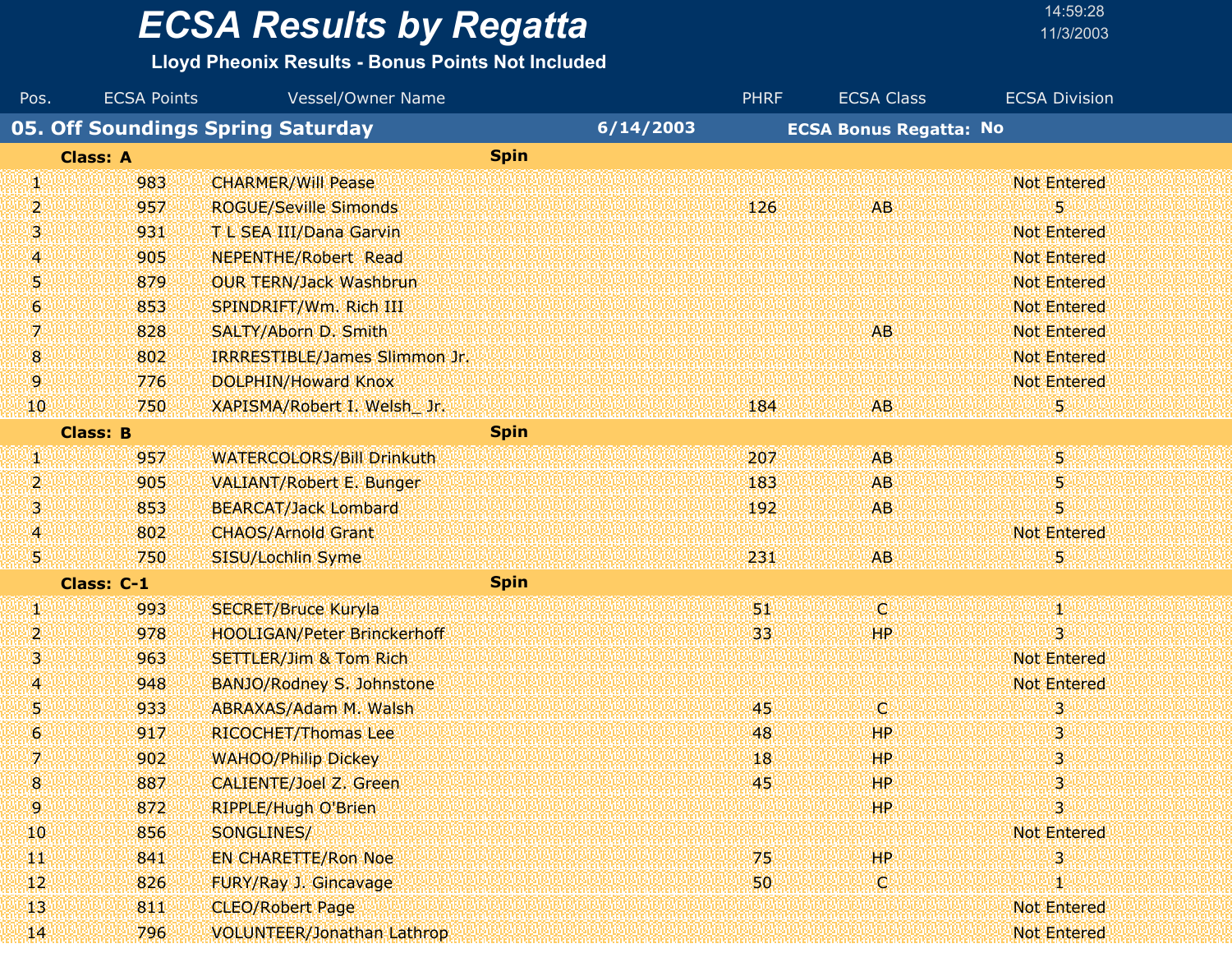### **Lloyd Pheonix Results - Bonus Points Not Included**

| Pos.             | <b>ECSA Points</b> | Vessel/Owner Name                                 | <b>PHRF</b> | <b>ECSA Class</b> | <b>ECSA Division</b> |
|------------------|--------------------|---------------------------------------------------|-------------|-------------------|----------------------|
| 45               | 780                | <b>SPANISH MOON/Toby Halsey</b>                   | 57          | <b>SB</b>         | 6 <sup>°</sup>       |
| 16               | 765                | <b>LOOSE FISH/John Niewenhous</b>                 |             |                   | <b>Not Entered</b>   |
| 17               | 750                | JEZEBEL/Wayne Morse                               | 75          | HP.               | 3                    |
|                  | <b>Class: C-2</b>  | <b>Spin</b>                                       |             |                   |                      |
| W                | 990                | SIRPRIZE/J. William Healy                         | 88          | W                 | Φ                    |
| 2                | 972                | LINDY/David G. Dickerson                          | 90          | C,                | S)                   |
| 31               | 953                | <b>DRAGONFLY/Skip Young</b>                       |             |                   | <b>Not Entered</b>   |
| $\bm{A}$         | 935                | <b>FIREWATER/Jesse Waters</b>                     |             |                   | <b>Not Entered</b>   |
| 51               | 916                | <b>KITE/Paul Connor</b>                           |             | C,                |                      |
| $\boldsymbol{6}$ | 898                | <b>REVERY/Bill Gunther</b>                        | 90          | Ç,                | 1                    |
| 7                | 879                | <b>OSPREY/George Martin</b>                       |             |                   | <b>Not Entered</b>   |
| $\boldsymbol{8}$ | 861                | <b>WOLVERINE/David L. Nauber</b>                  | 110         | C,                | ĶI)                  |
| 9.               | 842                | RELENTLESS/kevin horrigan                         | 81          | <b>SB</b>         | $\theta$             |
| <b>10</b>        | 824                | SAGACIOUS/Robert B. Geary                         | 99          | O.                | 1                    |
| щP               | 805                | WOODY/Lawrence H. Hennessy                        | 81          | HP                | 3                    |
| $\mathbf{12}$    | 787                | <b>CRYSTAL SLIPPER/Mike &amp; Linda Cavanaugh</b> | 105         | O.                | 1                    |
| 13               | 768                | <b>MISTY/Fred A. Allardyce</b>                    | 84          | C,                | 1                    |
| $\mathbf{H}$     | 750                | <b>TICKER/Milan Bartek</b>                        | 84          | C,                |                      |
|                  | Class: C-3         | <b>Spin</b>                                       |             |                   |                      |
| W                | 983                | <b>TOMAHAWK/Peter Bergendahl</b>                  | 113         | HP.               | $3^{\circ}$          |
| 2                | 957                | <b>COOCH/WES MAXWELL</b>                          |             |                   | <b>Not Entered</b>   |
| 91               | 931                | <b>COOL BREEZE/Billy Liberty</b>                  |             |                   | <b>Not Entered</b>   |
| 4.               | 905                | <b>TRASH TALK/Brandon Flack</b>                   |             |                   | <b>Not Entered</b>   |
| 51               | 879                | <b>LOONEY TUNES/Carl D. Fast</b>                  | 123         | <b>HP</b>         | 3                    |
| Ю                | 853                | XLR8/Bradford J. Porter                           | 96          | <b>SB</b>         | 6.                   |
| 7.               | 828                | PREMIUM/ROBERT AUSTIN-LAFRANCE                    | 128         | <b>HP</b>         | 3                    |
| 8                | 802                | <b>MAMA SAID NO!/Greg Gilmartin</b>               | 114         | HP                | 3                    |
| 9.               | 776                | <b>QUANTUM LEAP/Patrick B. Dillon</b>             | 90          | <b>SB</b>         | $\boldsymbol{6}$     |
| 10               | 750                | <b>DREAMLAND EXPRESS/Mark Belsky</b>              | 114         | <b>SB</b>         | 61                   |
|                  | <b>Class: C-4</b>  | <b>Spin</b>                                       |             |                   |                      |
| W                | 980                | <b>BAD DOG/BILL MORTENSEN</b>                     | 171         | HP                | 4                    |
| 2                | 951                | EN CHARETTE/Paul L. Jennings                      | 141         | HP                | 4                    |
| 3)               | 922                | <b>WAVEWALKER/David Walker</b>                    | 138         | <b>HP</b>         | Æ                    |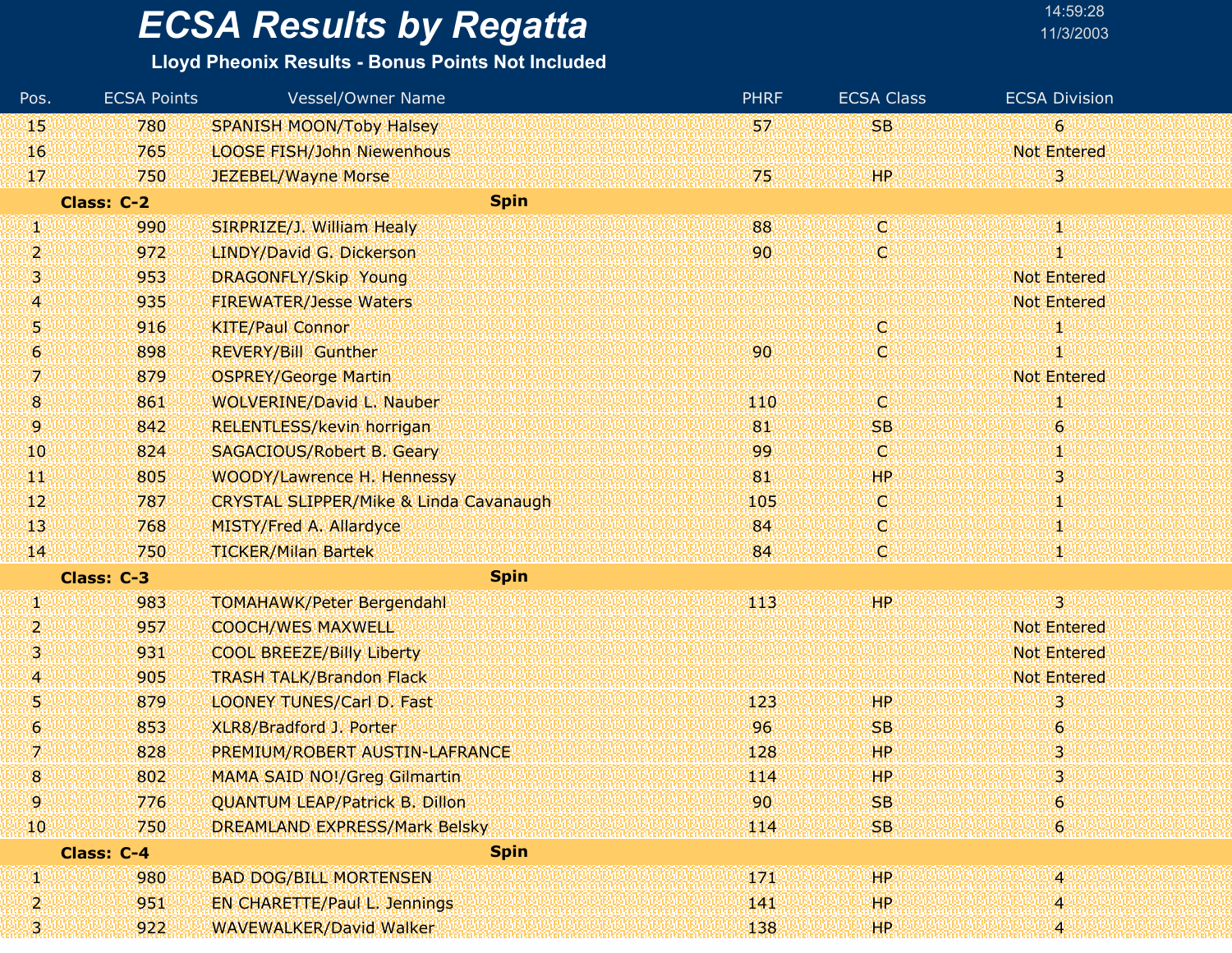### **Lloyd Pheonix Results - Bonus Points Not Included**

| Pos.            | <b>ECSA Points</b> | <b>Vessel/Owner Name</b>                  | <b>PHRF</b> | <b>ECSA Class</b> | <b>ECSA Division</b>      |
|-----------------|--------------------|-------------------------------------------|-------------|-------------------|---------------------------|
| $\vert 4 \vert$ | 894                | <b>HELLFIRE/Ron Levine</b>                | 167         | <b>HP</b>         | 4                         |
| 5               | 865                | <b>GOOMBAY SMASH/Stu Craig</b>            | 139         | <b>HP</b>         | 4                         |
| 6               | 836                | <b>NUNNEHI/Mark Dixon</b>                 | 135         | HP.               | 4                         |
| V,              | 807                | <b>WINDSHEAR/David C. Gilmore</b>         | 135         | HP                | 4                         |
| $\bf{8}$        | 779                | <b>FALCON/Charles Stoddard</b>            |             |                   | <b>Not Entered</b>        |
| 9               | 750                | COLD DUCK/John A. Tracy                   | 144         | HP.               |                           |
|                 | Class: C-5         | <b>Spin</b>                               |             |                   |                           |
| W               | 989                | PURSUIT/Dennis J. Marron                  | 135         | O                 | $\mathbf{2}^{\mathsf{c}}$ |
| 2               | 969                | <b>TENSPEED/Nicholas J. Amendola</b>      | 132         | <b>HP</b>         | 4                         |
| 3               | 949                | <b>CORONA/Brad &amp; Dick Washburn</b>    |             |                   | <b>Not Entered</b>        |
| 41              | 929                | LEGACY III/John P. Read                   | 147         | O                 | $\overline{2}$            |
| 5               | 909                | FIREBALL/Don & Bob Kern                   |             |                   | <b>Not Entered</b>        |
| 6               | 889                | RESOLUTE/Roger Bauman_Jr.                 | 153         | C                 | $\overline{2}$            |
| 7.              | 869                | BRER RABBIT III/William A. Loweth         | 149         | Q                 | 2                         |
| $\mathbf{8}$    | 849                | <b>DEFIANT/Matt Champney</b>              | 132         | d                 | T                         |
| 9.              | 830                | <b>SPIRIT/Norman Peck</b>                 |             |                   | <b>Not Entered</b>        |
| 10              | 810                | <b>PEGASUS/ WALKER</b>                    |             |                   | <b>Not Entered</b>        |
| TЩ              | 790                | <b>PHOENIX/Bruce Cox</b>                  |             |                   | <b>Not Entered</b>        |
| 12              | 770                | DREAM CATCHER/Richard P. Scavotto         | 148         | O                 | 2                         |
| 13              | 750                | <b>SKYE/Angus McDonald</b>                |             |                   | <b>Not Entered</b>        |
|                 | Class: C-6         | <b>Spin</b>                               |             |                   |                           |
| W               | 985                | JOLLY MON/George / Sarah Loveday / Porter | 194         | O)                | $\mathbf{z}$              |
| 2               | 962                | <b>CALLI/ Horne</b>                       |             |                   | <b>Not Entered</b>        |
| 3               | 938                | <b>EUPHORIA/Douglas McDonald</b>          | 177         | C                 | 2                         |
| $\overline{A}$  | 915                | CHECKERED DEMON/Neal S. O'Connell         | 161         | ω                 | 2                         |
| 5               | 891                | <b>SALUD/Reinhard Sarges</b>              | 174         | C                 | $\overline{2}$            |
| 6               | 868                | <b>PERSISTENCE/ Graeb</b>                 |             |                   | <b>Not Entered</b>        |
| 7               | 844                | <b>TIGGER TOO!/Stephen Rizzo</b>          |             |                   | <b>Not Entered</b>        |
| 18.             | 821                | <b>SECOND DRAFT/Douglas H. Peacock</b>    | 118         | O.                |                           |
| 9.              | 797                | <b>MENTOR/Mark Kondracky</b>              | 211         | O                 |                           |
| 10              | 774                | <b>DULCINEA/Robert Wyllie</b>             | 213         | C                 | 2                         |
| 鸜               | 750                | <b>ASTERIX/Ted Parker</b>                 |             |                   | <b>Not Entered</b>        |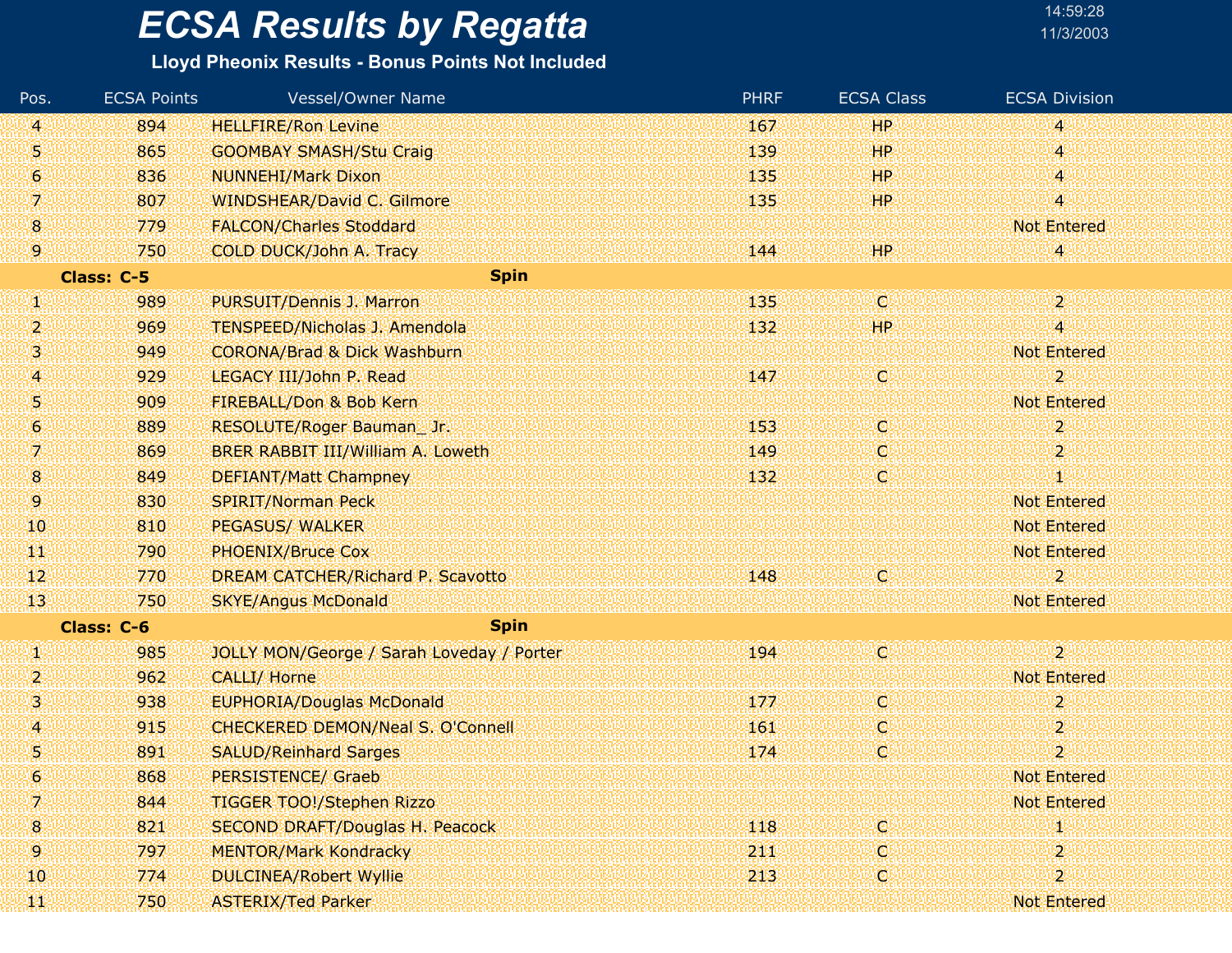|  | 14:59:28  |  |  |
|--|-----------|--|--|
|  | 11/3/2003 |  |  |

| Pos.                | <b>ECSA Points</b> | Vessel/Owner Name                             | <b>PHRF</b> | <b>ECSA Class</b> | <b>ECSA Division</b> |
|---------------------|--------------------|-----------------------------------------------|-------------|-------------------|----------------------|
|                     | <b>Class: D</b>    |                                               |             |                   |                      |
| W                   | 957                | <b>MILAGRO</b>                                |             |                   | <b>Not Entered</b>   |
| 2                   | 905                | TRICERATOPS/                                  |             |                   | <b>Not Entered</b>   |
| 3.                  | 853                | <b>RUT ROW/Jep Peacock</b>                    |             |                   | <b>Not Entered</b>   |
| $\overline{4}$      | 802                | <b>BLUE MOON/Jay Spalding</b>                 |             |                   | Not Entered          |
| 5)                  | 750                | <b>GREAT WHITE/</b>                           |             |                   | <b>Not Entered</b>   |
|                     | <b>Class: J</b>    | <b>Spin</b>                                   |             |                   |                      |
| W                   | 966                | <b>SPLIT DECISION/ Seniff &amp; Nickerson</b> |             |                   | 3 <sup>1</sup>       |
| 2                   | 922                | <b>ZORRO/Jim Nichols</b>                      | 74          | 44P.              | 3                    |
| 3                   | 879                | <b>SNOW BIRD/Paul von Maffei</b>              | 75          | HP.               | $\overline{3}$       |
| 4.                  | 836                | <b>MODERATION/George Ferguson</b>             |             |                   | <b>Not Entered</b>   |
| 5                   | 793                | <b>J'AI TU/Gary Bennett</b>                   | 75          | HP                | 3                    |
| $\ddot{\mathbf{e}}$ | 750                | USHUALA/                                      |             |                   | <b>Not Entered</b>   |
|                     | <b>Class: NS-1</b> | <b>Non-Spin</b>                               |             |                   |                      |
| W                   | 980                | PATRIOT/A.P. HALSEY                           |             |                   | <b>Not Entered</b>   |
| 2                   | 951                | PETARD/William A. Lieber                      | 138         | K.                | 7                    |
| 3.                  | 922                | <b>MAST TRANSIT II/David A. Kelly</b>         | 147         | <b>HP</b>         | 7                    |
| 41                  | 894                | VIB/James F. Barrett Jr.                      | 416         | O                 | 7.                   |
| 5.                  | 865                | <b>VOLITION/ KROGMAN</b>                      |             |                   | <b>Not Entered</b>   |
| $\ddot{\mathbf{e}}$ | 836                | <b>VENTURE/ GIRARD</b>                        |             |                   | <b>Not Entered</b>   |
| 7.                  | 807                | <b>ARROW/Bruce Lockwood</b>                   | 99          | C)                | 7                    |
| $\bf{8}$            | 779                | <b>TELESIS/S. Edward Jeter</b>                |             |                   | <b>Not Entered</b>   |
| 9                   | 750                | <b>INTREPID/Sean Saslo</b>                    | 100         | Ç,                | 7                    |
|                     | <b>Class: NS-2</b> | <b>Non-Spin</b>                               |             |                   |                      |
| W                   | 985                | <b>MARIAH/Enrico Curti</b>                    |             |                   | <b>Not Entered</b>   |
| 2                   | 962                | <b>CURLEW/Mark Andrews</b>                    | 159         | C)                | $\overline{2}$       |
| 3.                  | 938                | STARCHASER/Richard T. Steinhilber             | 175         | ω                 | 8                    |
| 4                   | 915                | <b>CAPRICORN/Judith C. Gibbs</b>              | 153         | o                 | 7                    |
| 5                   | 891                | SILENT PASSAGE/ COSTER                        |             |                   | <b>Not Entered</b>   |
| 6                   | 868                | <b>MAIN SHEET/ PLUNKETT</b>                   |             |                   | <b>Not Entered</b>   |
|                     | 844                | <b>SERENITY/Spencer A. Kloter</b>             |             |                   | 2                    |
| 8                   | 821                | <b>AQUILO/Manfred G. Noack</b>                | 167         | C.                | 2                    |
| 9.                  | 797                | <b>SEAQUESTER/Michael E. Passero</b>          | 159         | O                 | 71                   |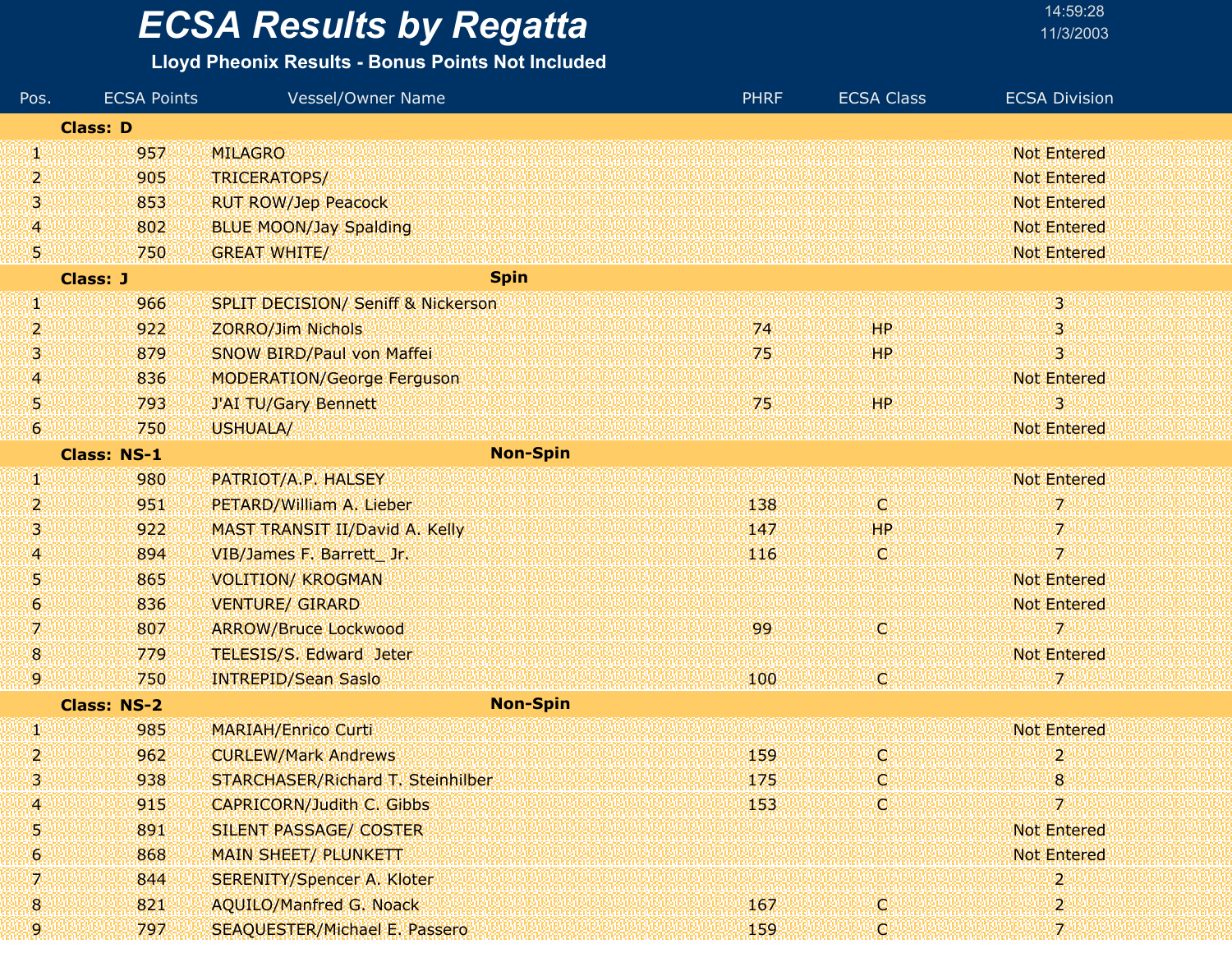**Lloyd Pheonix Results - Bonus Points Not Included**

Pos. ECSA Points

| 10                  | 774                           | <b>BRYAN STATION/J. Douglas Craig</b>         |           | 169 | Ø                             | $7^{\circ}$        |  |
|---------------------|-------------------------------|-----------------------------------------------|-----------|-----|-------------------------------|--------------------|--|
| WЕ                  | 750                           | <b>MITIME/ EVANS</b>                          |           |     |                               | <b>Not Entered</b> |  |
|                     | <b>Class: NS-3</b>            | <b>Non-Spin</b>                               |           |     |                               |                    |  |
| W                   | 983                           | <b>WAVE FUNCTION/Bruce Dinsmore</b>           |           |     |                               | <b>Not Entered</b> |  |
| 2                   | 957                           | SALTY/Aborn D. Smith                          |           |     | <b>AB</b>                     | <b>Not Entered</b> |  |
| 3.                  | 931                           | <b>FASCINATION/James D. Francis</b>           |           | 193 | IC.                           | 8                  |  |
| 4                   | 905                           | <b>ILLUSION/ BOURGET</b>                      |           |     |                               | <b>Not Entered</b> |  |
| 5                   | 879                           | <b>TERN ROYALE/Charles Snow</b>               |           |     |                               | <b>Not Entered</b> |  |
| $\ddot{\mathbf{6}}$ | 853                           | PIPER TOO/Robert J. Almeida                   |           | 177 | <b>AB</b>                     | 5                  |  |
| 71                  | 828                           | <b>BUCCANEER/ TIERNAN</b>                     |           |     |                               | <b>Not Entered</b> |  |
| 8                   | 802                           | SESAME/                                       |           |     |                               | <b>Not Entered</b> |  |
| 9                   | 776                           | <b>CARPE DIEM/Joseph KAPLOWE</b>              |           |     | O                             | <b>Not Entered</b> |  |
| W                   | 724                           | <b>JUST FRIENDS/Ed Purcell</b>                |           | 216 | <b>AB</b>                     | 5                  |  |
|                     |                               | 06. Shennecossett/Baldwin Pine Island Race    | 6/29/2003 |     | <b>ECSA Bonus Regatta: No</b> |                    |  |
|                     | <b>Class: Cruising Canvas</b> | <b>Non-Spin</b>                               |           |     |                               |                    |  |
| щ                   | 976                           | MAST TRANSIT II/David A. Kelly                |           | 147 | HP                            | $\overline{z}$     |  |
| 2                   | 944                           | <b>MORNING MIST/John Germano</b>              |           |     |                               | <b>Not Entered</b> |  |
| 3.                  | 912                           | <b>WINDS FREE/George T. Carlson</b>           |           |     |                               | <b>Not Entered</b> |  |
| 4                   | 879                           | IRISH LADY/William J. St. John Jr.            |           | 215 | <b>O</b>                      | 8                  |  |
| 5                   | 847                           | POUND FOOLISH/Eric Hakansen Bob Toothaker     |           |     |                               | <b>Not Entered</b> |  |
| 6                   | 815                           | DOLCE VENTO/Vincent J. Varano                 |           | 153 | O                             | 7                  |  |
| 7.                  | 782                           | <b>TUMULT 2/Bill Litke</b>                    |           | 210 | O                             | $\overline{2}$     |  |
| $\mathbf{8}$        | 750                           | <b>ESCAPADE/Robert W. Koucky</b>              |           | 138 | <b>HP</b>                     | 4                  |  |
|                     | <b>Class: Ensigns</b>         | <b>Spin</b>                                   |           |     |                               |                    |  |
| Щ.                  | 922                           | <b>TEAMWORK/Walter Pratt &amp; Eric Jones</b> |           |     |                               | <b>Not Entered</b> |  |
| 2                   | 836                           | FIREBIRD/John Macina                          |           |     |                               | <b>Not Entered</b> |  |
| 31                  | 750                           | <b>MAGIC/Robin Durrschmidt</b>                |           |     |                               | $\mathbf{0}$       |  |
|                     | <b>Class: I</b>               | <b>Spin</b>                                   |           |     |                               |                    |  |
| Ф                   | 980                           | <b>SPLIT DECISION/ Seniff &amp; Nickerson</b> |           |     |                               | з                  |  |
| 2                   | 951                           | SHOWDOWN/Bijan Rasadi                         |           | 113 | HP.                           |                    |  |
| 3.                  | 922                           | <b>MAMA SAID NO!/Greg Gilmartin</b>           |           | 114 | <b>HP</b>                     |                    |  |
| 4                   | 894                           | <b>QUANTUM LEAP/Patrick B. Dillon</b>         |           | 90  | <b>SB</b>                     | $\boldsymbol{6}$   |  |
| 5                   | 865                           | <b>GOOMBAY SMASH/Stu Craig</b>                |           | 139 | HP.                           |                    |  |

Vessel/Owner Name **PHRF** ECSA Class ECSA Division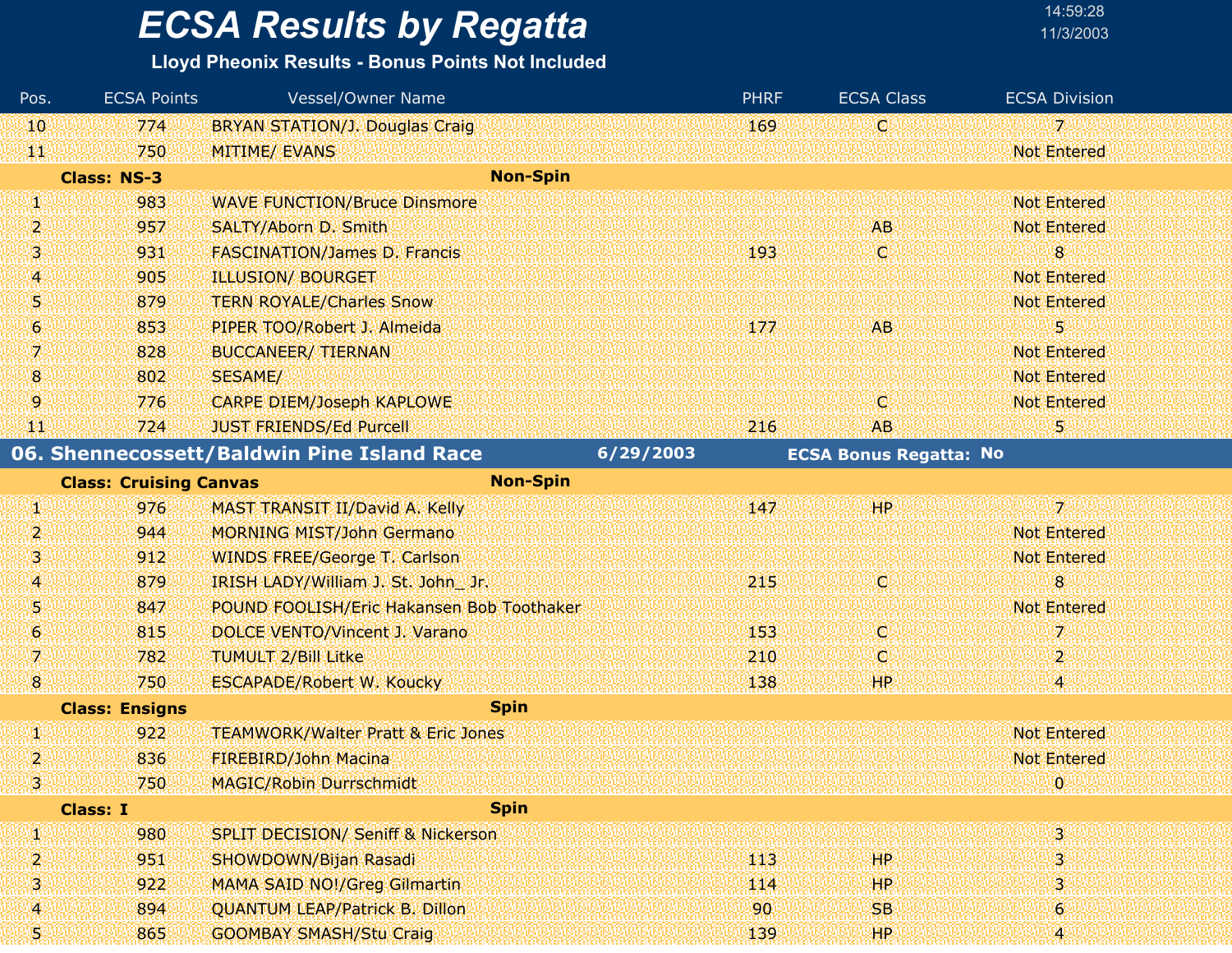#### **Lloyd Pheonix Results - Bonus Points Not Included**

| Pos. | <b>ECSA Points</b>            | Vessel/Owner Name                        |                 |           | <b>PHRF</b> | <b>ECSA Class</b>              | <b>ECSA Division</b>    |
|------|-------------------------------|------------------------------------------|-----------------|-----------|-------------|--------------------------------|-------------------------|
| 6    | 836                           | TENSPEED/Nicholas J. Amendola            |                 |           | 132         | <b>HP</b>                      | $\overline{\mathbf{4}}$ |
| 7    | 807                           | <b>DIABLO/Peter Cherrick</b>             |                 |           |             |                                | <b>Not Entered</b>      |
| 8    | 779                           | <b>BAGATELLE/Thomas Doyle</b>            |                 |           | 9           | 'HP                            | 3                       |
| 9    | 750                           | <b>CALIENTE</b>                          |                 |           |             |                                | <b>Not Entered</b>      |
|      | <b>Class: II</b>              |                                          | <b>Spin</b>     |           |             |                                |                         |
| q,   | 966                           | <b>SALUD/Reinhard Sarges</b>             |                 |           | 174         | IC.                            | $\overline{2}$          |
| 2    | 922                           | LEGACY III/John P. Read                  |                 |           | 147         | O                              | 2                       |
| 3.   | 879                           | <b>CHECKERED DEMON/Neal S. O'Connell</b> |                 |           | 161         | O                              | $\mathbf{2}$            |
| 4    | 836                           | SE THERIN/Richard W. Magner              |                 |           | 273         | <b>AB</b>                      | 9                       |
| 5    | 793                           | PURSUIT/Dennis J. Marron                 |                 |           | 135         | O.                             | $\overline{2}$          |
| 6    | 750                           | <b>AQUILO/Manfred G. Noack</b>           |                 |           | 167         | O                              | $\overline{2}$          |
|      |                               | 07. CCNE/Thames Great N. L. Ocean Race   |                 | 7/11/2003 |             | <b>ECSA Bonus Regatta: Yes</b> |                         |
|      | <b>Class: A</b>               |                                          | <b>Spin</b>     |           |             |                                |                         |
| q,   | 983                           | <b>SEAQUESTER/Michael E. Passero</b>     |                 |           | 159         | Ю                              | $\overline{\lambda}$    |
| 2    | 957                           | CHAOS/John D. McCrea                     |                 |           |             |                                | <b>Not Entered</b>      |
| 3    | 931                           | <b>WATERLILLY/ BAKER</b>                 |                 |           |             |                                | <b>Not Entered</b>      |
| 4    | 905                           | <b>CARPE DIEM/Joseph KAPLOWE</b>         |                 |           |             | C                              | <b>Not Entered</b>      |
| 6    | 853                           | POSEIDON/Peter L. Costas                 |                 |           | 197         | <b>AB</b>                      | 5                       |
|      |                               | 09. Watch Hill-Horton/Block Island Sound |                 | 7/12/2003 |             | <b>ECSA Bonus Regatta: No</b>  |                         |
|      | <b>Class: A</b>               |                                          | <b>Spin</b>     |           |             |                                |                         |
| W    | 944                           | <b>RIPPLE/Hugh O'Brien</b>               |                 |           |             | 'HP                            | 3                       |
| 2    | 879                           | <b>RELENTLESS/kevin horrigan</b>         |                 |           | 81          | <b>SB</b>                      | $\ddot{\mathbf{6}}$     |
| 3    | 815                           | <b>CASCADE/DAN SMITH</b>                 |                 |           |             |                                | <b>Not Entered</b>      |
| 51   | 685                           | <b>BAGATELLE/Thomas Doyle</b>            |                 |           | 9.          | HР                             | з                       |
|      | <b>Class: B</b>               |                                          | <b>Spin</b>     |           |             |                                |                         |
| 90   | 922                           | <b>SALUD/Reinhard Sarges</b>             |                 |           | 174         | ¢                              | $\overline{2}$          |
| 2    | 836                           | SHAMROCK/G. Robert O'Brien               |                 |           | 120         | О                              |                         |
| 31   | 750                           | SE THERIN/Richard W. Magner              |                 |           | 273         | AB                             | 5                       |
|      | <b>Class: Cruising Canvas</b> |                                          | <b>Non-Spin</b> |           |             |                                |                         |
| W,   | 879                           | MAGIC III/William H. Miller              |                 |           | 169         | YQÜ                            | 7.                      |
| 3    | 621                           | <b>WINDS FREE/George T. Carlson</b>      |                 |           |             |                                | <b>Not Entered</b>      |
|      |                               | 10. North Cove Outer Light Classic       |                 | 7/13/2003 |             | <b>ECSA Bonus Regatta: No</b>  |                         |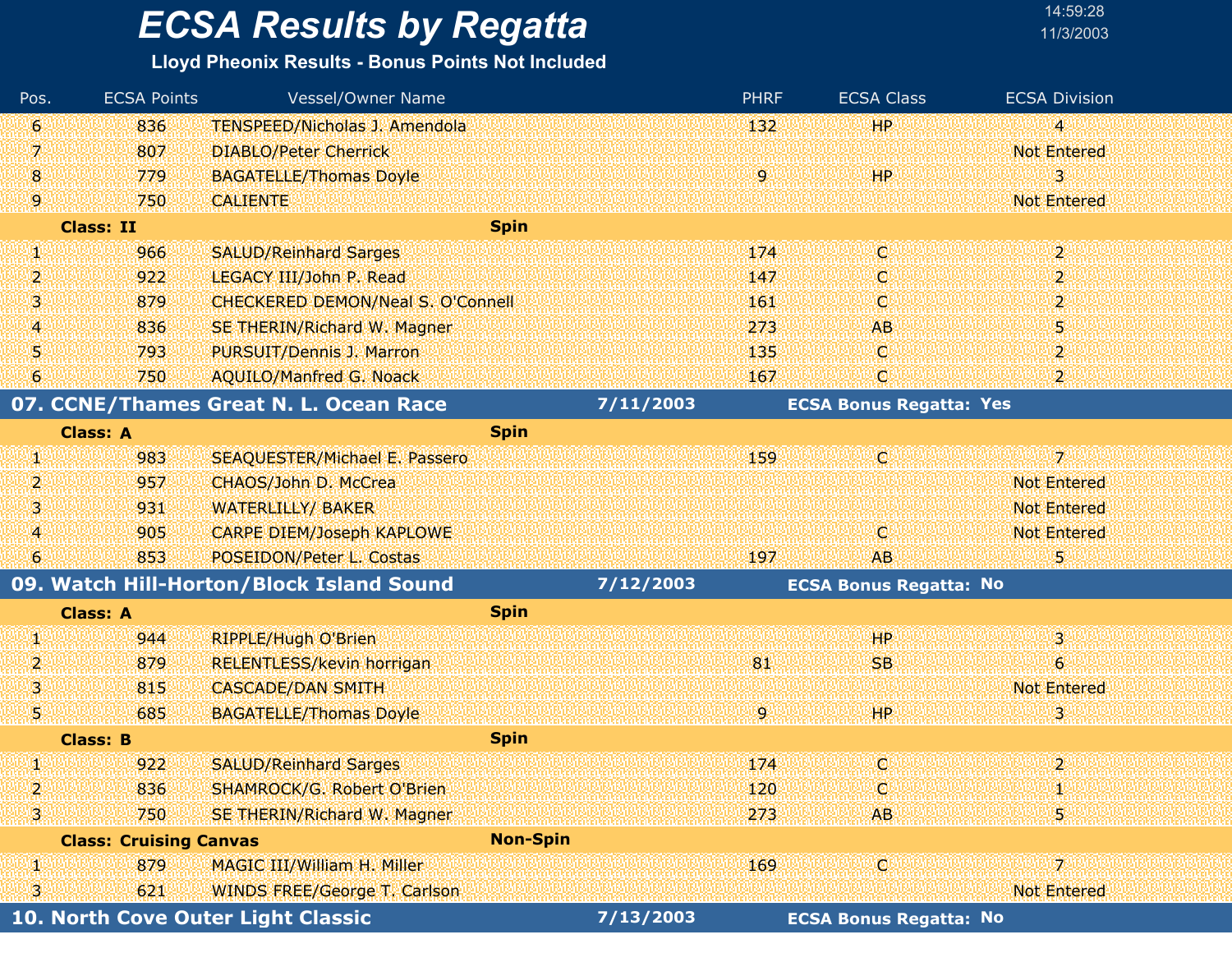### **Lloyd Pheonix Results - Bonus Points Not Included**

| Pos.            | <b>ECSA Points</b>                | Vessel/Owner Name                    |                 | <b>PHRF</b> | <b>ECSA Class</b>             | <b>ECSA Division</b> |
|-----------------|-----------------------------------|--------------------------------------|-----------------|-------------|-------------------------------|----------------------|
|                 | <b>Class: 1 - Cruising Canvas</b> |                                      | <b>Non-Spin</b> |             |                               |                      |
| VI.             | 957                               | <b>CELEBRATION/Jeffrey W. Going</b>  |                 | 248         | <b>AB</b>                     | 30                   |
| 2               | 905                               | PETREL/Jonathan GIBBS                |                 |             |                               | <b>Not Entered</b>   |
| 3               | 853                               | IRISH LADY/William J. St. John Jr.   |                 | 215         | Q                             | 8                    |
| $\overline{A}$  | 802                               | <b>KRISTINA/Roy N. Guile</b>         |                 | 202         | C                             | 8                    |
| $\bullet$       | 698                               | <b>TERN ROYALE/Charles Snow</b>      |                 |             |                               | <b>Not Entered</b>   |
|                 | <b>Class: 2 - Cruising Canvas</b> |                                      | <b>Non-Spin</b> |             |                               |                      |
| yr.             | 944                               | <b>BLIND DATE/David HENDERSON</b>    |                 | 134         | C                             | 7.                   |
| 2               | 879                               | PETARD/William A. Lieber             |                 | 138         | Q                             | 7.                   |
| 31              | 815                               | PRISM/Joel W. Mangini                |                 | 195         | Q                             | 8                    |
| $ 4\rangle$     | 750                               | <b>BEARCAT/Jack Lombard</b>          |                 | 192         | <b>AB</b>                     | 5                    |
|                 | <b>Class: 3 - Spinnaker 1</b>     |                                      | <b>Spin</b>     |             |                               |                      |
| g,              | 957                               | <b>TENSPEED/Nicholas J. Amendola</b> |                 | 132         | <b>HP</b>                     | 4                    |
| 2               | 905                               | <b>HELLFIRE/Ron Levine</b>           |                 | 167         | <b>HP</b>                     | 4                    |
| 3               | 853                               | <b>NUNNEHI/Mark Dixon</b>            |                 | 135         | <b>HP</b>                     | 4                    |
| $\vert 4 \vert$ | 802                               | <b>AQUILO/Manfred G. Noack</b>       |                 | 167         | C                             | $\mathbf{2}$         |
| 県               | 750                               | COLD DUCK/John A. Tracy              |                 | 144         | HP                            | и                    |
|                 | <b>Class: 4 - Spinnaker 2</b>     |                                      | <b>Spin</b>     |             |                               |                      |
| W.              | 922                               | <b>WAHOO/ Fretz</b>                  |                 |             |                               | <b>Not Entered</b>   |
| 2               | 836                               | SNOW BIRD/Paul von Maffei            |                 | 75          | HP                            | 3                    |
| 3.              | 750                               | <b>EN CHARETTE/Ron Noe</b>           |                 | 75          | <b>HP</b>                     | 3.                   |
|                 |                                   | 11. Branford Annual Invitational     | 7/19/2003       |             | <b>ECSA Bonus Regatta: No</b> |                      |
|                 | Class: 1                          |                                      | <b>Non-Spin</b> |             |                               |                      |
| W               | 972                               | ZEPHYR/                              |                 |             |                               | <b>Not Entered</b>   |
| Þ,              | 935                               | <b>WHAT'S NEXT/Ken Grey</b>          |                 | 156         | O                             | 7                    |
| 3               | 898                               | <b>BEARCAT/Jack Lombard</b>          |                 | 192         | AB.                           | 5                    |
| 4               | 861                               | BARBCAT/                             |                 |             |                               | <b>Not Entered</b>   |
| 5               | 824                               | LEDA/David Seligson                  |                 | 257         | Q                             | 8                    |
| 6               | 787                               | MEGAN/ ?/                            |                 |             |                               | <b>Not Entered</b>   |
| 70              | 750                               | SCOOCHTOO/Arthur Andrea              |                 | 222         | C                             | 8                    |
|                 | <b>Class: 2</b>                   |                                      | <b>Non-Spin</b> |             |                               |                      |
| W               | 972                               | <b>ELUSIVE/ERIC TREU</b>             |                 |             |                               | <b>Not Entered</b>   |
| 20              | 935                               | SURRENDER///                         |                 |             |                               | <b>Not Entered</b>   |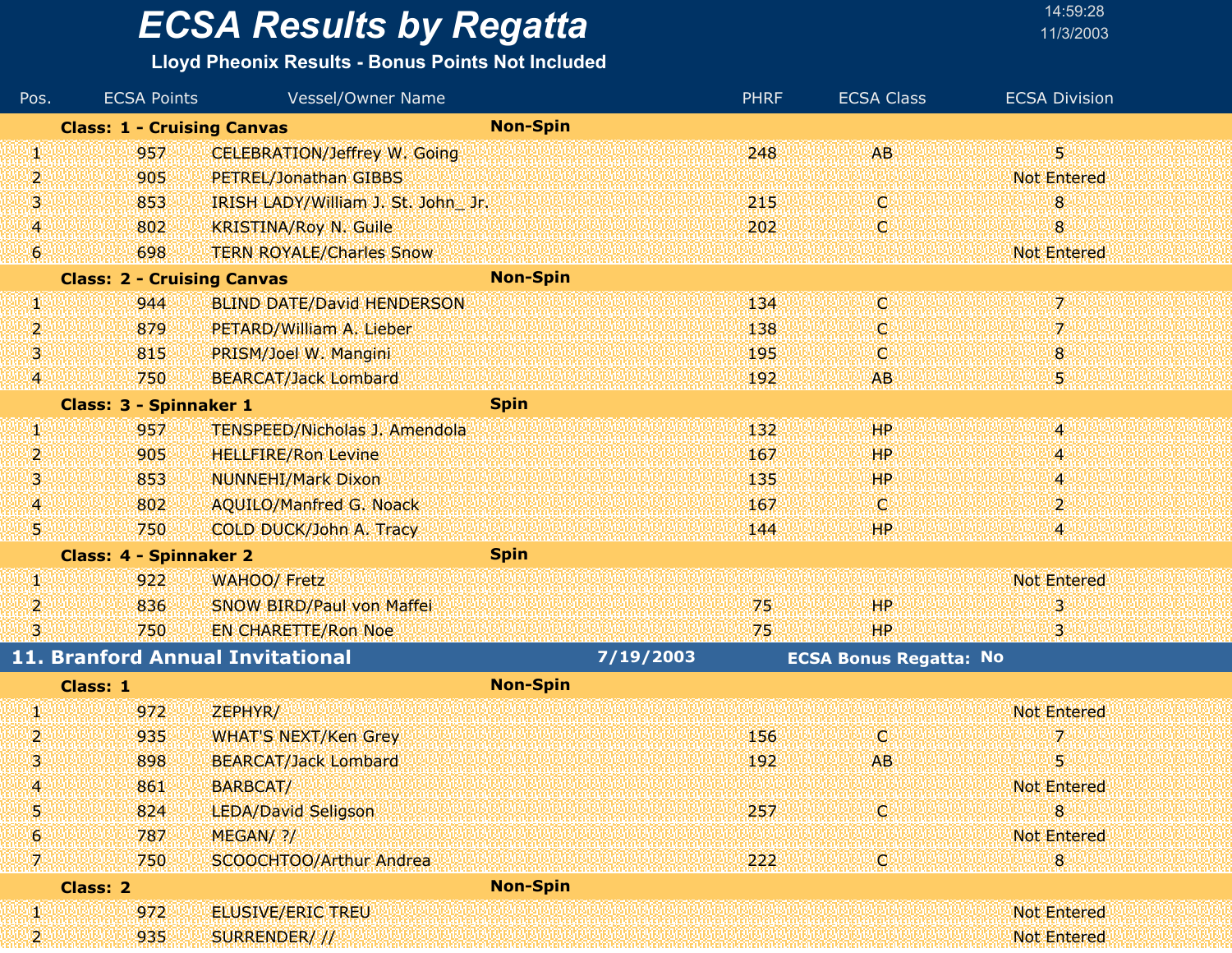#### **Lloyd Pheonix Results - Bonus Points Not Included**

| Pos.                | <b>ECSA Points</b> | <b>Vessel/Owner Name</b>                 |           | <b>PHRF</b> | <b>ECSA Class</b>             | <b>ECSA Division</b>     |
|---------------------|--------------------|------------------------------------------|-----------|-------------|-------------------------------|--------------------------|
| 3.                  | 898                | <b>BROWN EYED GIRL///</b>                |           |             |                               | <b>Not Entered</b>       |
| $\overline{A}$      | 861                | <b>INTREPID/Sean Saslo</b>               |           | 100         | Ø                             | $\overline{\mathcal{L}}$ |
| 5                   | 824                | WASSAIC///                               |           |             |                               | <b>Not Entered</b>       |
| $\ddot{\mathbf{6}}$ | 787                | PEREGRINE/Bill Kuczynski                 |           | 155         | C.                            | 7                        |
| Y.                  | 750                | <b>AURORA/Craig ROBERTS</b>              |           |             |                               | <b>Not Entered</b>       |
|                     | Class: 3           | <b>Spin</b>                              |           |             |                               |                          |
| W                   | 983                | <b>EN CHARETTE/Paul L. Jennings</b>      |           | 141         | <b>HP</b>                     | 4                        |
| 2                   | 957                | SAVAGE/C.P. Noel & Brendan N. McCarthy   |           | 128         | <b>HP</b>                     | 3                        |
| Ŋ                   | 931                | <b>TENSPEED/Nicholas J. Amendola</b>     |           | 132         | <b>HP</b>                     | $\overline{A}$           |
| $\overline{A}$      | 905                | <b>WINDSHEAR/David C. Gilmore</b>        |           | 135         | <b>HP</b>                     | 4                        |
| Ŋ                   | 879                | <b>BRIALLIANT DISGUISE/Michael Lebov</b> |           | 128         | <b>HP</b>                     | 3                        |
| 6                   | 853                | <b>KARI/Patrick M. Collins</b>           |           | 139         | <b>HP</b>                     | $\overline{A}$           |
| A                   | 828                | MADCAP VII/Daniel A. Bullard             |           | 140         | (C)                           | $\overline{2}$           |
| 8                   | 802                | <b>ANIMATION/J WALSER</b>                |           | 120         | <b>HP</b>                     | 3 <sup>1</sup>           |
| 9                   | 776                | <b>FLATLINE/Jason Swan</b>               |           | 171         | <b>HP</b>                     | $\overline{4}$           |
| 10                  | 750                | <b>ANNELIESE/John Hale</b>               |           | 177         | HP.                           | $\overline{\mathbf{4}}$  |
|                     | <b>Class: 4</b>    | <b>Spin</b>                              |           |             |                               |                          |
| W                   | 972                | <b>SPECTRE/Brian Prinz</b>               |           | 123         | C                             | W                        |
| 2                   | 935                | <b>GOLDEN RULE/Joe Kolodej</b>           |           | 168         | o                             | $\overline{2}$           |
| 3                   | 898                | <b>PARK PLACE/Richard A. Mentelos</b>    |           | 153         | O.                            | $\overline{\mathbf{2}}$  |
| 4                   | 861                | <b>MORE MAGIC/James MORMILE</b>          |           | 113         | C.                            | Φ                        |
| Ŋ                   | 824                | <b>BANSHEE/ HERLIHY</b>                  |           |             |                               | <b>Not Entered</b>       |
| $\ddot{\mathbf{6}}$ | 787                | <b>AQUILO/Manfred G. Noack</b>           |           | 167         | O.                            | $\overline{2}$           |
| 7                   | 750                | <b>ESPERANCE/J. Nevin</b>                |           | 186         | Ç,                            | $\overline{2}$           |
|                     | Class: 5           | <b>Spin</b>                              |           |             |                               |                          |
| W                   | 972                | <b>SECRET/Bruce Kuryla</b>               |           | UI.         | (C)                           | 90                       |
| 2                   | 935                | DR. EVIL/Tom Treat                       |           | 99          | hp                            | 3                        |
| 3                   | 898                | <b>XSNRG/C. Beckman Swanson</b>          |           | 87          | <b>SB</b>                     | 6                        |
| 4                   | 861                | FURY/Ray J. Gincavage                    |           | 50          | ω                             | Ю                        |
| 5                   | 824                | DILEMMA//                                |           |             |                               | <b>Not Entered</b>       |
| 6                   | 787                | GO DOG GO/                               |           | 45          | <b>SB</b>                     | 6                        |
| 7                   | 750                | DECO/                                    |           |             |                               | <b>Not Entered</b>       |
|                     |                    | <b>12. Thames YC Governors Trophy</b>    | 7/19/2003 |             | <b>ECSA Bonus Regatta: No</b> |                          |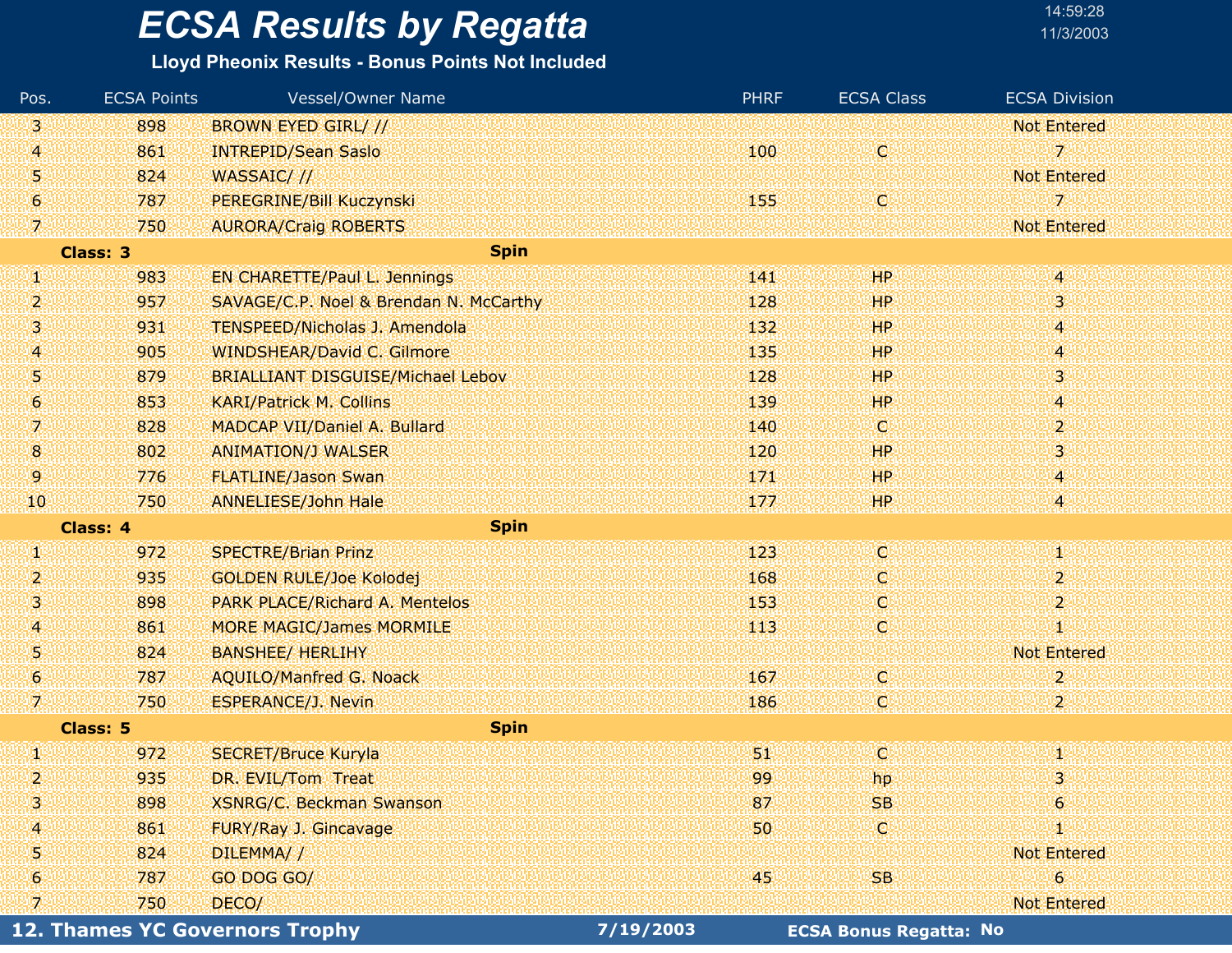### **Lloyd Pheonix Results - Bonus Points Not Included**

| Pos. | <b>ECSA Points</b>          | <b>Vessel/Owner Name</b>                      | <b>PHRF</b> | <b>ECSA Class</b> | <b>ECSA Division</b>    |
|------|-----------------------------|-----------------------------------------------|-------------|-------------------|-------------------------|
|      | <b>Class: Ensigns</b>       |                                               |             |                   |                         |
| W    | 976                         | NIGHTWIND/Ward Woodruff                       |             |                   | <b>Not Entered</b>      |
| 2    | 944                         | <b>BONANZA/George Bates</b>                   |             |                   | <b>Not Entered</b>      |
| 3    | 912                         | <b>SAM/Jim Anderson</b>                       |             |                   | <b>Not Entered</b>      |
| 4    | 879                         | <b>FRIENDLY SPIRIT/Rick Conley</b>            |             |                   | <b>Not Entered</b>      |
| 5    | 847                         | <b>TEAMWORK/Walter Pratt &amp; Eric Jones</b> |             |                   | <b>Not Entered</b>      |
| 6    | 815                         | SAGACIOUS/Robert B. Geary                     | 99          | O                 |                         |
| 7.   | 782                         | FIREBIRD/John Macina                          |             |                   | <b>Not Entered</b>      |
| 18.  | 750                         | <b>MAGIC/Robin Durrschmidt</b>                |             |                   | $\mathbf{0}$            |
|      | <b>Class: I</b>             | <b>Spin</b>                                   |             |                   |                         |
| W    | 972                         | SHOWDOWN/Bijan Rasadi                         | 113         | <b>HP</b>         | $\overline{\mathbf{3}}$ |
| 2    | 935                         | LINDY/David G. Dickerson                      | 90          | O                 |                         |
| 3    | 898                         | SIRPRIZE/J. William Healy                     | 88          | C                 |                         |
| 4    | 861                         | <b>GOOMBAY SMASH/Stu Craig</b>                | 139         | HP.               | 45                      |
| 5    | 824                         | <b>MAMA SAID NO!/Greg Gilmartin</b>           | 114         | HP                | 3                       |
| 6    | 787                         | <b>RIPPLE/Hugh O'Brien</b>                    |             | <b>HP</b>         | 3                       |
| 7    | 750                         | <b>QUANTUM LEAP/Patrick B. Dillon</b>         | 90          | SB.               | 6 <sup>1</sup>          |
|      | <b>Class: II</b>            | <b>Spin</b>                                   |             |                   |                         |
| W    | 980                         | <b>EUPHORIA/Douglas McDonald</b>              | 177         | d                 | $\boldsymbol{z}$        |
| 2    | 951                         | <b>SALUD/Reinhard Sarges</b>                  | 174         | C                 | 2                       |
| S.   | 922                         | <b>WATERCOLORS/Bill Drinkuth</b>              | 207         | <b>AB</b>         | 5                       |
| 4    | 894                         | PURSUIT/Dennis J. Marron                      | 135         | O.                | 2                       |
| 5    | 865                         | <b>MUDSLIDE/Jack Scaduto</b>                  | 147         | HP                | 4                       |
| 6    | 836                         | <b>HELLFIRE/Ron Levine</b>                    | 167         | HР                | 4                       |
| 7.   | 807                         | JOLLY MON/George / Sarah Loveday / Porter     | 194         | C                 | $\mathbf{2}^{\prime}$   |
| 8    | 779                         | <b>BANDIT/Jack Law</b>                        |             |                   | <b>Not Entered</b>      |
| 9    | 750                         | SE THERIN/Richard W. Magner                   | 273         | <b>AB</b>         | 5                       |
|      | <b>Class: Non-Spinnaker</b> | <b>Non-Spin</b>                               |             |                   |                         |
| ш    | 980                         | ALLEGRO II/BOB CULLEN JR                      |             |                   | $\overline{0}$          |
| 2    | 951                         | RUSTY-NAIL/Clifford H. Fisher                 | 174         | O                 | 2                       |
| 3    | 922                         | <b>SEAQUESTER/Michael E. Passero</b>          | 159         | O                 |                         |
| 4    | 894                         | <b>STARCHASER/Richard T. Steinhilber</b>      | 175         | O.                | 8                       |
| 51   | 865                         | PETARD/William A. Lieber                      | 138         | Q                 | 7.                      |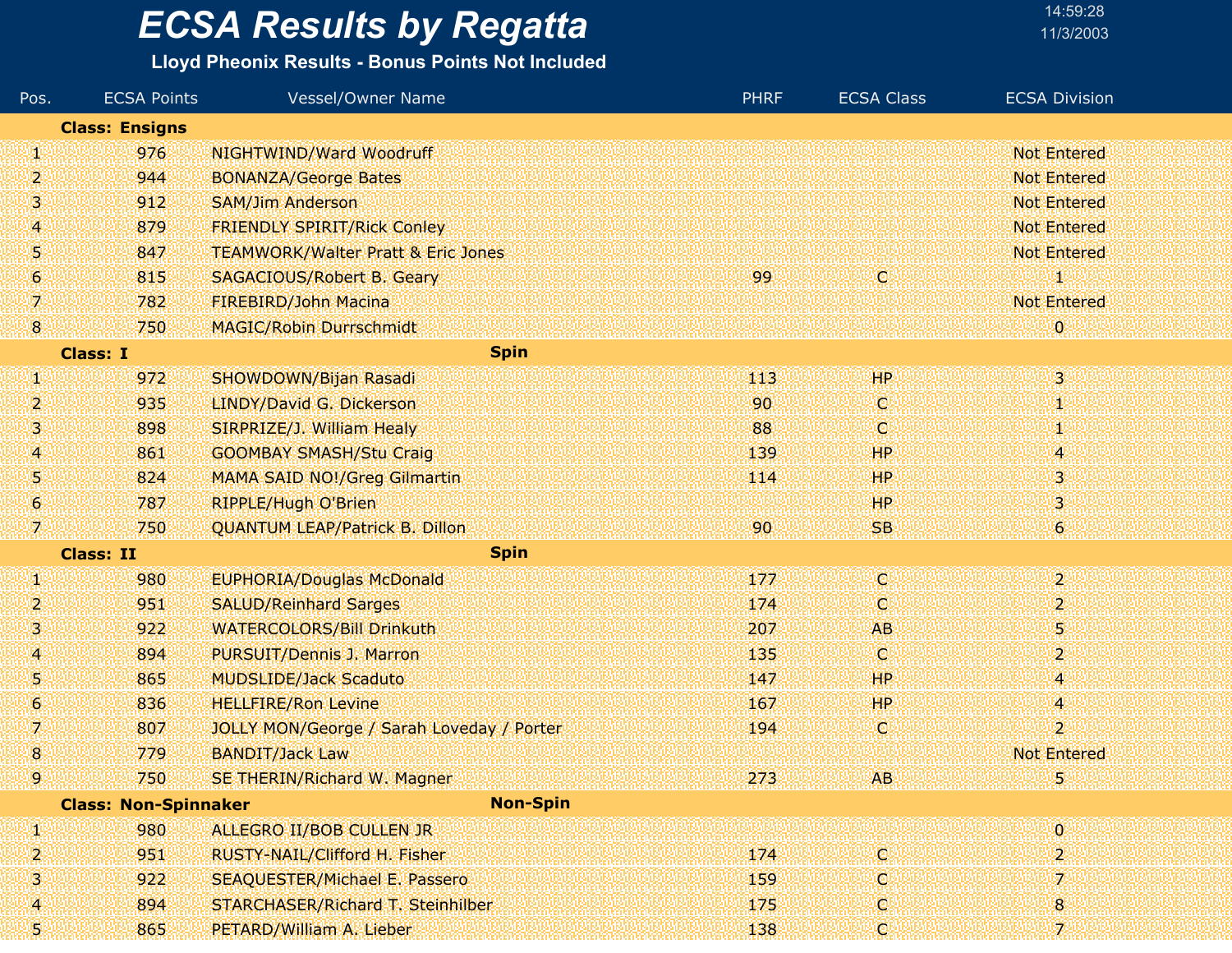| 14:59:28  |  |
|-----------|--|
| 11/3/2003 |  |

| Pos.                | <b>ECSA Points</b> | <b>Vessel/Owner Name</b>               |           | <b>PHRF</b> | <b>ECSA Class</b>             | <b>ECSA Division</b>  |
|---------------------|--------------------|----------------------------------------|-----------|-------------|-------------------------------|-----------------------|
| 6                   | 836                | <b>DESTINY/Aborn D. Smith</b>          |           | 215         | C                             | $\mathbf{2}^{\prime}$ |
| 7                   | 807                | IRISH LADY/William J. St. John Jr.     |           | 215         | O                             | 8                     |
| $\boldsymbol{8}$    | 779                | <b>ORION/Rick Pettit</b>               |           | 171         | O                             | 8 <sub>o</sub>        |
| 9.                  | 750                | <b>PRIDE OF PRINGLE/Barry McGuire</b>  |           |             |                               | <b>Not Entered</b>    |
|                     |                    | 13. PINE ORCHARD ANNUAL INVITATIONAL   | 7/20/2003 |             | <b>ECSA Bonus Regatta: No</b> |                       |
|                     | <b>Class: A</b>    | <b>Spin</b>                            |           |             |                               |                       |
| W                   | 976                | DR. EVIL/Tom Treat                     |           | 99          | hp                            | $3^{\circ}$           |
| 2                   | 944                | <b>SECRET/Bruce Kuryla</b>             |           | W.          | O                             | Т                     |
| 3                   | 912                | DILEMMA//                              |           |             |                               | <b>Not Entered</b>    |
| $\overline{4}$      | 879                | <b>XSNRG/C. Beckman Swanson</b>        |           | 87          | <b>SB</b>                     | $\epsilon$            |
| 5                   | 847                | FURY/Ray J. Gincavage                  |           | 50          | O                             |                       |
| $\ddot{\mathbf{6}}$ | 815                | <b>PRESTIIGITATION/Frank Evans</b>     |           |             |                               | <b>Not Entered</b>    |
| 呶                   | 782                | <b>MORE MAGIC/James MORMILE</b>        |           | 413         | ΙQΙ                           |                       |
| $\boldsymbol{8}$    | 750                | DECO/                                  |           |             |                               | <b>Not Entered</b>    |
|                     | <b>Class: B</b>    | <b>Spin</b>                            |           |             |                               |                       |
| W                   | 972                | SAVAGE/C.P. Noel & Brendan N. McCarthy |           | 128         | HP <sup>1</sup>               | $3^{\circ}$           |
| 2                   | 935                | <b>SPECTRE/Brian Prinz</b>             |           | 123         | C                             | 娰                     |
| 3                   | 898                | MADCAP VII/Daniel A. Bullard           |           | 140         | ω                             | $\mathbf{2}$          |
| 4                   | 861                | <b>TENSPEED/Nicholas J. Amendola</b>   |           | 132         | HP                            | 4                     |
| Ŋ                   | 824                | <b>EUPHORIA/Alan Skinner</b>           |           | 114         | C.                            | 31,                   |
| 6                   | 787                | <b>BANCHEE/Shawn Ensor</b>             |           | 119         | ω                             |                       |
| 7.                  | 750                | <b>WINDSHEAR/David C. Gilmore</b>      |           | 135         | <b>HP</b>                     |                       |
|                     | <b>Class: C</b>    | <b>Spin</b>                            |           |             |                               |                       |
| W                   | 976                | <b>GOLDEN RULE/Joe Kolodej</b>         |           | 168         | Ø                             | $\overline{2}$        |
| 2                   | 944                | EN CHARETTE/Paul L. Jennings           |           | 141         | ЖP                            | 4                     |
| 3                   | 912                | <b>ANNELIESE/John Hale</b>             |           | 177         | <b>HP</b>                     | 4                     |
| Δ                   | 879                | <b>PARK PLACE/Richard A. Mentelos</b>  |           | 153         | W                             | וכ                    |
| 5                   | 847                | <b>FLATLINE/Jason Swan</b>             |           | 171         | <b>HP</b>                     | 4                     |
| 6                   | 815                | <b>AQUILO/Manfred G. Noack</b>         |           | 167         | Q                             | 2                     |
| 7.                  | 782                | <b>KARI/Patrick M. Collins</b>         |           | 139         | HP.                           | 4                     |
| $\bf{8}$            | 750                | <b>ESPERANCE/J. Nevin</b>              |           | 186         | C                             | $\mathbf{2}$          |
|                     | <b>Class: D</b>    | <b>Non-Spin</b>                        |           |             |                               |                       |
| iaha<br>Man         | 957                | <b>WHAT'S NEXT/Ken Grey</b>            |           | 156         |                               | 7                     |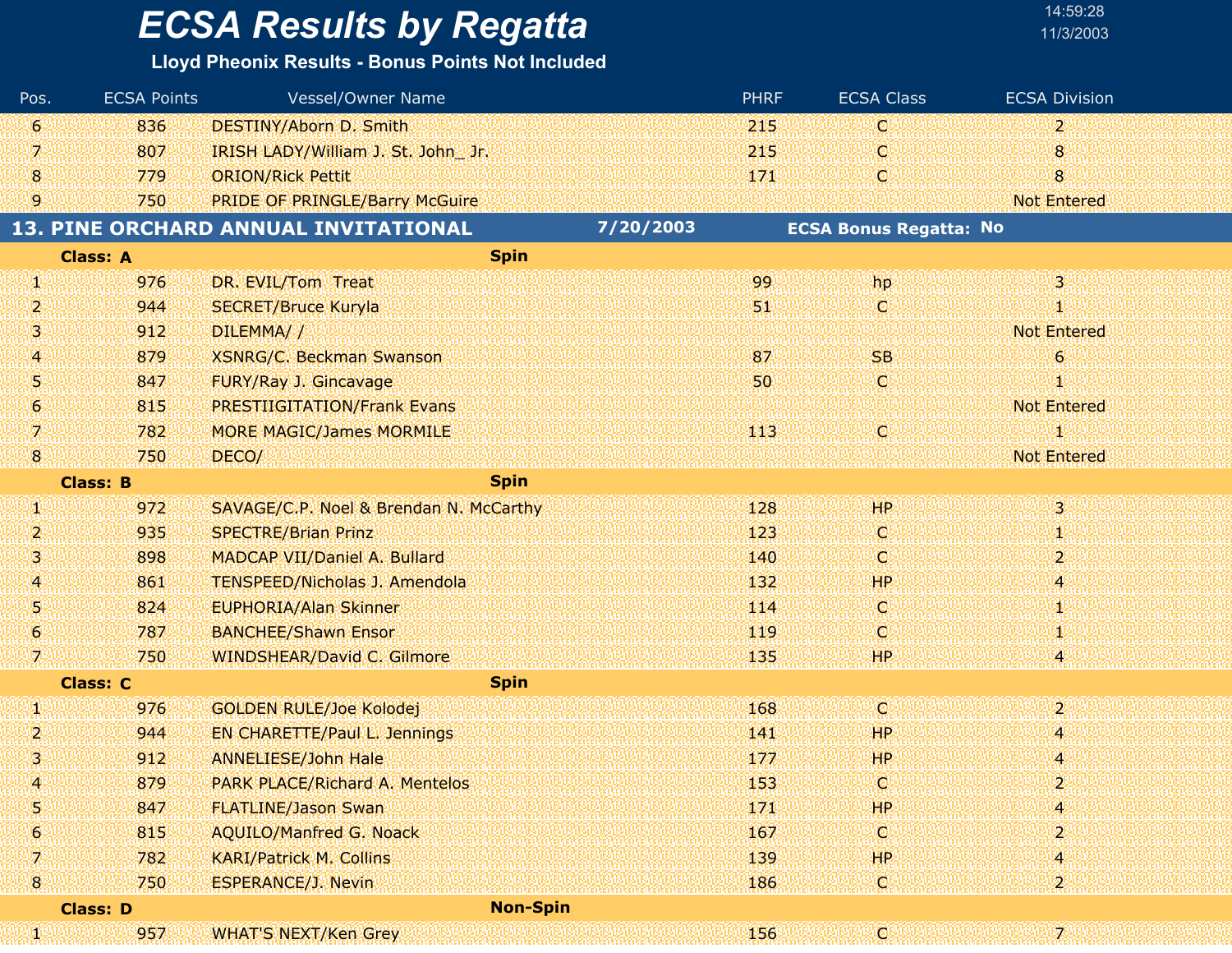### **Lloyd Pheonix Results - Bonus Points Not Included**

| Pos.                            | <b>ECSA Points</b> | <b>Vessel/Owner Name</b>                          |           | <b>PHRF</b> | <b>ECSA Class</b>             | <b>ECSA Division</b> |
|---------------------------------|--------------------|---------------------------------------------------|-----------|-------------|-------------------------------|----------------------|
| 2                               | 905                | SURRENDER/ //                                     |           |             |                               | <b>Not Entered</b>   |
| 3                               | 853                | <b>AURORA/Craig ROBERTS</b>                       |           |             |                               | <b>Not Entered</b>   |
| 4                               | 802                | WASSAIC///                                        |           |             |                               | <b>Not Entered</b>   |
| 51                              | 750                | <b>INTREPID/Sean Saslo</b>                        |           | 100         | ЮĿ                            | 72                   |
|                                 | <b>Class: E</b>    | <b>Non-Spin</b>                                   |           |             |                               |                      |
| g,                              | 972                | <b>LEDA/David Seligson</b>                        |           | 257         | Cl                            | $\bf{8}$             |
| 2                               | 935                | <b>WITCHCRAFT/John Crissey</b>                    |           | 186         | W                             | 8                    |
| 3.                              | 898                | ZEPHYR/                                           |           |             |                               | <b>Not Entered</b>   |
| $\overline{4}$                  | 861                | <b>BEARCAT/Jack Lombard</b>                       |           | 192         | AB.                           | 5                    |
| Ŋ                               | 824                | BARBCAT/                                          |           |             |                               | <b>Not Entered</b>   |
| 6                               | 787                | SCOOCHTOO/Arthur Andrea                           |           | 222         | Ο                             | 8                    |
| V,                              | 750                | <b>GRACE/JOHN PERSSE</b>                          |           |             |                               | <b>Not Entered</b>   |
|                                 |                    | 14. MRMSA/Volvo-Leukemia Cup                      | 7/26/2003 |             | <b>ECSA Bonus Regatta: No</b> |                      |
|                                 | <b>Class: 1</b>    | <b>Spin</b>                                       |           |             |                               |                      |
| Ŋ.                              | 957                | <b>SPANISH MOON/Toby Halsey</b>                   |           | 57          | <b>SB</b>                     | $\mathbf 6$          |
| 2                               | 905                | <b>SECRET/Bruce Kuryla</b>                        |           | 57          | O                             | 1                    |
| Ŋ                               | 853                | <b>WAHOO/ Fretz</b>                               |           |             |                               | <b>Not Entered</b>   |
| 4                               | 802                | PHISH FOOD/ Wilson                                |           |             |                               | <b>Not Entered</b>   |
| 51                              | 750                | RIPPLE/Hugh O'Brien                               |           |             | <b>HP</b>                     | з                    |
|                                 | <b>Class: 2</b>    | <b>Spin</b>                                       |           |             |                               |                      |
| W                               | 972                | LINDY/David G. Dickerson                          |           | 90          | <b>Ci</b>                     | ă.                   |
| 2                               | 935                | <b>SPLIT DECISION/ Seniff &amp; Nickerson</b>     |           |             |                               | 3                    |
| 3                               | 898                | <b>ARROW/ Bergendahl</b>                          |           |             |                               | <b>Not Entered</b>   |
| 4                               | 861                | DR. EVIL/Tom Treat                                |           | 99          | hp                            | 3                    |
| 5                               | 824                | SIRPRIZE/J. William Healy                         |           | 88          | C.                            | 90                   |
| 6                               | 787                | <b>CALIENTE</b>                                   |           |             |                               | <b>Not Entered</b>   |
| de temperatur.<br>El temperatur | 750                | USHUALA/                                          |           |             |                               | <b>Not Entered</b>   |
|                                 | Class: 3           | <b>Spin</b>                                       |           |             |                               |                      |
| W                               | 966                | BRER RABBIT III/William A. Loweth                 |           | 149         | <b>ICI</b>                    | $\overline{2}$       |
| 2                               | 922                | RESOLUTE/Roger Bauman_Jr.                         |           | 153         | C.                            | $\overline{2}$       |
| 3.                              | 879                | LEGACY III/John P. Read                           |           | 147         | O.                            | 2                    |
| 4                               | 836                | <b>CRYSTAL SLIPPER/Mike &amp; Linda Cavanaugh</b> |           | 105         | O.                            | 1                    |
| 5.                              | 793                | DREAM CATCHER/Richard P. Scavotto                 |           | 148         | C)                            | $\overline{2}$       |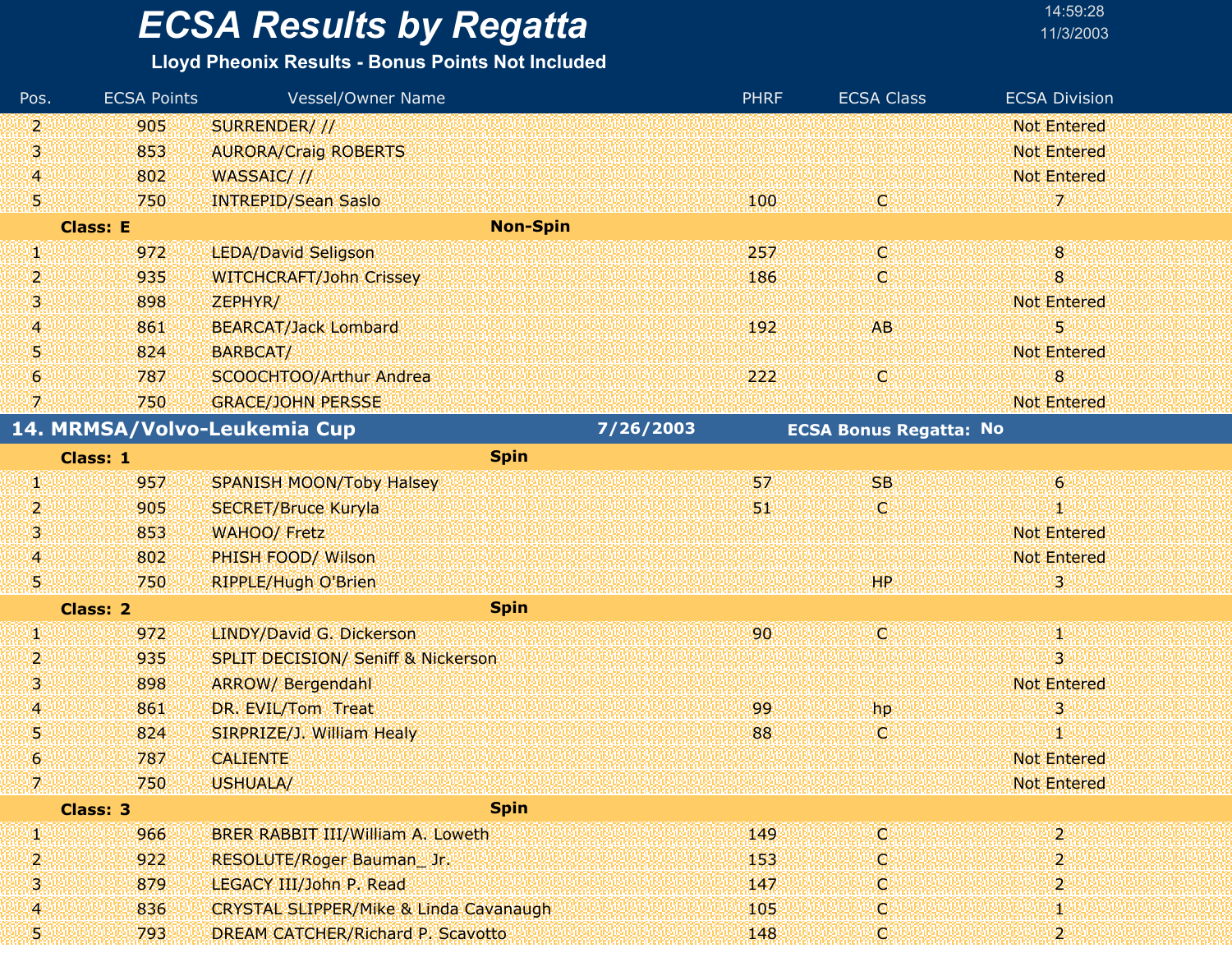#### **Lloyd Pheonix Results - Bonus Points Not Included**

| Pos.             | <b>ECSA Points</b> | Vessel/Owner Name                        | <b>PHRF</b> | <b>ECSA Class</b> | <b>ECSA Division</b>      |
|------------------|--------------------|------------------------------------------|-------------|-------------------|---------------------------|
| Ι6Ι              | 750                | CHAOS/John D. McCrea                     |             |                   | <b>Not Entered</b>        |
|                  | Class: 4           | <b>Spin</b>                              |             |                   |                           |
| W                | 980                | <b>LOONEY TUNES/Carl D. Fast</b>         | 123         | HP                | $\overline{\mathbf{3}}$   |
| 2                | 951                | <b>MAMA SAID NO!/Greg Gilmartin</b>      | 114         | HР                | 3                         |
| 3                | 922                | <b>FACTORY GIRL/William G. Canning</b>   | 127         | HР                | 3                         |
| 4                | 894                | <b>TRASH TALK/Brandon Flack</b>          |             |                   | <b>Not Entered</b>        |
| 5                | 865                | SHOWDOWN/Bijan Rasadi                    | -113        | HР                | 3                         |
| 6                | 836                | <b>TWENTYSOMETHING/Chris Daniels</b>     | 113         | <b>HP</b>         | 3                         |
| 7                | 807                | <b>WINGS/Jack Rodgers</b>                | 128         | HP.               | 3                         |
| $\boldsymbol{8}$ | 779                | <b>COOCH/WES MAXWELL</b>                 |             |                   | <b>Not Entered</b>        |
| 9.               | 750                | PREMIUM/ROBERT AUSTIN-LAFRANCE           | 128         | HP.               | 3                         |
|                  | <b>Class: 5</b>    | <b>Spin</b>                              |             |                   |                           |
| S)               | 985                | <b>EUPHORIA/Douglas McDonald</b>         | 177         | O.                | $\mathbf{2}^{\mathbb{C}}$ |
| 2,               | 962                | <b>SHOCKWAVE/Moise Solomon</b>           | 171         | HP                | 4                         |
| 3                | 938                | <b>MUDSLIDE/Jack Scaduto</b>             | 147         | <b>HP</b>         | 4                         |
| 4                | 915                | <b>DREAMLAND EXPRESS/Mark Belsky</b>     | 114         | <b>SB</b>         | $\boldsymbol{6}$          |
| 5                | 891                | <b>HELLFIRE/Ron Levine</b>               | 167         | HP                | 4                         |
| 6                | 868                | SE THERIN/Richard W. Magner              | 273         | <b>AB</b>         | 5                         |
| 7                | 844                | <b>MENTOR/Mark Kondracky</b>             | 2110        | C.                | $\boldsymbol{2}$          |
| 18.              | 821                | <b>SALUD/Reinhard Sarges</b>             | 174         | C.                | 2                         |
| 9                | 797                | <b>VALIANT/Robert E. Bunger</b>          | 183         | <b>AB</b>         | 5                         |
| 10               | 774                | <b>HUNTER/ Marcinko</b>                  |             |                   | <b>Not Entered</b>        |
| TЩ               | 750                | RAND/ Rand                               |             |                   | <b>Not Entered</b>        |
|                  | Class: 6           | <b>Non-Spin</b>                          |             |                   |                           |
| W                | 980                | <b>SANTARELLA/James P. Scalise</b>       | 113         | C,                | 41                        |
| 2                | 951                | MAST TRANSIT II/David A. Kelly           | 147         | HР                | 7.                        |
| 3                | 922                | SURRENDER///                             |             |                   | <b>Not Entered</b>        |
| 4                | 894                | PETARD/William A. Lieber                 | 138         | C                 | 7                         |
| 5                | 865                | <b>ARIANA/ Drozdel</b>                   |             |                   | <b>Not Entered</b>        |
| 6.               | 836                | <b>ORION/Rick Pettit</b>                 | 171         | C.                | 8                         |
| 7                | 807                | <b>CELEBRATION/Gerald/Priscilla Long</b> | 138         | C.                | 2                         |
| 8                | 779                | KIONI/                                   |             |                   | <b>Not Entered</b>        |
| 9.               | 750                | <b>TIDE SONG/</b>                        |             |                   | Not Entered               |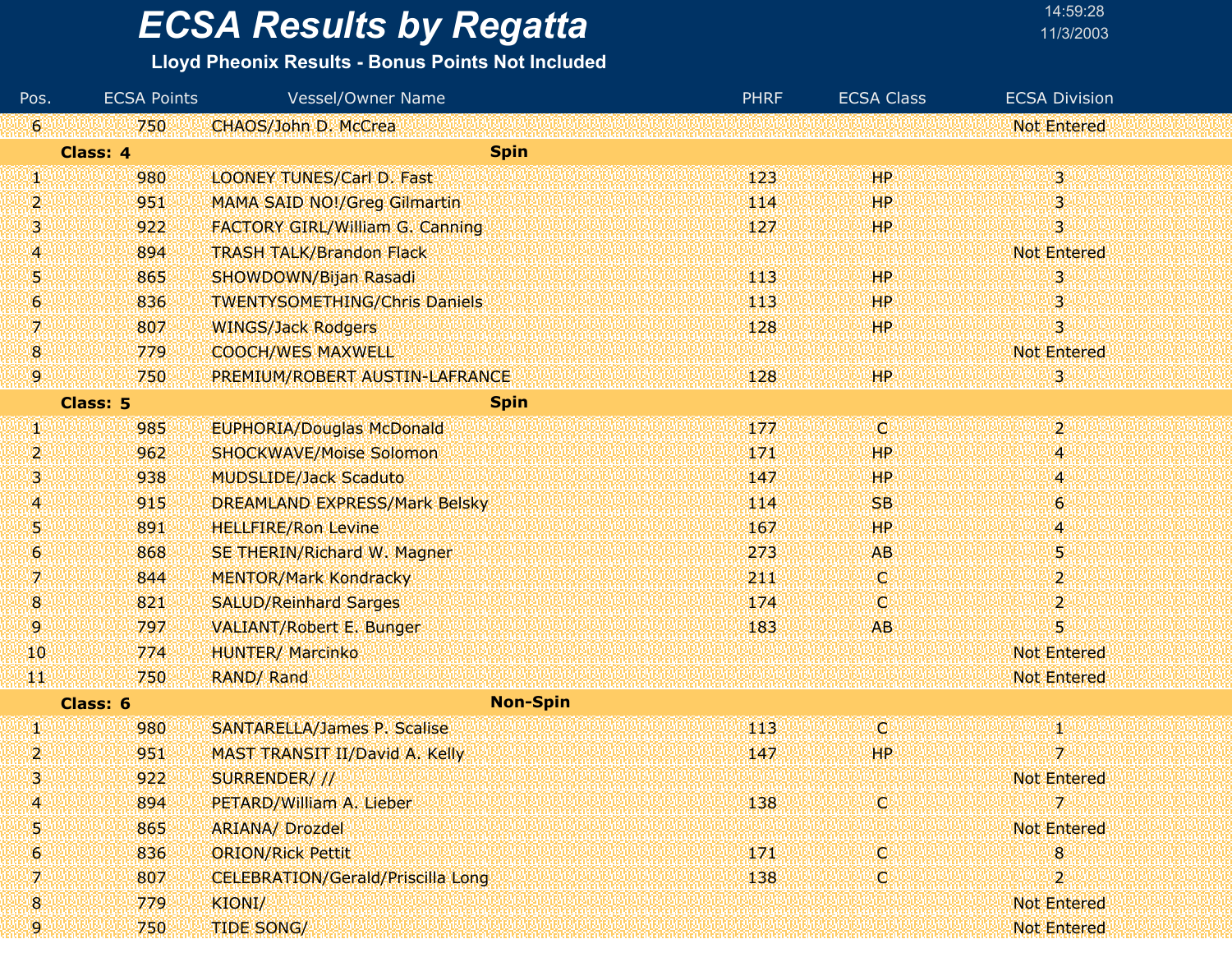### **Lloyd Pheonix Results - Bonus Points Not Included**

| Pos.             | <b>ECSA Points</b> | Vessel/Owner Name                      |          | <b>PHRF</b> | <b>ECSA Class</b>             | <b>ECSA Division</b>      |  |
|------------------|--------------------|----------------------------------------|----------|-------------|-------------------------------|---------------------------|--|
|                  | <b>Class: 7</b>    |                                        |          |             |                               |                           |  |
| W                | 957                | <b>FAIR WIND/Hunt Foster</b>           |          | 186         | lÇ)                           | 8 <sup>°</sup>            |  |
| 2                | 905                | <b>AVARA/Zia Ur Rahman</b>             |          |             |                               | <b>Not Entered</b>        |  |
| 3                | 853                | <b>INTUITION/John Kittel</b>           |          |             |                               | <b>Not Entered</b>        |  |
| $\boldsymbol{A}$ | 802                | IRISH LADY/William J. St. John Jr.     |          | 215         | Q                             | 8                         |  |
| 5                | 750                | SOUTHERN COMFORT/                      |          |             |                               | <b>Not Entered</b>        |  |
|                  |                    | <b>15. Milford Annual Invitational</b> | 8/2/2003 |             | <b>ECSA Bonus Regatta: No</b> |                           |  |
|                  | <b>Class: A</b>    | <b>Spin</b>                            |          |             |                               |                           |  |
| W                | 980                | <b>CALIENTE/Joel Z. Green</b>          |          | 45          | HP <sup>1</sup>               | $\mathbf{3}^{\mathbb{C}}$ |  |
| 2                | 951                | <b>SECRET/Bruce Kuryla</b>             |          | 51          | Q                             | 拠                         |  |
| 3                | 922                | DR. EVIL/Tom Treat                     |          | 99          | hp                            | 3                         |  |
| 4                | 894                | <b>XSNRG/C. Beckman Swanson</b>        |          | 87          | <b>SB</b>                     | $\boldsymbol{6}$          |  |
| 5                | 865                | GO DOG GO/                             |          | 45          | <b>SB</b>                     | $\boldsymbol{6}$          |  |
| $\boldsymbol{6}$ | 836                | <b>SNOW BIRD/Paul von Maffei</b>       |          | 75          | ΉP                            | 3                         |  |
| 7.               | 807                | <b>TERN/J COFFEY</b>                   |          |             |                               | <b>Not Entered</b>        |  |
| $\mathbf{8}$     | 779                | <b>BLACKHAWK/</b>                      |          |             |                               | <b>Not Entered</b>        |  |
| 9,               | 750                | <b>SLINGSHOT/Dennis Dawid</b>          |          | 66          | C)                            |                           |  |
|                  | <b>Class: B</b>    | <b>Spin</b>                            |          |             |                               |                           |  |
| U).              | 980                | <b>KARI/Patrick M. Collins</b>         |          | 139         | <b>HP</b>                     | 49                        |  |
| 2                | 951                | <b>EN CHARETTE/Paul L. Jennings</b>    |          | 141         | HP.                           | 4                         |  |
| 3                | 922                | <b>RELENTLESS/Konrad Lagarde</b>       |          |             |                               | <b>Not Entered</b>        |  |
| 4                | 894                | SAVAGE/C.P. Noel & Brendan N. McCarthy |          | 128         | <b>HP</b>                     | 3                         |  |
| Ņ                | 865                | <b>TENSPEED/Nicholas J. Amendola</b>   |          | 132         | HP.                           | 4                         |  |
| 6                | 836                | SCHOCK THERAPY/Jeffrey D. Stuart       |          | 117         | Q                             | Ψ                         |  |
| 7.               | 807                | <b>SLINGSHOT/Jack Greifzu</b>          |          | 138         | HР                            | 4                         |  |
| 8                | 779                | <b>COYOTE/David R. Arklander</b>       |          | 120         | HP                            | 3                         |  |
| 9.               | 750                | <b>BANCHEE/Shawn Ensor</b>             |          | 119         | icil                          |                           |  |
|                  | <b>Class: C</b>    | <b>Spin</b>                            |          |             |                               |                           |  |
| Л                | 972                | ONE UP/Lincoln F. Schoenberger         |          | 150         | HP.                           | 4                         |  |
| $\overline{2}$   | 935                | <b>GOLDEN RULE/Joe Kolodej</b>         |          | 168         | C)                            | $\overline{2}$            |  |
| з                | 898                | DEADICATED/ Andre/McArthur             |          |             |                               | <b>Not Entered</b>        |  |
| 4                | 861                | <b>ANNELIESE/John Hale</b>             |          | 177         | HP.                           | 4                         |  |
| 51               | 824                | <b>FIREFLY/James Gregory</b>           |          | 180         | HP.                           | 4                         |  |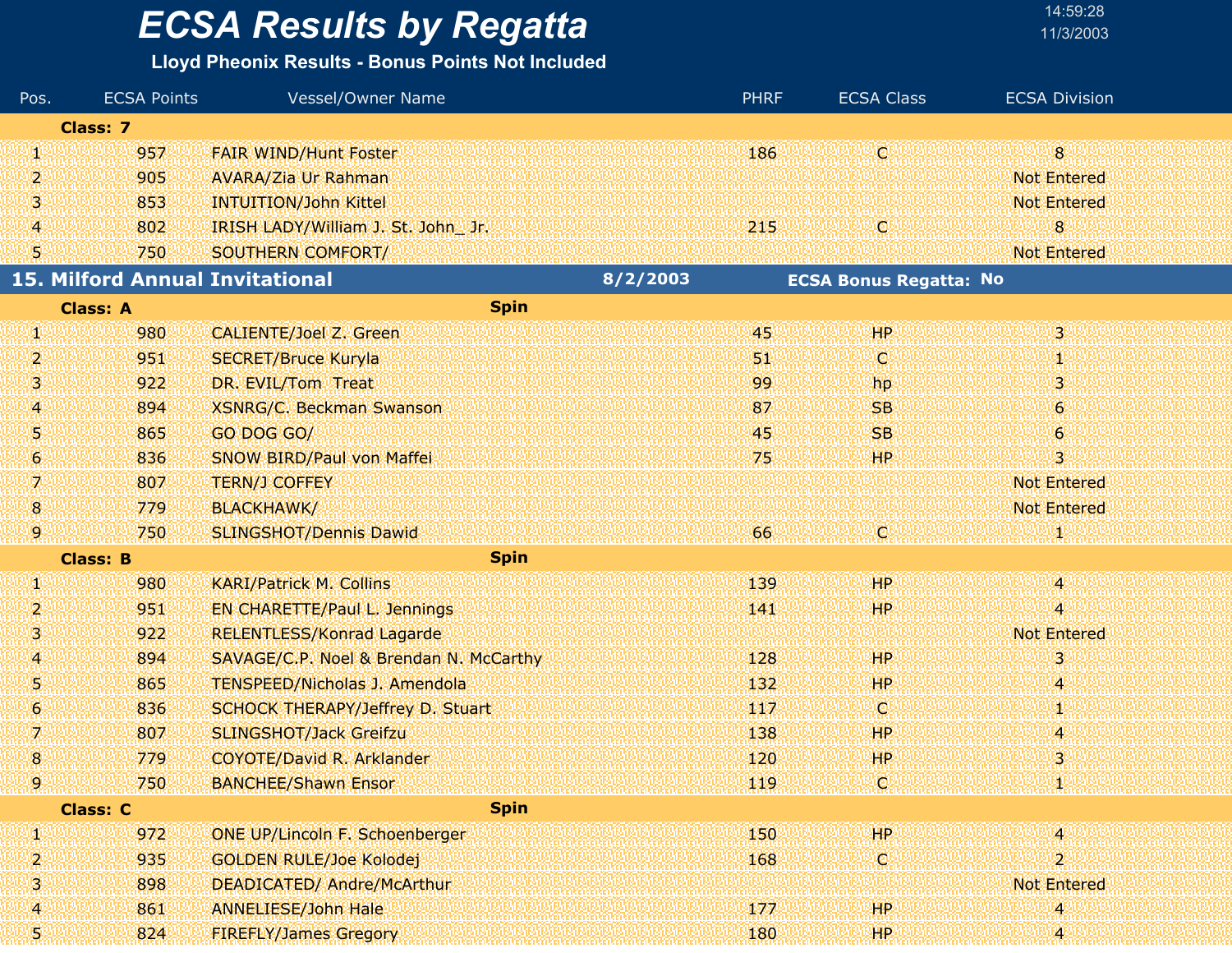| Pos.             | <b>ECSA Points</b> | Vessel/Owner Name                      |          | <b>PHRF</b> | <b>ECSA Class</b>             | <b>ECSA Division</b> |  |
|------------------|--------------------|----------------------------------------|----------|-------------|-------------------------------|----------------------|--|
| Ι6Ι              | 787                | <b>ESPERANCE/J. Nevin</b>              |          | 186         | C                             | $\mathbf{2}$         |  |
| W                | 750                | <b>AUDACIOUS/Robert S. Farnum</b>      |          | 147         | HP.                           | 4                    |  |
|                  | <b>Class: D</b>    | <b>Non-Spin</b>                        |          |             |                               |                      |  |
| W                | 966                | <b>GANG WAY/Edward S. Becker</b>       |          | 171         | HP                            | 4                    |  |
| 2.               | 922                | <b>WITCHCRAFT/John Crissey</b>         |          | 186         | O                             | 8                    |  |
| ISI.             | 879                | <b>PAINKILLER/ Kleffmann</b>           |          |             |                               | <b>Not Entered</b>   |  |
| 4                | 836                | IRISH LADY/William J. St. John Jr.     |          | 215         | O                             | 8                    |  |
| 5                | 793                | <b>INTREPID/Sean Saslo</b>             |          | 100         | O                             | 7                    |  |
| 6                | 750                | <b>EVERGREEN/Don Broderick</b>         |          | 201         | C)                            | 8                    |  |
|                  |                    | <b>16. New Haven YC Mayor's Cup</b>    | 8/3/2003 |             | <b>ECSA Bonus Regatta: No</b> |                      |  |
|                  | <b>Class: A</b>    | <b>Spin</b>                            |          |             |                               |                      |  |
| W.               | 922                | XSNRG/C. Beckman Swanson               |          | 87          | <b>SB</b>                     | $\overline{6}$       |  |
| 2.               | 836                | DRAGONFLY/Skip Young                   |          |             |                               | <b>Not Entered</b>   |  |
| 131              | 750                | DECO/                                  |          |             |                               | <b>Not Entered</b>   |  |
|                  | <b>Class: B</b>    | <b>Spin</b>                            |          |             |                               |                      |  |
| W                | 957                | <b>BANCHEE/Shawn Ensor</b>             |          | 119         | O                             | M)                   |  |
| 2                | 905                | <b>SPECTRE/Brian Prinz</b>             |          | 123         | o                             | 80                   |  |
| 3                | 853                | <b>MORE MAGIC/James MORMILE</b>        |          | 113         | O                             | 40                   |  |
| $\boldsymbol{A}$ | 802                | <b>SECRET/Bruce Kuryla</b>             |          | 51          | C                             | Ą,                   |  |
| 51               | 750                | <b>SLINGSHOT/Dennis Dawid</b>          |          | 66          | C                             | 80                   |  |
|                  | <b>Class: C</b>    | <b>Spin</b>                            |          |             |                               |                      |  |
| W                | 957                | <b>EN CHARETTE/Paul L. Jennings</b>    |          | 141         | HР                            | 74                   |  |
| 2                | 905                | <b>TENSPEED/Nicholas J. Amendola</b>   |          | 132         | HР                            | 4                    |  |
| 3                | 853                | SAVAGE/C.P. Noel & Brendan N. McCarthy |          | 128         | <b>HP</b>                     | 3.                   |  |
| 4                | 802                | DR. EVIL/Tom Treat                     |          | 99          | hp                            | 3                    |  |
| 51               | 750                | <b>AUDACIOUS/Robert S. Farnum</b>      |          | 147         | HP.                           | 4                    |  |
|                  | <b>Class: D</b>    | <b>Spin</b>                            |          |             |                               |                      |  |
| W                | 966                | <b>GOLDEN RULE/Joe Kolodej</b>         |          | 168         | C                             | $\overline{2}$       |  |
| 2                | 922                | <b>ESPERANCE/J. Nevin</b>              |          | 186         | C                             | $\overline{2}$       |  |
| 3                | 879                | <b>ANNELIESE/John Hale</b>             |          | 177         | <b>HP</b>                     | 4                    |  |
| 4                | 836                | ONE UP/Lincoln F. Schoenberger         |          | 150         | HP                            | 4                    |  |
| 5.               | 793                | <b>PARK PLACE/Richard A. Mentelos</b>  |          | 153         | C.                            | 2                    |  |
| 6                | 750                | <b>FIREFLY/James Gregory</b>           |          | 180         | HP.                           | 4                    |  |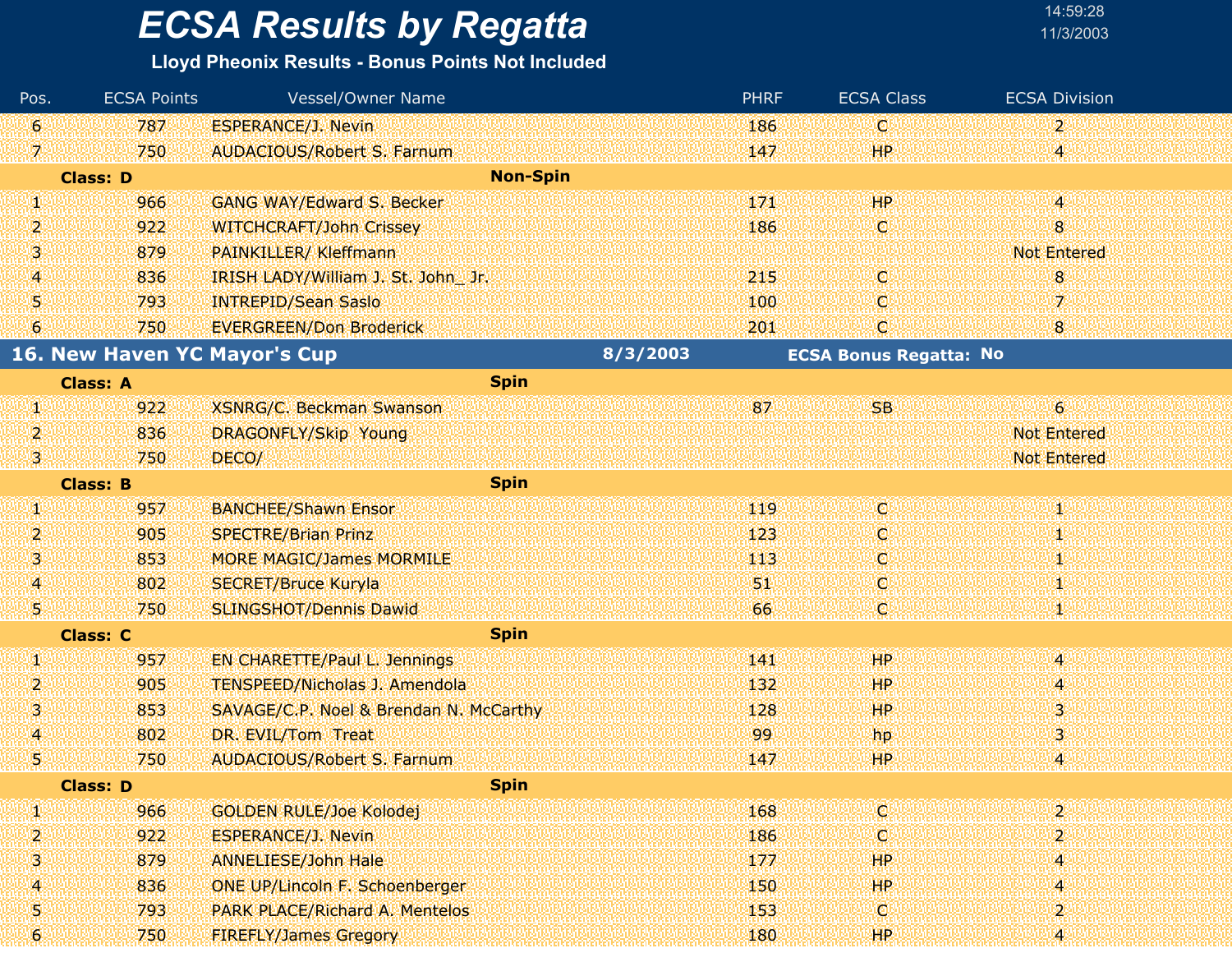| 14:59:28  |  |
|-----------|--|
| 11/3/200: |  |

| Pos.                    | <b>ECSA Points</b> | <b>Vessel/Owner Name</b>             |                 | <b>PHRF</b> | <b>ECSA Class</b>              | <b>ECSA Division</b> |
|-------------------------|--------------------|--------------------------------------|-----------------|-------------|--------------------------------|----------------------|
|                         | <b>Class: E</b>    |                                      | <b>Non-Spin</b> |             |                                |                      |
| SI.                     | 976                | <b>WITCHCRAFT/John Crissey</b>       |                 | 186         | O                              | 8 <sup>°</sup>       |
| 2                       | 944                | ZEPHYR/                              |                 |             |                                | <b>Not Entered</b>   |
| 3                       | 912                | <b>EVERGREEN/Don Broderick</b>       |                 | 201         | O                              | 8                    |
| 4                       | 879                | <b>WHAT'S NEXT/Ken Grey</b>          |                 | 156         | C                              | 7                    |
| 5                       | 847                | SLINGSHOT (NON SPIN)/Jack Greifzu    |                 | 138         | HP.                            | <b>Not Entered</b>   |
| 6                       | 815                | SURRENDER///                         |                 |             |                                | <b>Not Entered</b>   |
| 7                       | 782                | PEREGRINE/Bill Kuczynski             |                 | 155         | C.                             | 7                    |
| 8                       | 750                | <b>INTREPID/Sean Saslo</b>           |                 | 100         | C.                             | 7.                   |
|                         |                    | 17. Windjammer Overnight Race        | 8/9/2003        |             | <b>ECSA Bonus Regatta: Yes</b> |                      |
|                         | <b>Class: A</b>    | <b>Spin</b>                          |                 |             |                                |                      |
| W,                      | 983                | DR. EVIL/Tom Treat                   |                 | 99          | hp                             | 3                    |
| 2                       | 957                | <b>SECRET/Bruce Kuryla</b>           |                 | 51          | O                              | Ψ                    |
| 3                       | 931                | <b>CALIENTE/Joel Z. Green</b>        |                 | 45          | HР                             | 3                    |
| 4                       | 905                | <b>XSNRG/C. Beckman Swanson</b>      |                 | 87          | <b>SB</b>                      | 6                    |
| W                       | 879                | <b>DEFIANT/John Streicker</b>        |                 |             |                                | <b>Not Entered</b>   |
|                         | <b>Class: B</b>    | <b>Spin</b>                          |                 |             |                                |                      |
| W.                      | 966                | <b>TENSPEED/Nicholas J. Amendola</b> |                 | 132         | HP <sup>1</sup>                | 4                    |
| 2                       | 922                | <b>ANNELIESE/John Hale</b>           |                 | 177         | HP.                            | 4                    |
| $\overline{\mathbf{4}}$ | 836                | <b>COYOTE/David R. Arklander</b>     |                 | 120         | HP <sup>1</sup>                | 3                    |
|                         |                    | 18. Duck Island Overnight Race       | 8/15/2003       |             | <b>ECSA Bonus Regatta: Yes</b> |                      |
|                         | Class: 1           |                                      | <b>Non-Spin</b> |             |                                |                      |
| U)                      | 976                | <b>INTREPID/Sean Saslo</b>           |                 | 100         | Ø                              | 7.                   |
| 2                       | 944                | <b>CATAMOUNT/ Mount</b>              |                 |             |                                | <b>Not Entered</b>   |
| 5                       | 847                | PRISM/Joel W. Mangini                |                 | 195         | O                              | 8                    |
| 5                       | 847                | <b>HORNET/Bob McLellan</b>           |                 | 158         | C,                             | 7                    |
|                         | <b>Class: 2</b>    | <b>Spin</b>                          |                 |             |                                |                      |
| W                       | 987                | XLR8/Bradford J. Porter              |                 | 96          | SB.                            | $\epsilon$           |
| 2                       | 966                | RICOCHET/Thomas Lee                  |                 | 48          | HP.                            | 3                    |
| 3                       | 944                | DRAGONFLY/Skip Young                 |                 |             |                                | <b>Not Entered</b>   |
| 4                       | 922                | <b>SLAINTE/George McCarthy</b>       |                 | 93          | HP <sup>1</sup>                | 3                    |
| 5                       | 901                | <b>FIREWATER/Jesse Waters</b>        |                 |             |                                | <b>Not Entered</b>   |
| 6                       | 879                | <b>ECREVISSE/Lee</b>                 |                 |             |                                | <b>Not Entered</b>   |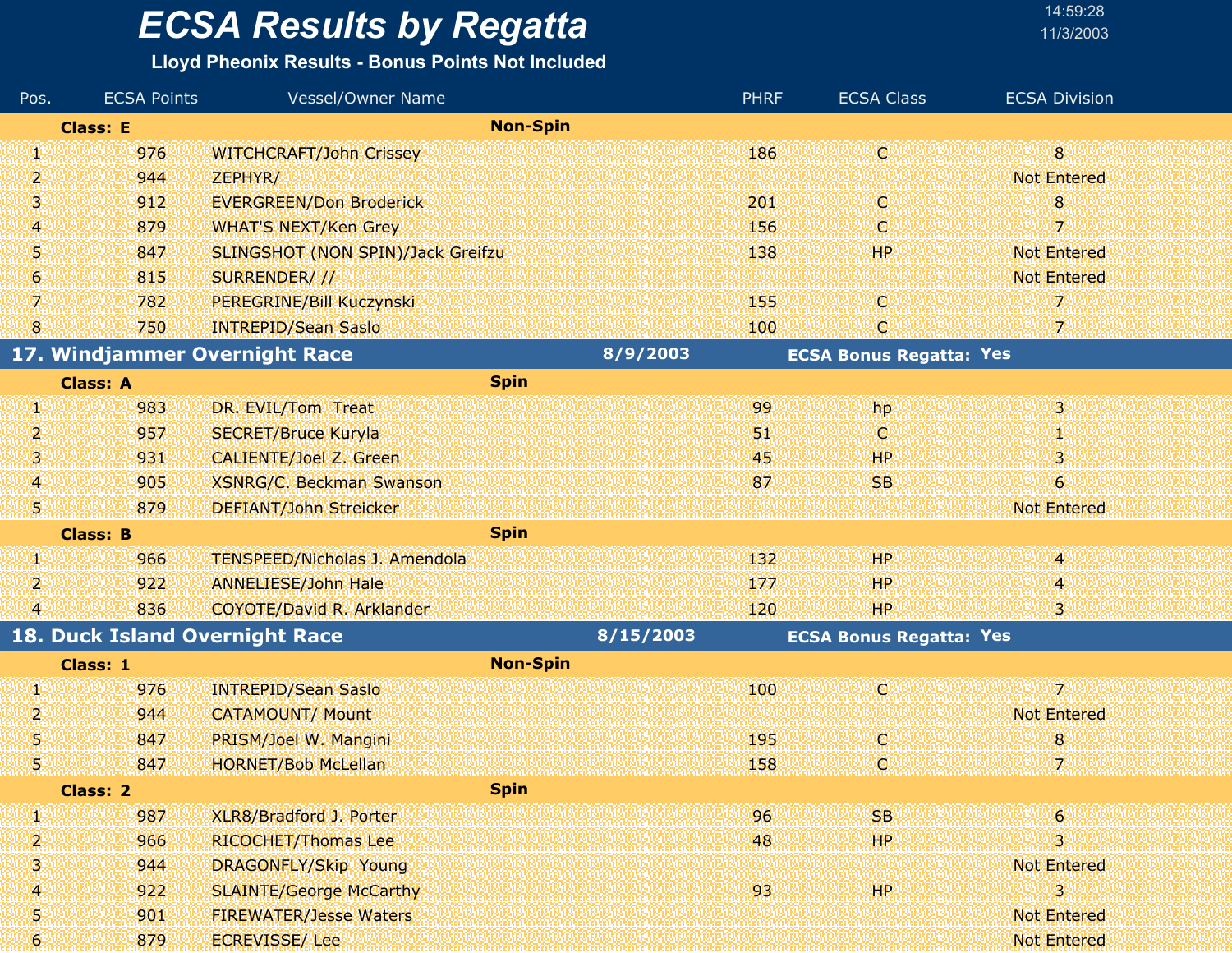| 14:59:28  |  |
|-----------|--|
| 11/3/200: |  |

| Pos.          | <b>ECSA Points</b>        | Vessel/Owner Name                                 |           | <b>PHRF</b> | <b>ECSA Class</b>             | <b>ECSA Division</b>      |
|---------------|---------------------------|---------------------------------------------------|-----------|-------------|-------------------------------|---------------------------|
|               |                           | 19. Watch Hill Fuller Invitational Race           | 8/16/2003 |             | <b>ECSA Bonus Regatta: No</b> |                           |
|               | <b>Class: A</b>           | <b>Spin</b>                                       |           |             |                               |                           |
| Щ             | 944                       | <b>RELENTLESS/kevin horrigan</b>                  |           | 81          | <b>SB</b>                     | $\epsilon$                |
| 2             | 879                       | <b>RIPPLE/Hugh O'Brien</b>                        |           |             | <b>HP</b>                     | 3                         |
| 3             | 815                       | <b>CALIENTE</b>                                   |           |             |                               | <b>Not Entered</b>        |
| 51            | 685                       | <b>CASCADE/DAN SMITH</b>                          |           |             |                               | <b>Not Entered</b>        |
|               | <b>Class: B</b>           | <b>Spin</b>                                       |           |             |                               |                           |
| GN)           | 922                       | <b>ON CUE/Charles Storrow</b>                     |           | 290         | <b>AB</b>                     | $\overline{8}$            |
| 2             | 836                       | <b>INTUITION/John Kittel</b>                      |           |             |                               | <b>Not Entered</b>        |
| 3             | 750                       | MAGIC III/William H. Miller                       |           | 169         | C.                            |                           |
|               | 20. Masons Island Regatta |                                                   | 8/16/2003 |             | <b>ECSA Bonus Regatta: No</b> |                           |
|               | <b>Class: 1</b>           | <b>Spin</b>                                       |           |             |                               |                           |
| q,            | 987                       | CHECKERED DEMON/Neal S. O'Connell                 |           | 161         | C)                            | $2^{\circ}$               |
| 2             | 966                       | <b>TYNAJE/Peter C. Ross</b>                       |           | 143         | <b>AB</b>                     | 5                         |
| 3.            | 944                       | <b>WATERCOLORS/Bill Drinkuth</b>                  |           | 207         | <b>AB</b>                     | 5                         |
| 4             | 922                       | JOLLY MON/George / Sarah Loveday / Porter         |           | 194         | O.                            | 2.                        |
| 5             | 901                       | <b>JUST FRIENDS/Ed Purcell</b>                    |           | 216         | <b>AB</b>                     | 5                         |
| 6             | 879                       | BRER RABBIT III/William A. Loweth                 |           | 149         | O                             | $\overline{2}$            |
| 7             | 858                       | LEGACY III/John P. Read                           |           | 147         | O.                            | $\mathbf{2}$              |
| 8             | 836                       | PURSUIT/Dennis J. Marron                          |           | 135         | O                             | $\mathbf{2}^{\mathsf{r}}$ |
| 9             | 815                       | <b>CRYSTAL SLIPPER/Mike &amp; Linda Cavanaugh</b> |           | 105         | C.                            |                           |
| 10            | 793                       | <b>CORONA/Brad &amp; Dick Washburn</b>            |           |             |                               | <b>Not Entered</b>        |
| щŢ            | 772                       | SE THERIN/Richard W. Magner                       |           | 273         | <b>AB</b>                     | 5                         |
| $\mathbf{12}$ | 750                       | <b>SALUD/Reinhard Sarges</b>                      |           | 174         | O.                            |                           |
|               | Class: 2                  | <b>Non-Spin</b>                                   |           |             |                               |                           |
| W             | 966                       | STARCHASER/Richard T. Steinhilber                 |           | 175         | O                             | 8 <sup>°</sup>            |
| 4             | 922                       | <b>KRISTINA/Roy N. Guile</b>                      |           | 202         |                               | 8                         |
|               | 879                       | <b>ORION/Rick Pettit</b>                          |           | 171         | O                             |                           |
|               | 836                       | IRISH LADY/William J. St. John_ Jr.               |           | 215         | o                             | 8                         |
| 5             | 793                       | SITIO/Jeff Lamothe                                |           |             |                               | <b>Not Entered</b>        |
| W             | 707                       | PISCES III/William Stoddard                       |           |             |                               | 8                         |
|               | Class: 3                  | <b>Spin</b>                                       |           |             |                               |                           |
| 31            | 944                       | <b>BONANZA/George Bates</b>                       |           |             |                               | <b>Not Entered</b>        |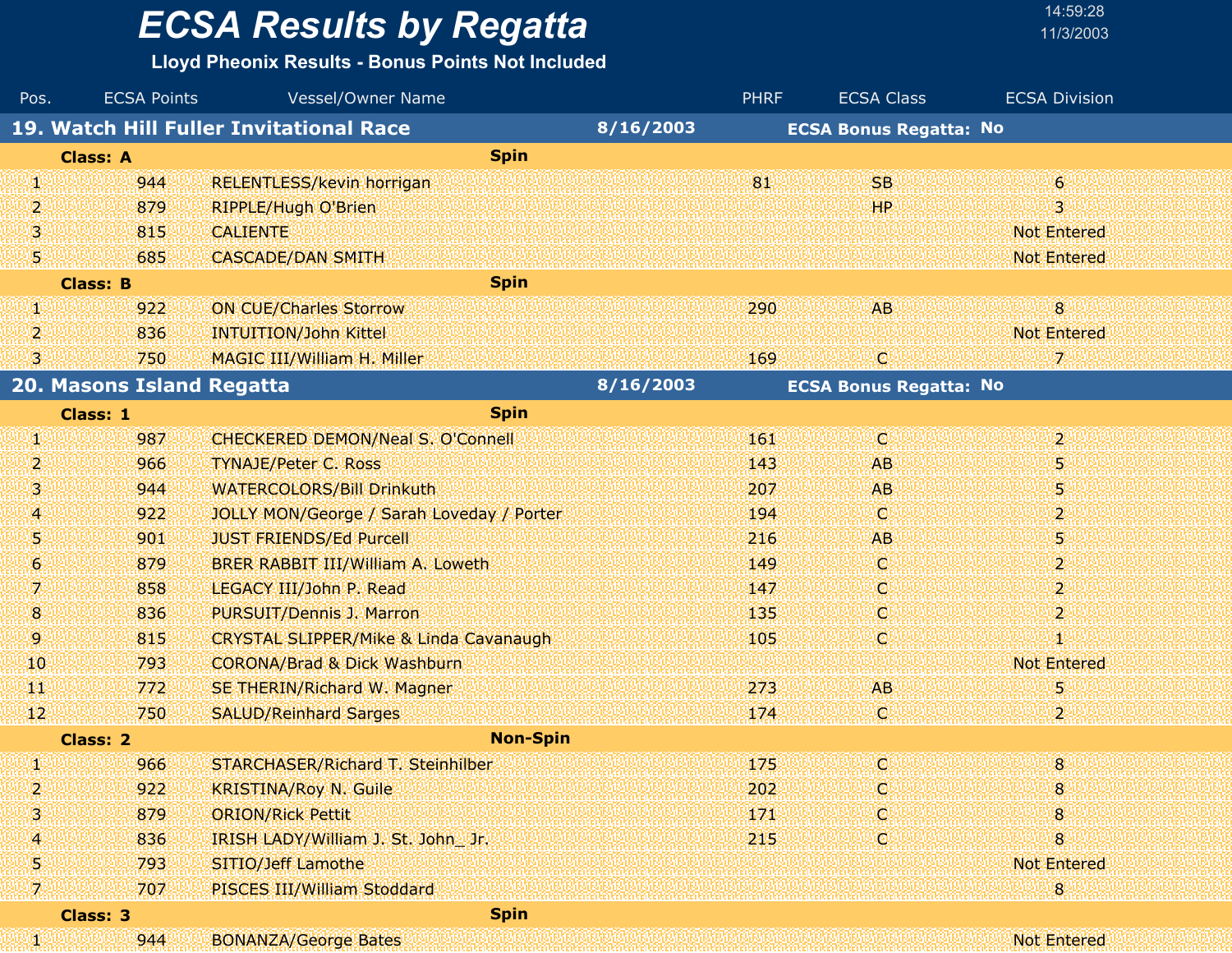| 14:59:28  |
|-----------|
| 11/3/200: |

| Pos.             | <b>ECSA Points</b>                 | <b>Vessel/Owner Name</b>               |           | <b>PHRF</b>     | <b>ECSA Class</b>             | <b>ECSA Division</b>    |
|------------------|------------------------------------|----------------------------------------|-----------|-----------------|-------------------------------|-------------------------|
| V,               | 879                                | <b>TAIL GUNNER/Ward Woodruff</b>       |           |                 |                               | <b>Not Entered</b>      |
| V3.              | 815                                | FIREBIRD/John Macina                   |           |                 |                               | <b>Not Entered</b>      |
|                  | <b>Class: 4</b>                    | <b>Spin</b>                            |           |                 |                               |                         |
| W                | 980                                | <b>FACTORY GIRL/William G. Canning</b> |           | 127             | HP                            | 38                      |
| 2                | 951                                | SHOWDOWN/Bijan Rasadi                  |           | 443             | HP                            | 31                      |
| Ŋ                | 922                                | PREMIUM/ROBERT AUSTIN-LAFRANCE         |           | 128             | HP                            | $\overline{\mathbf{3}}$ |
| 4                | 894                                | <b>MAMA SAID NO!/Greg Gilmartin</b>    |           | 114             | HP                            | 3.                      |
| 5                | 865                                | <b>HELLFIRE/Ron Levine</b>             |           | 167             | HP                            | 4                       |
| 6.               | 836                                | <b>GOOMBAY SMASH/Stu Craig</b>         |           | 139             | <b>HP</b>                     | 4                       |
| 7                | 807                                | <b>MOON CUSSER/BOB RODGERS</b>         |           |                 |                               | <b>Not Entered</b>      |
| $\boldsymbol{8}$ | 779                                | <b>REMEDY/Bill Fries</b>               |           |                 |                               | <b>Not Entered</b>      |
| 19.              | 750                                | <b>SCOOTS/ Brown</b>                   |           |                 |                               | <b>Not Entered</b>      |
|                  | <b>Class: 5</b>                    | <b>Spin</b>                            |           |                 |                               |                         |
| Ø                | 980                                | <b>KITE/Paul Connor</b>                |           |                 | d                             | T                       |
| 2                | 951                                | <b>SECRET/Bruce Kuryla</b>             |           | 51              | O.                            | 30                      |
| 3                | 922                                | <b>SPANISH MOON/Toby Halsey</b>        |           | 57              | <b>SB</b>                     | $\ddot{\mathbf{6}}$     |
| 4.               | 894                                | LINDY/David G. Dickerson               |           | 90 <sub>o</sub> | o                             | šŲ.                     |
| U.               | 865                                | <b>HOOLIGAN/Peter Brinckerhoff</b>     |           | 33              | HР                            | 3                       |
| 6                | 836                                | <b>QUANTUM LEAP/Patrick B. Dillon</b>  |           | 90              | <b>SB</b>                     | $\ddot{\mathbf{6}}$     |
| 7                | 807                                | <b>MERRY THOUGHT/Myles Meader</b>      |           |                 |                               | <b>Not Entered</b>      |
| $\bf{8}$         | 779                                | <b>NIGHTHAWK/Chris McLaughlin</b>      |           | 39              | O                             |                         |
| 9                | 750                                | <b>BAGATELLE/Thomas Doyle</b>          |           | 9.              | HP                            | 3                       |
|                  | <b>21. Ram Island Invitational</b> |                                        | 8/18/2003 |                 | <b>ECSA Bonus Regatta: No</b> |                         |
|                  | <b>Class: A</b>                    | <b>Spin</b>                            |           |                 |                               |                         |
| U)               | 966                                | FIREBIRD/John Macina                   |           |                 |                               | <b>Not Entered</b>      |
| 2                | 922                                | <b>TAIL GUNNER/Ward Woodruff</b>       |           |                 |                               | <b>Not Entered</b>      |
| 3                | 879                                | <b>GRASSHOPPER/John Brousseau</b>      |           |                 |                               | <b>Not Entered</b>      |
| 4                | 836                                | <b>INDESEAS/Gene Fiese</b>             |           |                 |                               | <b>Not Entered</b>      |
| Ŋ                | 793                                | <b>SAGACIOUS/Robert B. Geary</b>       |           | 99.             | O)                            |                         |
| 6                | 750                                | <b>BONANZA/George Bates</b>            |           |                 |                               | <b>Not Entered</b>      |
|                  | <b>Class: B</b>                    | <b>Non-Spin</b>                        |           |                 |                               |                         |
| Ø,               | 980                                | PETREL/Jonathan GIBBS                  |           |                 |                               | <b>Not Entered</b>      |
| 21               | 951                                | SE THERIN(NON SPIN)/Richard W. Magner  |           |                 |                               | <b>Not Entered</b>      |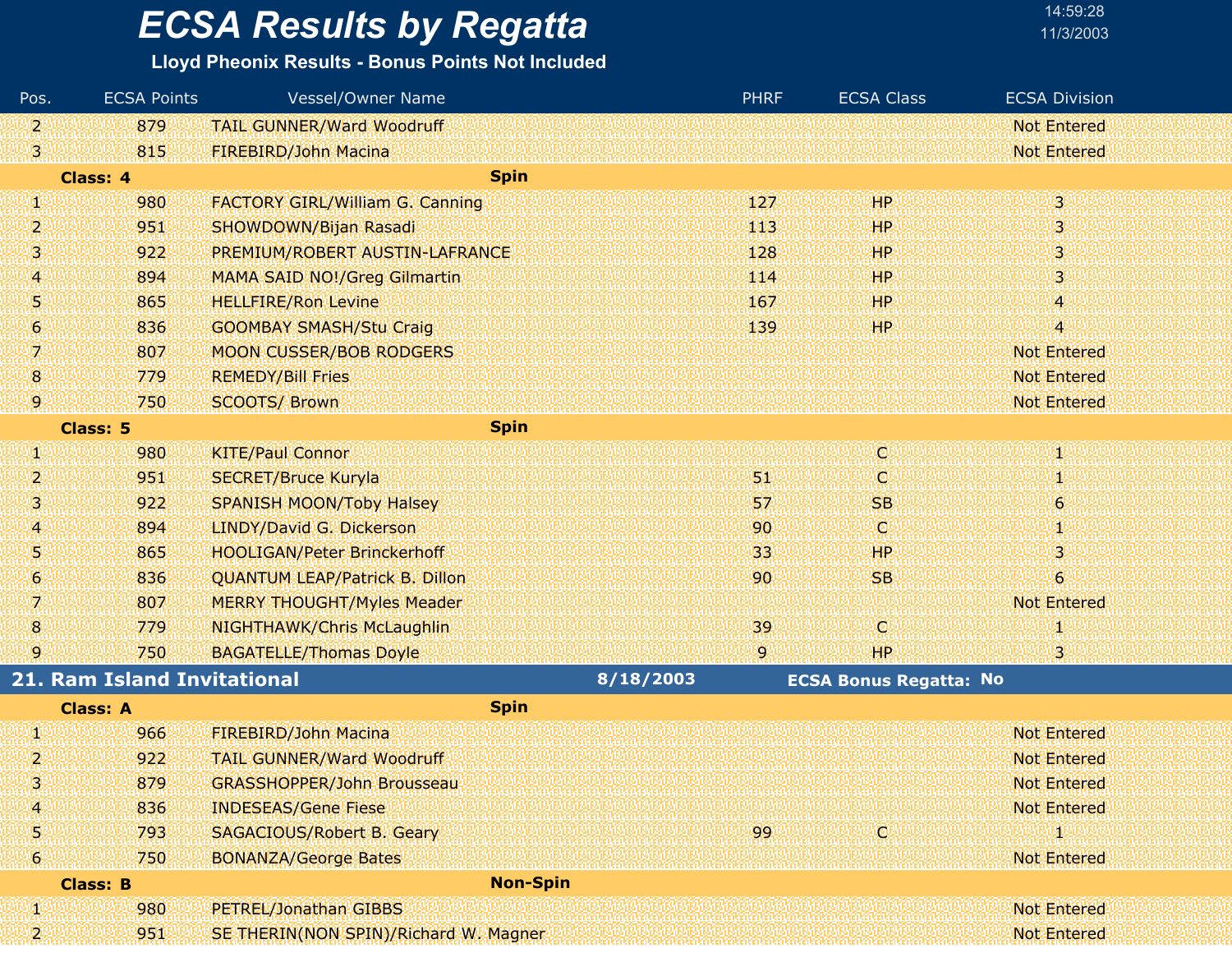### **Lloyd Pheonix Results - Bonus Points Not Included**

| Pos. | <b>ECSA Points</b> | <b>Vessel/Owner Name</b>                          | <b>PHRF</b> | <b>ECSA Class</b> | <b>ECSA Division</b>      |
|------|--------------------|---------------------------------------------------|-------------|-------------------|---------------------------|
| 13.  | 922                | <b>CELEBRATION/Jeffrey W. Going</b>               | 248         | <b>AB</b>         | 5                         |
| 4    | 894                | <b>ON CUE/Charles Storrow</b>                     | 290         | <b>AB</b>         | 8                         |
| 51   | 865                | PIPER TOO/Robert J. Almeida                       | 177         | AB                | 5                         |
| 6    | 836                | <b>BAMBOO/ MCFADDEN</b>                           |             |                   | <b>Not Entered</b>        |
| 7    | 807                | IRISH LADY/William J. St. John Jr.                | 215         | W                 | 8                         |
| 8    | 779                | <b>FAIR WIND/Hunt Foster</b>                      | 186         | Q                 | 8                         |
| 9.   | 750                | SITIO/Jeff Lamothe                                |             |                   | <b>Not Entered</b>        |
|      | <b>Class: C</b>    | <b>Spin</b>                                       |             |                   |                           |
| Ø.   | 976                | PATRIOT/A.P. HALSEY                               |             |                   | <b>Not Entered</b>        |
| 2    | 944                | <b>BEARCAT/Jack Lombard</b>                       | 192         | AB.               | 5                         |
| 3    | 912                | KAREN/G.Gardner/ P.Wolfskehl                      |             |                   | <b>Not Entered</b>        |
| 4    | 879                | VIB/James F. Barrett Jr.                          | 116         | iC)               | 7                         |
| 5    | 847                | MAST TRANSIT II/David A. Kelly                    | 147         | <b>HP</b>         | 7                         |
| 6    | 815                | <b>ORION/Rick Pettit</b>                          | 171         | (C)               | 8                         |
| 7    | 782                | <b>ILLUSION/ BOURGET</b>                          |             |                   | <b>Not Entered</b>        |
| 8    | 750                | <b>TERN ROYALE/Charles Snow</b>                   |             |                   | <b>Not Entered</b>        |
|      | <b>Class: D</b>    | <b>Spin</b>                                       |             |                   |                           |
| W    | 990                | <b>JUST FRIENDS/Ed Purcell</b>                    | 216         | <b>AB</b>         | 5                         |
| 2    | 972                | JOLLY MON/George / Sarah Loveday / Porter         | 194         | O                 | $\overline{2}$            |
| 3    | 953                | LEGACY III/John P. Read                           | 147         | C.                | 2                         |
| 4    | 935                | BRER RABBIT III/William A. Loweth                 | 149         | ¢                 | $\mathbf{2}^{\mathsf{r}}$ |
| 51   | 916                | <b>WATERCOLORS/Bill Drinkuth</b>                  | 207         | <b>AB</b>         | 5                         |
| 6    | 898                | <b>TYNAJE/Peter C. Ross</b>                       | 143         | <b>AB</b>         | 5                         |
| 7    | 879                | <b>ESPERANCE/J. Nevin</b>                         | 186         | C.                | $\overline{2}$            |
| 8    | 861                | <b>CHECKERED DEMON/Neal S. O'Connell</b>          | 161         | Q                 | $\overline{2}$            |
| 9    | 842                | <b>SALUD/Reinhard Sarges</b>                      | 174         | C,                | $\overline{2}$            |
| 10   | 824                | <b>CRYSTAL SLIPPER/Mike &amp; Linda Cavanaugh</b> | 105         | C                 | Ю                         |
| ТV   | 805                | NIMBUS 2000/Richard Hansen                        | 162         | o                 | $\overline{2}$            |
| 12   | 787                | <b>DREAM CATCHER/Richard P. Scavotto</b>          | 148         | C                 | 2                         |
| 13   | 768                | <b>TUMULT 2/Bill Litke</b>                        | 210         | Ç,                | 2                         |
| 15   | 732                | <b>DEFIANT/Matt Champney</b>                      | 132         | Q                 | т                         |
|      | <b>Class: E</b>    | <b>Spin</b>                                       |             |                   |                           |
| UW   | 983                | <b>MAYBE/Chris Field</b>                          | 171         | <b>HP</b>         | 14.                       |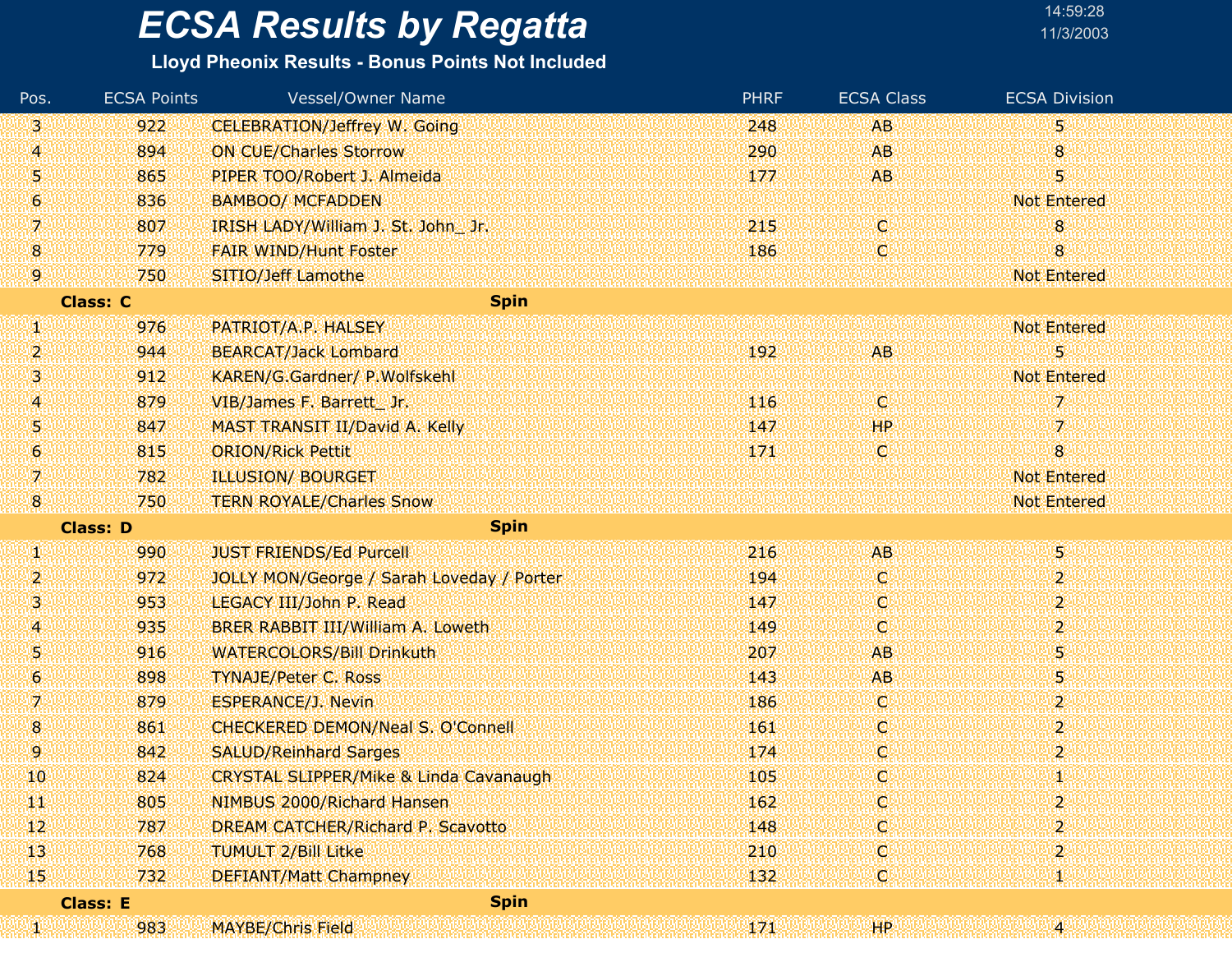### **Lloyd Pheonix Results - Bonus Points Not Included**

| Pos.            | <b>ECSA Points</b> | <b>Vessel/Owner Name</b>                      | <b>PHRF</b> | <b>ECSA Class</b> | <b>ECSA Division</b>      |
|-----------------|--------------------|-----------------------------------------------|-------------|-------------------|---------------------------|
| 2               | 957                | <b>SHOCKWAVE/Moise Solomon</b>                | 171         | <b>HP</b>         | 4                         |
| S.              | 931                | <b>HELLFIRE/Ron Levine</b>                    | 167         | <b>HP</b>         | 4                         |
| 4               | 905                | RAGTIME/Rodney S. Johnstone                   | 54          | <b>SB</b>         | $\overline{6}$            |
| 5               | 879                | <b>CORONA/Brad &amp; Dick Washburn</b>        |             |                   | <b>Not Entered</b>        |
| 6               | 853                | <b>GOOMBAY SMASH/Stu Craig</b>                | 139         | HР                | 4                         |
| 7               | 828                | <b>MOON CUSSER/BOB RODGERS</b>                |             |                   | <b>Not Entered</b>        |
| 8               | 802                | <b>TEN SPEED/Rory Scully</b>                  | 171         | <b>HP</b>         | 4                         |
| 9.              | 776                | PURSUIT/Dennis J. Marron                      | 135         | O                 | $\mathbf{2}^{\mathrm{r}}$ |
| 10              | 750                | COLD DUCK/John A. Tracy                       | 144         | <b>HP</b>         | 48                        |
|                 | <b>Class: F</b>    | <b>Non-Spin</b>                               |             |                   |                           |
| W               | 976                | <b>COOCH/WES MAXWELL</b>                      |             |                   | <b>Not Entered</b>        |
| 2               | 944                | <b>LOONEY TUNES/Carl D. Fast</b>              | 123         | <b>HP</b>         | 3                         |
| 3               | 912                | <b>TWENTYSOMETHING/Chris Daniels</b>          | 113         | <b>HP</b>         | 3                         |
| $\overline{A}$  | 879                | PREMIUM/ROBERT AUSTIN-LAFRANCE                | 128         | <b>HP</b>         | 3                         |
| 5               | 847                | <b>MAMA SAID NO!/Greg Gilmartin</b>           | 114         | <b>HP</b>         | 3                         |
| 6               | 815                | <b>WINGS/Jack Rodgers</b>                     | 128         | <b>HP</b>         | 3                         |
| 7.              | 782                | <b>QUANTUM LEAP/Patrick B. Dillon</b>         | 90          | <b>SB</b>         | $\overline{6}$            |
| 9               | 718                | <b>REMEDY/Bill Fries</b>                      |             |                   | Not Entered               |
|                 | <b>Class: G</b>    | <b>Spin</b>                                   |             |                   |                           |
| UN.             | 995                | <b>SECRET/Bruce Kuryla</b>                    | 51.         | (C)               | XI.                       |
| 2               | 981                | SIRPRIZE/J. William Healy                     | 88          | Q                 | Ψ                         |
| 3               | 968                | <b>HOOLIGAN/Peter Brinckerhoff</b>            | 33          | <b>HP</b>         | 3.                        |
| 4               | 954                | CUP/Gerald C. Shea                            | 87          | <b>HP</b>         | 3                         |
| 5               | 941                | <b>KITE/Paul Connor</b>                       |             | O                 | Ю                         |
| 6               | 927                | <b>SPLIT DECISION/ Seniff &amp; Nickerson</b> |             |                   | $\overline{\mathbf{3}}$   |
| 7               | 913                | <b>ARROW/ Bergendahl</b>                      |             |                   | <b>Not Entered</b>        |
| 8               | 900                | ABRAXAS/Adam M. Walsh                         | 45          | C                 | 3                         |
| 9.              | 886                | LINDY/David G. Dickerson                      | 90          | Q                 | 1                         |
| 10              | 873                | <b>EN CHARETTE/Ron Noe</b>                    | 75          | <b>HP</b>         | 3                         |
| щï              | 859                | <b>NIGHTHAWK/Chris McLaughlin</b>             | 39          | W                 | 1                         |
| 12 <sup>°</sup> | 845                | <b>MERRY THOUGHT/Myles Meader</b>             |             |                   | <b>Not Entered</b>        |
| 13              | 832                | <b>SPANISH MOON/Toby Halsey</b>               | 57          | <b>SB</b>         | 6                         |
| 14.             | 818                | STEAMBOAT/USCGA Sailing Center                |             |                   | Not Entered               |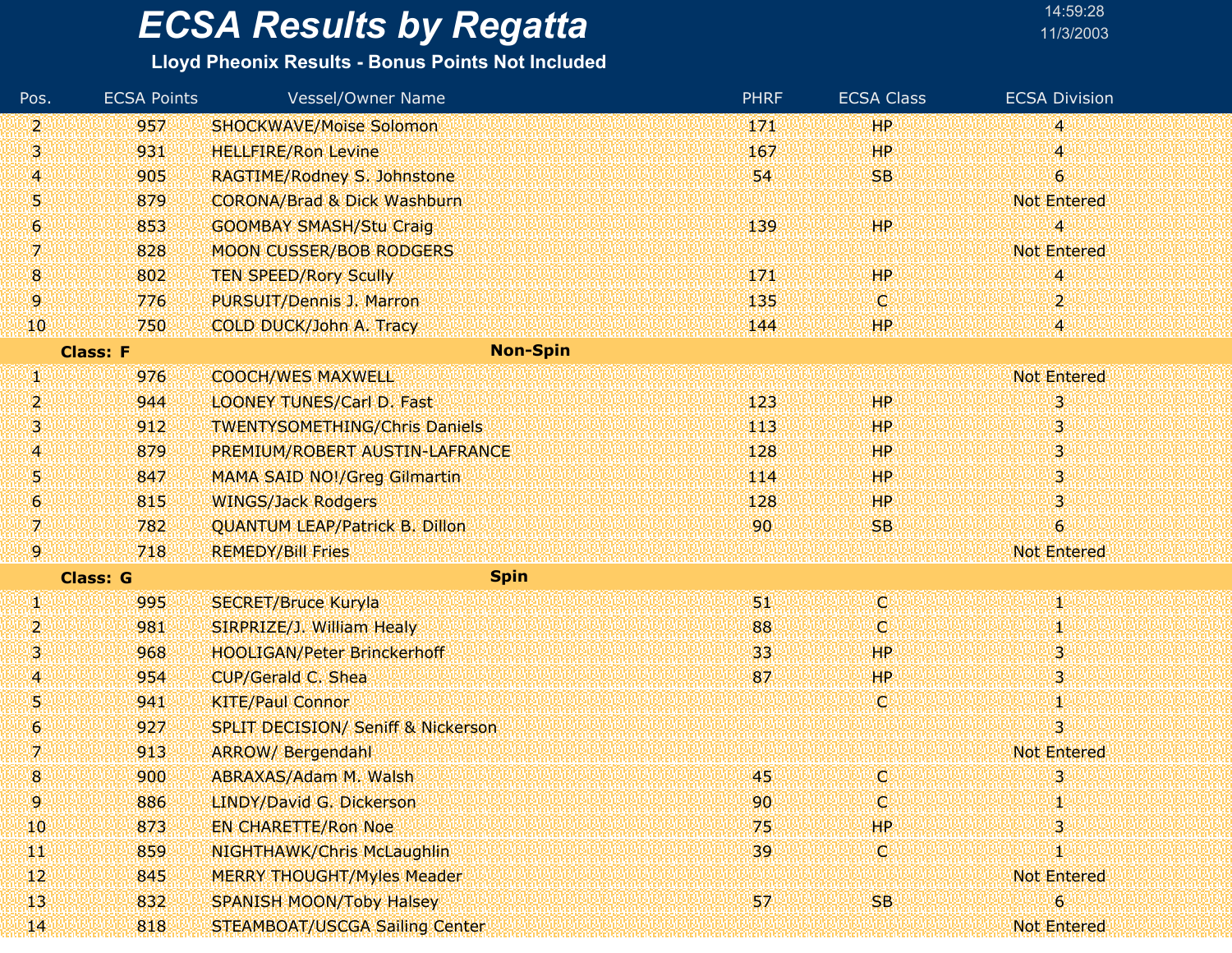#### **Lloyd Pheonix Results - Bonus Points Not Included**

| Pos.                  | <b>ECSA Points</b> | Vessel/Owner Name                        |           | <b>PHRF</b> | <b>ECSA Class</b>             | <b>ECSA Division</b> |
|-----------------------|--------------------|------------------------------------------|-----------|-------------|-------------------------------|----------------------|
| 45                    | 804                | <b>RIPPLE/Hugh O'Brien</b>               |           |             | <b>HP</b>                     | 33                   |
| <b>16</b>             | 791                | <b>BEAR/ USCGA</b>                       |           |             |                               | <b>Not Entered</b>   |
| 47                    | 777                | MELTEMI/Gene J. Festa                    |           | 99          | C.                            |                      |
| 18                    | 764                | <b>BAGATELLE/Thomas Doyle</b>            |           | 9.          | <b>HP</b>                     | 3                    |
| 19                    | 750                | <b>DIVA/ USCGA</b>                       |           |             |                               | <b>Not Entered</b>   |
|                       |                    | 22. Fishers Island YC 'Round the Island' | 8/30/2003 |             | <b>ECSA Bonus Regatta: No</b> |                      |
|                       | <b>Class: A</b>    |                                          |           |             |                               |                      |
| W.                    | 972                | <b>BONANZA/George Bates</b>              |           |             |                               | <b>Not Entered</b>   |
| 2                     | 935                | <b>TAIL GUNNER/Ward Woodruff</b>         |           |             |                               | <b>Not Entered</b>   |
| 3                     | 898                | <b>GRASSHOPPER/John Brousseau</b>        |           |             |                               | <b>Not Entered</b>   |
| 4                     | 861                | <b>SWOOSE/Russ Carr</b>                  |           |             |                               | <b>Not Entered</b>   |
| 5                     | 824                | FIREBIRD/John Macina                     |           |             |                               | <b>Not Entered</b>   |
| $\boldsymbol{\theta}$ | 787                | <b>GIZMO/Russell Sheets</b>              |           |             |                               | <b>Not Entered</b>   |
| 吻                     | 750                | <b>INDESEAS/Gene Fiese</b>               |           |             |                               | Not Entered          |
|                       | <b>Class: C</b>    | <b>Non-Spin</b>                          |           |             |                               |                      |
| 41                    | 994                | PETREL/Jonathan GIBBS                    |           |             |                               | <b>Not Entered</b>   |
| 2                     | 980                | <b>HOT FUDGE/Richard A. Glassman</b>     |           | 184         | V.                            | 8 <sup>2</sup>       |
| 3.                    | 966                | <b>INTUITION/John Kittel</b>             |           |             |                               | <b>Not Entered</b>   |
| 41                    | 951                | PETARD/William A. Lieber                 |           | 138         | о                             | 7.                   |
| 4                     | 951                | <b>ORION/Rick Pettit</b>                 |           | 171         | ņ.                            | 8 <sup>°</sup>       |
| 6                     | 922                | <b>SANTARELLA/James P. Scalise</b>       |           | 443         | O                             | 80                   |
| 7.                    | 908                | MAST TRANSIT II/David A. Kelly           |           | 147         | HP.                           | 7.                   |
| 8                     | 894                | STARCHASER/Richard T. Steinhilber        |           | 175         | W.                            | $\bf{8}$             |
| 9.                    | 879                | <b>ORIANE/Ted Danforth</b>               |           |             |                               | Not Entered          |
| 10                    | 865                | <b>SONJA/Charles Link</b>                |           | 240         | <b>AB</b>                     | 8                    |
| ЩĻ                    | 851                | <b>METEOR/Burton Tremaine III</b>        |           |             |                               | <b>Not Entered</b>   |
| $12 \,$               | 836                | <b>FAIR WIND/Hunt Foster.</b>            |           | 186         | o                             | 8.                   |
| 43                    | 822                | IRISH LADY/William J. St. John Jr.       |           | 215         | о                             | 8                    |
| $\mathbf{H}$          | 807                | VIB/James F. Barrett Jr.                 |           | 116         | ņ.                            | 7                    |
| 45                    | 793                | <b>AVARA/Zia Ur Rahman</b>               |           |             |                               | Not Entered          |
| <sup>16</sup>         | 779                | <b>CHEWABA/Walter Sidor</b>              |           |             |                               | Not Entered          |
| 19                    | 736                | SITIO/Jeff Lamothe                       |           |             |                               | Not Entered          |
| 19.                   | 736                | <b>NORTH STAR/Chip Flower</b>            |           |             |                               | Not Entered          |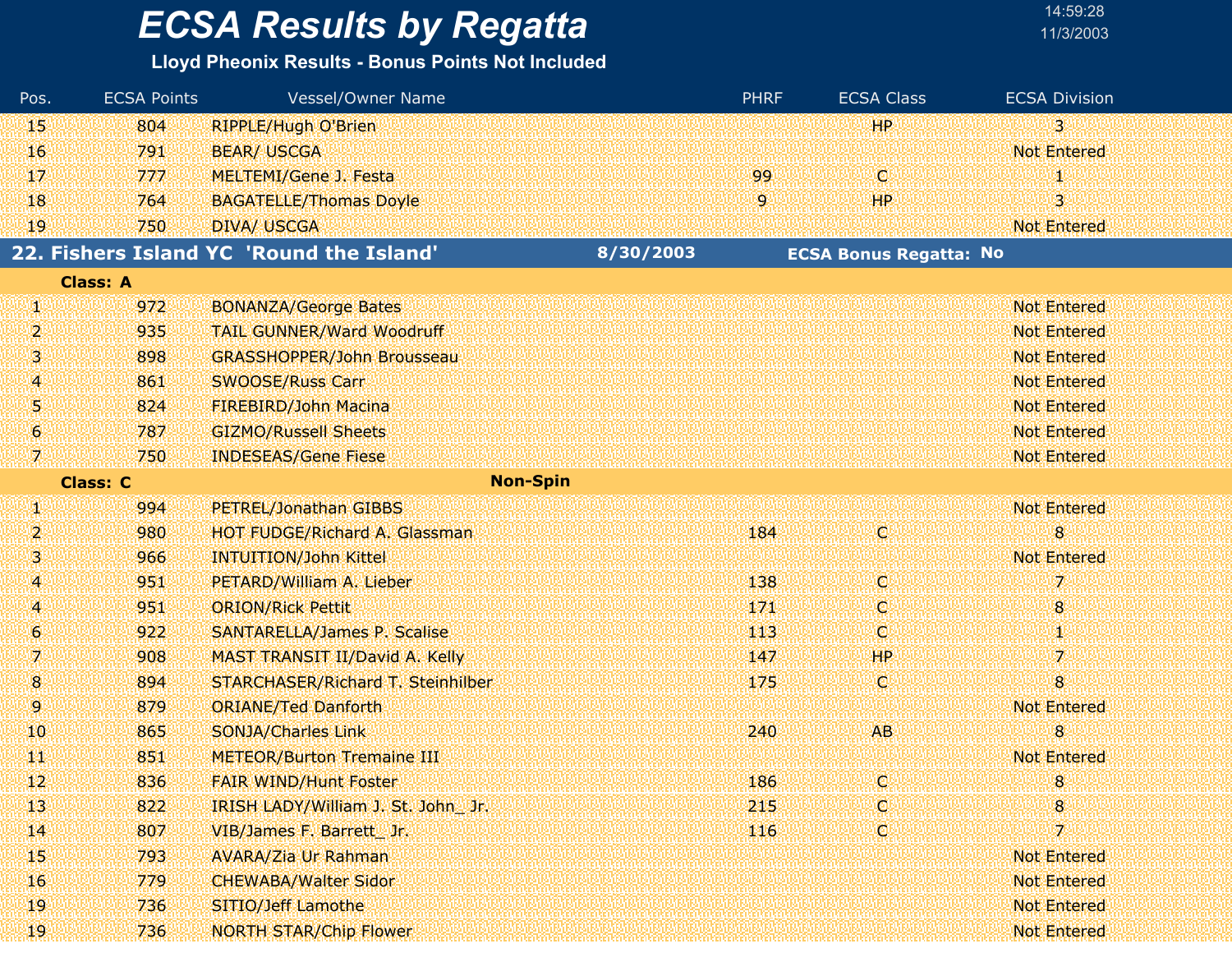| 14:59:28  |  |
|-----------|--|
| 11/3/200: |  |

| Pos. | <b>ECSA Points</b> | Vessel/Owner Name                                 | <b>PHRF</b> | <b>ECSA Class</b> | <b>ECSA Division</b> |
|------|--------------------|---------------------------------------------------|-------------|-------------------|----------------------|
|      | <b>Class: E</b>    | <b>Spin</b>                                       |             |                   |                      |
| VI.  | 989                | <b>CRYSTAL SLIPPER/Mike &amp; Linda Cavanaugh</b> | 105         | d                 | Φ                    |
| 2    | 969                | <b>CHECKERED DEMON/Neal S. O'Connell</b>          | 161         | C.                | $\overline{2}$       |
| 3.   | 949                | <b>JUST FRIENDS/Ed Purcell</b>                    | 216         | <b>AB</b>         | 5.                   |
| 4.   | 929                | <b>SALUD/Reinhard Sarges</b>                      | 174         | O.                | $\mathbf{2}$         |
| Ņ    | 909                | LEGACY III/John P. Read                           | 147         | C.                | $\overline{2}$       |
| 6    | 889                | SE THERIN/Richard W. Magner                       | 273         | <b>AB</b>         | 5.                   |
| 7.   | 869                | <b>WATERCOLORS/Bill Drinkuth</b>                  | 207         | <b>AB</b>         | 5                    |
| 8    | 849                | JOLLY MON/George / Sarah Loveday / Porter         | 194         | O.                | $\mathbf{2}$         |
| 9.   | 830                | <b>ROGUE/Seville Simonds</b>                      | 126         | <b>AB</b>         | 5.                   |
| 10   | 810                | BRER RABBIT III/William A. Loweth                 | 149         | O.                | $\mathbf{2}$         |
| TЩ   | 790                | <b>TYNAJE/Peter C. Ross</b>                       | 143         | AB.               | 5                    |
| 12   | 770                | <b>SECOND DRAFT/Douglas H. Peacock</b>            | 118         | C.                | M)                   |
| 13   | 750                | XAPISMA/Robert I. Welsh Jr.                       | 184         | AB.               | 5                    |
|      | <b>Class: F</b>    | <b>Spin</b>                                       |             |                   |                      |
| W    | 976                | <b>MAYBE/Chris Field</b>                          | 171         | HP                | $\overline{4}$       |
| 2    | 944                | <b>HELLFIRE/Ron Levine</b>                        | 167         | HP                | 4                    |
| 3.   | 912                | <b>GOOMBAY SMASH/Stu Craig</b>                    | 139         | HP.               | 4                    |
| 4    | 879                | <b>CORONA/Brad &amp; Dick Washburn</b>            |             |                   | <b>Not Entered</b>   |
| 5    | 847                | PURSUIT/Dennis J. Marron                          | 135         | C.                | $\overline{2}$       |
| 6    | 815                | <b>MOON CUSSER/BOB RODGERS</b>                    |             |                   | <b>Not Entered</b>   |
| 9.   | 718                | <b>TEN SPEED/Rory Scully</b>                      | 171         | HР                | 4                    |
| 9    | 718                | <b>DREAMLAND EXPRESS/Mark Belsky</b>              | 114         | <b>SB</b>         | $\ddot{\mathbf{6}}$  |
|      | <b>Class: G</b>    | <b>Spin</b>                                       |             |                   |                      |
| W    | 983                | <b>TOMAHAWK/Peter Bergendahl</b>                  | 113         | <b>HP</b>         | $3^{\circ}$          |
| 2    | 957                | <b>FACTORY GIRL/William G. Canning</b>            | 127         | HР                | 3                    |
|      | 931                | <b>MAMA SAID NO!/Greg Gilmartin</b>               | 114         | HР                | 3.                   |
| 4    | 905                | QUANTUM LEAP/Patrick B. Dillon                    | 90          | <b>SB</b>         | 6                    |
| 5    | 879                | <b>LOONEY TUNES/Carl D. Fast</b>                  | 123         | HP                | 3                    |
| 6.   | 853                | <b>COOCH/WES MAXWELL</b>                          |             |                   | Not Entered          |
| 7.   | 828                | PREMIUM/ROBERT AUSTIN-LAFRANCE                    | 128         | HР                | 31                   |
| 8    | 802                | <b>TENSPEED/Nicholas J. Amendola</b>              | 132         | HP.               | 4                    |
| ТT   | 724                | DECO/                                             |             |                   | Not Entered          |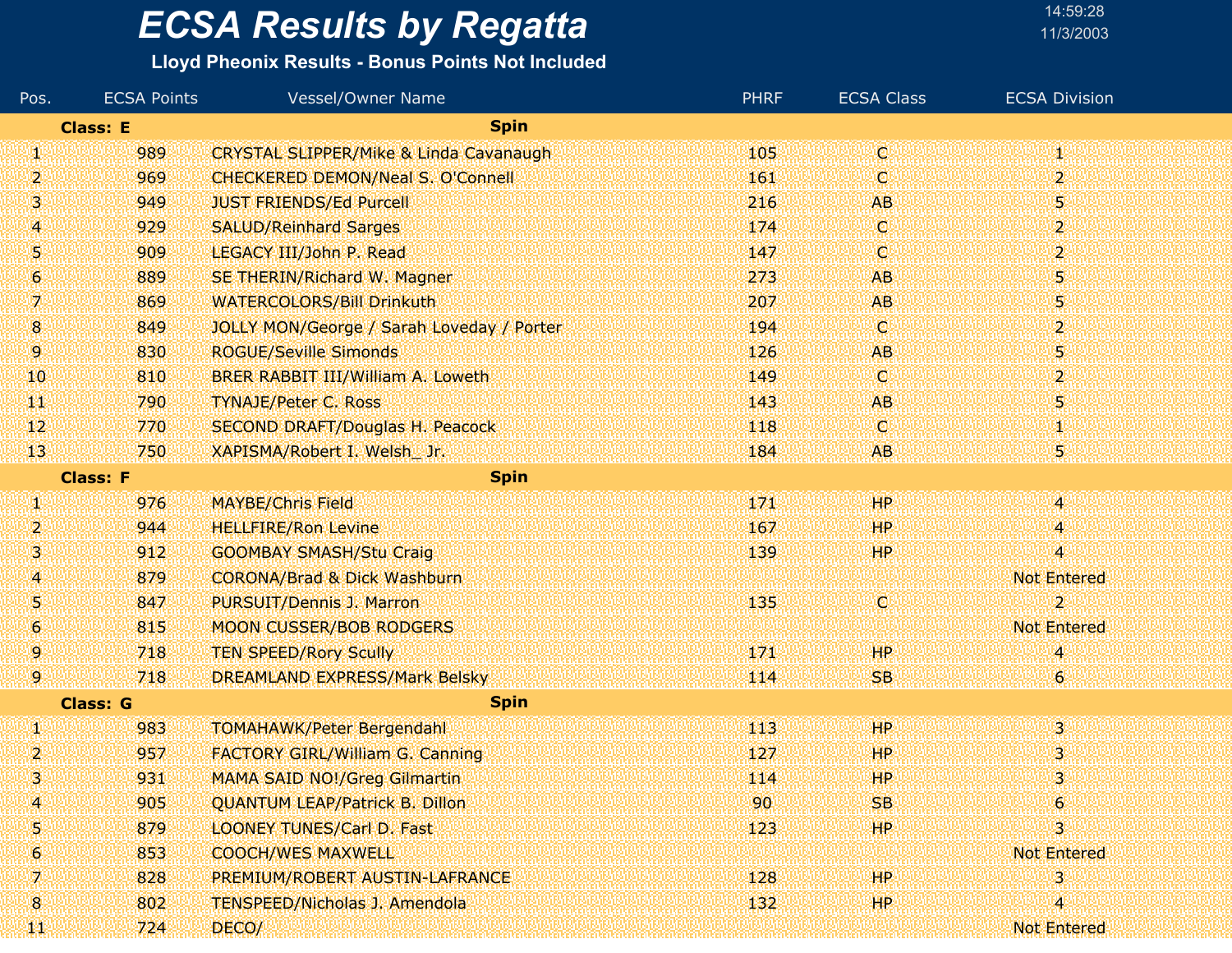#### **Lloyd Pheonix Results - Bonus Points Not Included**

| Pos.                | <b>ECSA Points</b> | Vessel/Owner Name                        | <b>PHRF</b> | <b>ECSA Class</b>             | <b>ECSA Division</b> |  |
|---------------------|--------------------|------------------------------------------|-------------|-------------------------------|----------------------|--|
| 淋状                  | 724                | <b>TRASH TALK/Brandon Flack</b>          |             |                               | <b>Not Entered</b>   |  |
|                     | <b>Class: H</b>    | <b>Spin</b>                              |             |                               |                      |  |
| 49                  | 987                | <b>SPANISH MOON/Toby Halsey</b>          | 57          | <b>SB</b>                     | $\overline{6}$       |  |
| 2                   | 966                | <b>HOOLIGAN/Peter Brinckerhoff</b>       | 33          | HP                            | 3                    |  |
| 31                  | 944                | <b>BAGATELLE/Thomas Doyle</b>            | 9.          | HР                            | 3                    |  |
| 4.                  | 922                | LINDY/David G. Dickerson                 | 90          | O.                            | T                    |  |
| 51                  | 901                | SIRPRIZE/J. William Healy                | 88          | O                             | 1                    |  |
| 6.                  | 879                | <b>SECRET/Bruce Kuryla</b>               | 51          | C                             | Т                    |  |
| 7.                  | 858                | <b>KITE/Paul Connor</b>                  |             | O.                            | T                    |  |
| $\mathbf{8}$        | 836                | <b>RIPPLE/Hugh O'Brien</b>               |             | <b>HP</b>                     | $\overline{3}$       |  |
| 9                   | 815                | <b>BEAR/ USCGA</b>                       |             |                               | <b>Not Entered</b>   |  |
| 10                  | 793                | <b>DIVA/ USCGA</b>                       |             |                               | <b>Not Entered</b>   |  |
| W.                  | 772                | <b>CASCADE/DAN SMITH</b>                 |             |                               | <b>Not Entered</b>   |  |
| 12                  | 750                | <b>ATLANTIC/Ben Blake</b>                |             |                               | <b>Not Entered</b>   |  |
| 13                  | 728                | <b>MERRY THOUGHT/Myles Meader</b>        |             |                               | <b>Not Entered</b>   |  |
|                     |                    | 23. Housatonic Boat Club Invitational    | 9/6/2003    | <b>ECSA Bonus Regatta: No</b> |                      |  |
|                     | <b>Class: A</b>    | <b>Spin</b>                              |             |                               |                      |  |
| W.                  | 972                | <b>CYGNET/Rich Swann</b>                 |             |                               | <b>Not Entered</b>   |  |
| 2                   | 935                | DR. EVIL/Tom Treat                       | 99          | hp                            | 3                    |  |
| 3.                  | 898                | GO DOG GO/                               | 45          | <b>SB</b>                     | $\overline{6}$       |  |
| 4                   | 861                | <b>JACKAROO/Jack &amp; Nick Vultee</b>   |             |                               | <b>Not Entered</b>   |  |
| 51                  | 824                | <b>XSNRG/C. Beckman Swanson</b>          | 87          | <b>SB</b>                     | $\epsilon$           |  |
| $\ddot{\mathbf{6}}$ | 787                | <b>DEFIANT/John Streicker</b>            |             |                               | <b>Not Entered</b>   |  |
| 7.                  | 750                | <b>SLINGSHOT/Dennis Dawid</b>            | 66          | O)                            |                      |  |
|                     | <b>Class: B</b>    | <b>Spin</b>                              |             |                               |                      |  |
| 49                  | 966                | SAVAGE/C.P. Noel & Brendan N. McCarthy   | 128         | HP                            | 3                    |  |
|                     | 922                | <b>BRIALLIANT DISGUISE/Michael Lebov</b> | 128         | HР                            | 3                    |  |
| 31                  | 879                | <b>RELENTLESS/Konrad Lagarde</b>         |             |                               | <b>Not Entered</b>   |  |
| 4                   | 836                | SCHOCK THERAPY/Jeffrey D. Stuart         | 117         | C)                            |                      |  |
| 5.                  | 793                | <b>COYOTE/David R. Arklander</b>         | 120         | HP.                           | 3                    |  |
| 6.                  | 750                | STARFIRE/Tim Kingsbury                   |             |                               | <b>Not Entered</b>   |  |
| 8                   | 664                | SPQR/Jeffrey M. Sumner                   | 114         | <b>SB</b>                     | $\boldsymbol{6}$     |  |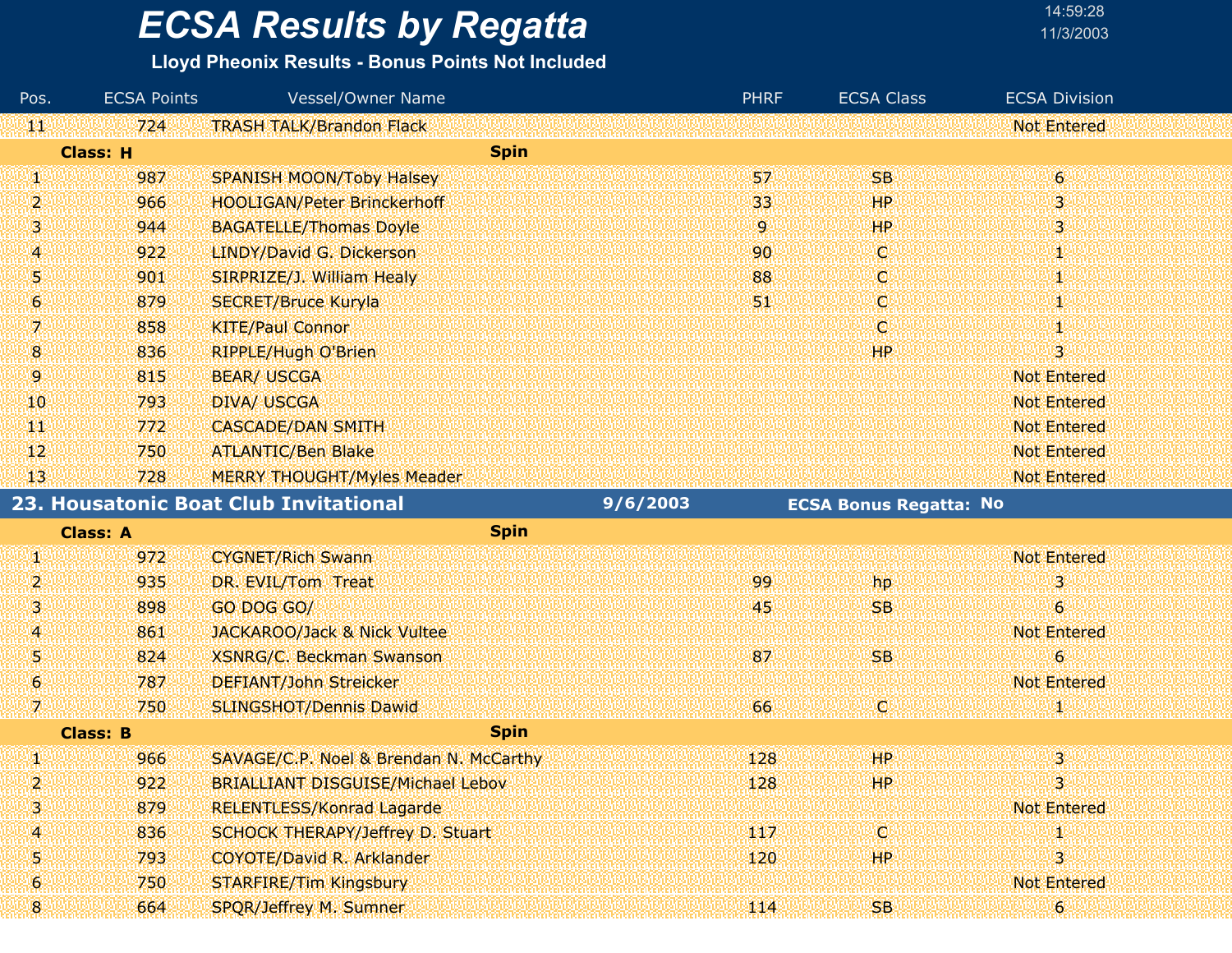#### **Lloyd Pheonix Results - Bonus Points Not Included**

| Pos.             | <b>ECSA Points</b> | <b>Vessel/Owner Name</b>              | <b>PHRF</b> | <b>ECSA Class</b>             | <b>ECSA Division</b> |
|------------------|--------------------|---------------------------------------|-------------|-------------------------------|----------------------|
|                  | <b>Class: C</b>    | <b>Spin</b>                           |             |                               |                      |
| W                | 966                | <b>ONE UP/Lincoln F. Schoenberger</b> | 150         | HP <sup>1</sup>               | 48                   |
| 2                | 922                | <b>KARI/Patrick M. Collins</b>        | 139         | <b>HP</b>                     | 4                    |
| 3                | 879                | <b>DEADICATED/ Andre/McArthur</b>     |             |                               | <b>Not Entered</b>   |
| 4                | 836                | <b>AUDACIOUS/Robert S. Farnum</b>     | 147         | HP                            | 4                    |
| 51               | 793                | L'ARCHE DE NOE'/Eric Sauer            | 139         | O                             | $\overline{2}$       |
| 6                | 750                | FIANNA/Ray j. Hannan                  |             |                               | <b>Not Entered</b>   |
|                  | <b>Class: D</b>    | <b>Spin</b>                           |             |                               |                      |
| W                | 980                | <b>GOLDEN RULE/Joe Kolodej</b>        | 168         | Q                             | $2^{\circ}$          |
| 2                | 951                | <b>RASCAL/Pete Phillip</b>            |             |                               | <b>Not Entered</b>   |
| 3                | 922                | MINI ME/Bob Schaefer                  |             |                               | <b>Not Entered</b>   |
| 4                | 894                | <b>ANNELIESE/John Hale</b>            | 177         | <b>HP</b>                     | 4                    |
| 5                | 865                | TED/                                  |             |                               | <b>Not Entered</b>   |
| $\boldsymbol{6}$ | 836                | <b>ESPERANCE/J. Nevin</b>             | 186         | IC.                           | 2                    |
| 7                | 807                | <b>FIREFLY/James Gregory</b>          | 180         | <b>HP</b>                     | 4                    |
| 8                | 779                | <b>DANE/Dane Goodson</b>              |             |                               | <b>Not Entered</b>   |
| 9                | 750                | <b>SERENDIPITY/Anthony Gallo</b>      | 174         | IC.                           | 2.                   |
|                  | <b>Class: E</b>    | <b>Non-Spin</b>                       |             |                               |                      |
| 41               | 985                | SILVER BULLET/Clifford R. Banthin     | 144         | HР                            | $7^\circ$            |
| 2                | 962                | <b>SELKIE/Candace McGovern</b>        | 258         | <b>AB</b>                     | 8                    |
| 31               | 938                | <b>LOOSE CANNON/</b>                  |             |                               | <b>Not Entered</b>   |
| 4                | 915                | SLINGSHOT (NON SPIN)/Jack Greifzu     | 138         | HP                            | <b>Not Entered</b>   |
| 5                | 891                | SURRENDER///                          |             |                               | <b>Not Entered</b>   |
| 6                | 868                | <b>WITCHCRAFT/John Crissey</b>        | 186         | у.                            | 8                    |
| 7.               | 844                | <b>EVERGREEN/Don Broderick</b>        | 201         | O                             | 8                    |
| 8                | 821                | <b>UFF DA/Erik Haakonsen</b>          |             |                               | <b>Not Entered</b>   |
| 9                | 797                | <b>ESCAPADE/John J. Uss</b>           |             |                               | Щ                    |
| 10               | 774                | <b>ALCYONE/Bruce K. Girton</b>        | 144         | C)                            | $\mathbf{z}$         |
| Щľ               | 750                | STARGAZER/Don Cronan                  |             |                               | <b>Not Entered</b>   |
|                  |                    | 24. Thames YC Commodore's Trophy Race | 9/7/2003    | <b>ECSA Bonus Regatta: No</b> |                      |
|                  | Class: C-1         | <b>Spin</b>                           |             |                               |                      |
| W                | 980                | <b>SECRET/Bruce Kuryla</b>            | 31          | O                             |                      |
| 2.               | 951                | CUP/Gerald C. Shea                    | 87          | HР                            | 3.                   |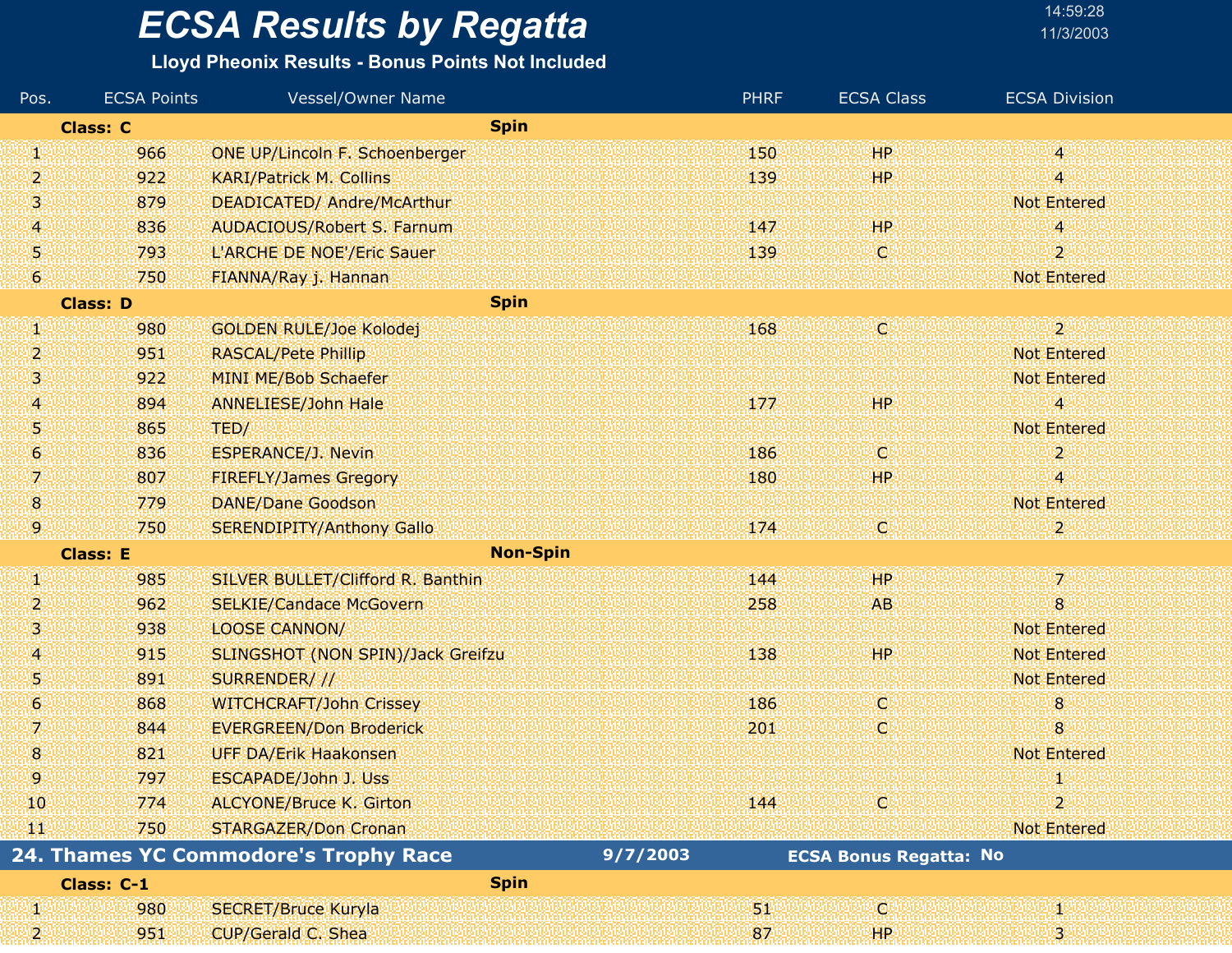#### **Lloyd Pheonix Results - Bonus Points Not Included**

| Pos.             | <b>ECSA Points</b>   | Vessel/Owner Name                             | <b>PHRF</b> | <b>ECSA Class</b> | <b>ECSA Division</b>      |
|------------------|----------------------|-----------------------------------------------|-------------|-------------------|---------------------------|
| 3                | 922                  | <b>RIPPLE/Hugh O'Brien</b>                    |             | <b>HP</b>         | 3                         |
| 4                | 894                  | LINDY/David G. Dickerson                      | 90          | ¢                 |                           |
| 5                | 865                  | <b>DIVA/ USCGA</b>                            |             |                   | <b>Not Entered</b>        |
| $\boldsymbol{6}$ | 836                  | <b>SAGACIOUS/Robert B. Geary</b>              | 99          | C.                |                           |
| 7                | 807                  | <b>BAGATELLE/Thomas Doyle</b>                 | 9           | HP                | 3.                        |
| 8                | 779                  | <b>BEAR/ USCGA</b>                            |             |                   | <b>Not Entered</b>        |
| 9                | 750                  | <b>STEAMBOAT/USCGA Sailing Center</b>         |             |                   | <b>Not Entered</b>        |
|                  | Class: C-2           | <b>Spin</b>                                   |             |                   |                           |
| Ŋ.               | 980                  | <b>TOMAHAWK/Peter Bergendahl</b>              | 413         | <b>HP</b>         | 30                        |
| 2                | 951                  | <b>MAMA SAID NO!/Greg Gilmartin</b>           | 114         | <b>HP</b>         | 3                         |
| 3                | 922                  | <b>EN CHARETTE/Paul L. Jennings</b>           | 141         | 'HP               | 4                         |
| 4                | 894                  | <b>NUNNEHI/Mark Dixon</b>                     | 135         | <b>HP</b>         | 4.                        |
| 5                | 865                  | <b>GOOMBAY SMASH/Stu Craig</b>                | 139         | <b>HP</b>         | 4                         |
| 6                | 836                  | <b>WINGS/Jack Rodgers</b>                     | 128         | <b>HP</b>         | 3                         |
| 7                | 807                  | PURSUIT/Dennis J. Marron                      | 135         | C.                | $\mathbf{2}^{\mathbb{Z}}$ |
| 8                | 779                  | <b>BANSHEE/ HERLIHY</b>                       |             |                   | <b>Not Entered</b>        |
| 9                | 750                  | COLD DUCK/John A. Tracy                       | 144         | HP.               |                           |
|                  | Class: C-3           | <b>Spin</b>                                   |             |                   |                           |
| W.               | 980                  | RUSTY-NAIL/Clifford H. Fisher                 | 174         | ΙCΙ               | 28                        |
| 2                | 951                  | <b>MUDSLIDE/Jack Scaduto</b>                  | 147         | <b>HP</b>         | 4.                        |
| 3                | 922                  | <b>HELLFIRE/Ron Levine</b>                    | 167         | <b>HP</b>         | 4                         |
| 4                | 894                  | <b>SALUD/Reinhard Sarges</b>                  | 174         | O.                | $\overline{2}$            |
| 5                | 865                  | LEGACY III/John P. Read                       | 147         | C.                | $\mathbf{2}^{\prime}$     |
| 6                | 836                  | SE THERIN/Richard W. Magner                   | 273         | <b>AB</b>         | 5                         |
| 7                | 807                  | <b>MENTOR/Mark Kondracky</b>                  | 211         | C.                | $\overline{2}$            |
| 8                | 779                  | <b>BANDIT/Jack Law</b>                        |             |                   | <b>Not Entered</b>        |
| 9                | 750                  | <b>SECOND DRAFT/Douglas H. Peacock</b>        | 118         | C,                |                           |
|                  | <b>Class: Ensign</b> |                                               |             |                   |                           |
| Щ                | 976                  | <b>SAM/Jim Anderson</b>                       |             |                   | <b>Not Entered</b>        |
| 2                | 944                  | <b>BONANZA/George Bates</b>                   |             |                   | <b>Not Entered</b>        |
| 3                | 912                  | <b>TAIL GUNNER/Ward Woodruff</b>              |             |                   | Not Entered               |
| 4                | 879                  | <b>TEAMWORK/Walter Pratt &amp; Eric Jones</b> |             |                   | <b>Not Entered</b>        |
| Ş.               | 847                  | <b>FIREBIRD/John Macina</b>                   |             |                   | Not Entered               |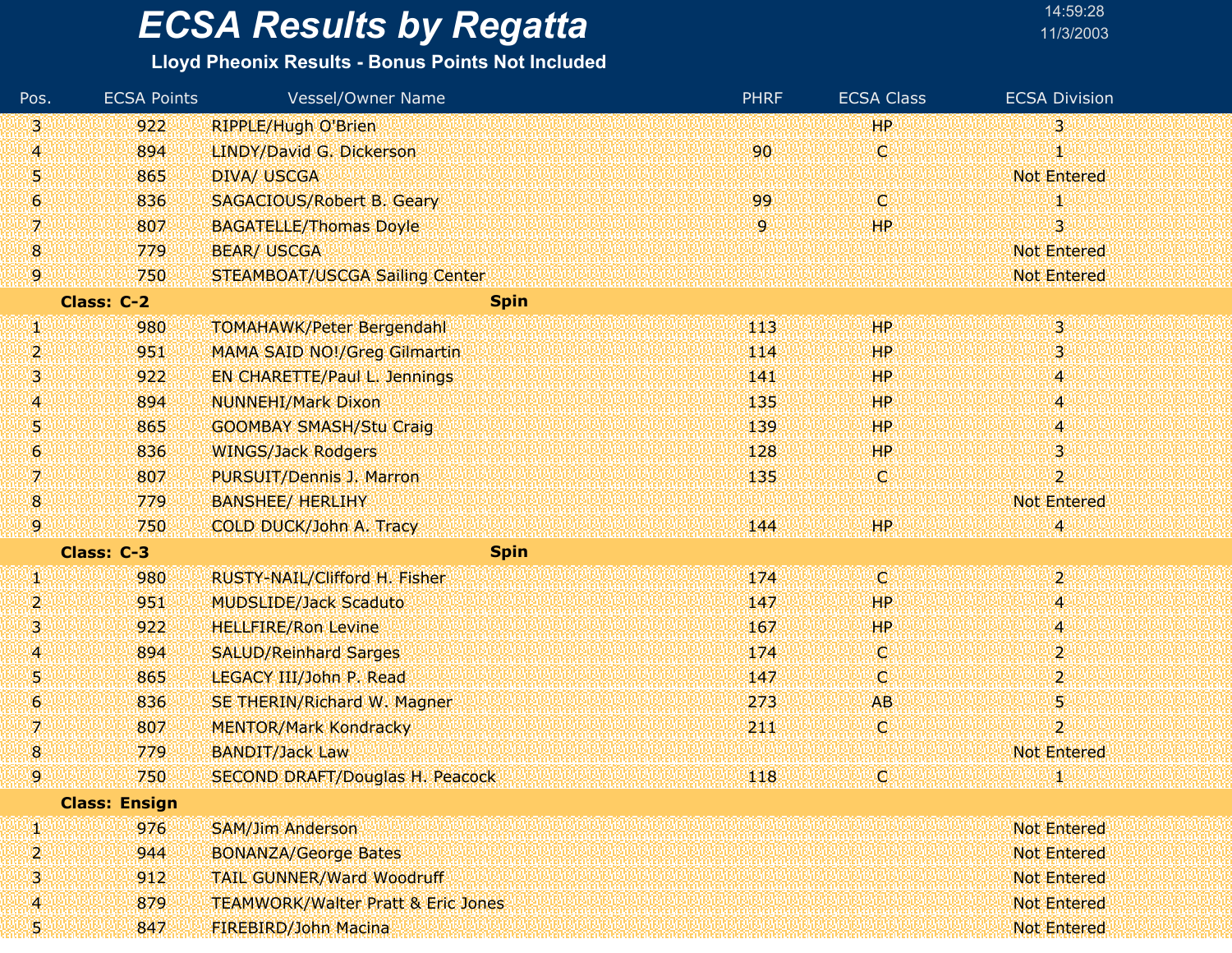**Lloyd Pheonix Results - Bonus Points Not Included**

| Pos.         | <b>ECSA Points</b>                   | <b>Vessel/Owner Name</b>             |           | <b>PHRF</b> | <b>ECSA Class</b>             | <b>ECSA Division</b> |
|--------------|--------------------------------------|--------------------------------------|-----------|-------------|-------------------------------|----------------------|
| 6            | 815                                  | <b>GRASSHOPPER/John Brousseau</b>    |           |             |                               | <b>Not Entered</b>   |
| 7            | 782                                  | <b>SWOOSE/Russ Carr</b>              |           |             |                               | <b>Not Entered</b>   |
| $\mathbf{8}$ | 750                                  | <b>INDESEAS/Gene Fiese</b>           |           |             |                               | <b>Not Entered</b>   |
|              | <b>Class: NS-1</b>                   | <b>Non-Spin</b>                      |           |             |                               |                      |
| UN.          | 983                                  | MARY LOU/                            |           |             |                               | <b>Not Entered</b>   |
| 2            | 957                                  | <b>CAPRICORN/Judith C. Gibbs</b>     |           | 153         | ю                             | 7.                   |
| 3            | 931                                  | PETARD/William A. Lieber             |           | 138         | O                             | 7                    |
| 4            | 905                                  | MAST TRANSIT II/David A. Kelly       |           | 147         | HP                            | 7.                   |
| 5            | 879                                  | <b>FASCINATION/James D. Francis</b>  |           | 193         | 卿                             | 8                    |
| 6            | 853                                  | STARCHASER/Richard T. Steinhilber    |           | 175         | ω                             | 8                    |
| 7.           | 828                                  | <b>SEAQUESTER/Michael E. Passero</b> |           | 159         | (C)                           | 7.                   |
| 18.          | 802                                  | <b>BEARCAT/Jack Lombard</b>          |           | 192         | AB                            | 5                    |
| 9            | 776                                  | <b>RESTLESS/</b>                     |           |             |                               | <b>Not Entered</b>   |
| 40           | 750                                  | SYRAH/Yaakov Bar-Shalom              |           |             | IC.                           | 8                    |
|              | <b>Class: NS-2</b>                   | <b>Non-Spin</b>                      |           |             |                               |                      |
| W            | 976                                  | DEAD BEAT/                           |           |             |                               | <b>Not Entered</b>   |
| 2            | 944                                  | ACADIA/                              |           |             |                               | <b>Not Entered</b>   |
| з            | 912                                  | <b>FAIR WIND/Hunt Foster</b>         |           | 186         | (C)                           | 8                    |
| 4            | 879                                  | SALTY/Aborn D. Smith                 |           |             | <b>AB</b>                     | <b>Not Entered</b>   |
| 5            | 847                                  | <b>KRISTINA/Roy N. Guile</b>         |           | 202         | Q                             | 8                    |
| 6            | 815                                  | <b>SEA HORSE/</b>                    |           |             |                               | <b>Not Entered</b>   |
| 7            | 782                                  | <b>SLINGSHOT/Dennis Dawid</b>        |           | 66          | ïØ.                           | 1                    |
| 8            | 750                                  | <b>BETTY BOOP/</b>                   |           |             |                               | <b>Not Entered</b>   |
|              | <b>25. Off Soundings Fall Friday</b> |                                      | 9/12/2003 |             | <b>ECSA Bonus Regatta: No</b> |                      |
|              | <b>Class: A</b>                      | <b>Spin</b>                          |           |             |                               |                      |
| UN.          | 983                                  | XAPISMA/Robert I. Welsh Jr.          |           | 184         | <b>AB</b>                     | 51                   |
| 2            | 957                                  | <b>NEPENTHE/Robert Read</b>          |           |             |                               | <b>Not Entered</b>   |
| з            | 931                                  | DOLPHIN/Howard Knox                  |           |             |                               | <b>Not Entered</b>   |
| 4            | 905                                  | <b>SALTY/Peter Mietschnig</b>        |           |             |                               | <b>Not Entered</b>   |
| 5            | 879                                  | <b>ROGUE/Seville Simonds</b>         |           | 126         | AB.                           | 5                    |
| 6            | 853                                  | SPINDRIFT/Wm. Rich III               |           |             |                               | <b>Not Entered</b>   |
| 7            | 828                                  | <b>OUR TERN/Jack Washbrun</b>        |           |             |                               | <b>Not Entered</b>   |
| 8            | 802                                  | <b>CHARMER/Will Pease</b>            |           |             |                               | Not Entered          |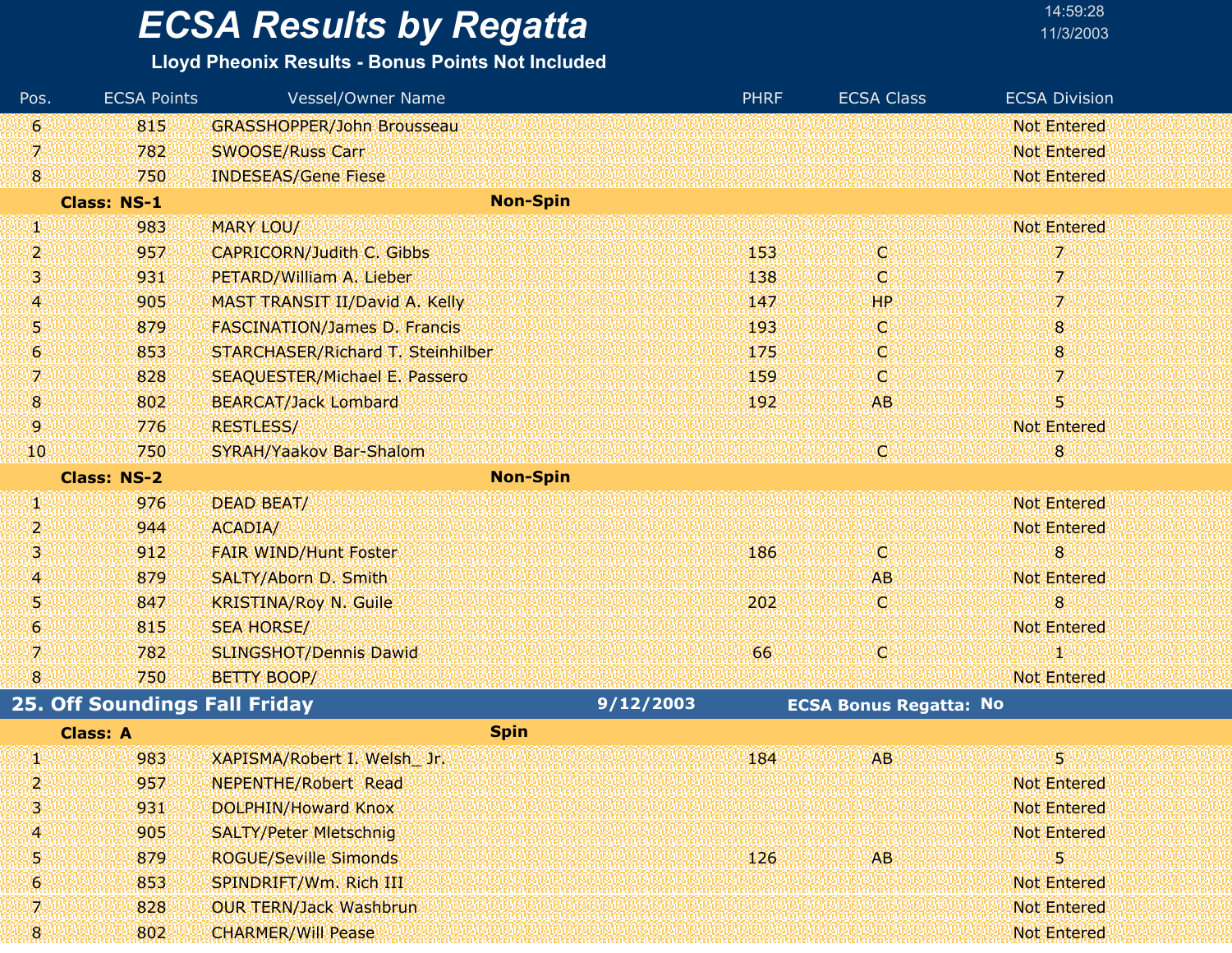#### **Lloyd Pheonix Results - Bonus Points Not Included**

| Pos.            | <b>ECSA Points</b> | <b>Vessel/Owner Name</b>               | <b>PHRF</b> | <b>ECSA Class</b> | <b>ECSA Division</b>      |  |
|-----------------|--------------------|----------------------------------------|-------------|-------------------|---------------------------|--|
| 9.              | 776                | IRRRESTIBLE/James Slimmon Jr.          |             |                   | <b>Not Entered</b>        |  |
| 10              | 750                | <b>MATINICUS/Dana Garvin</b>           |             |                   | <b>Not Entered</b>        |  |
|                 | <b>Class: B</b>    | <b>Spin</b>                            |             |                   |                           |  |
| æ               | 957                | <b>WATERCOLORS/Bill Drinkuth</b>       | 207         | <b>AB</b>         | 5.                        |  |
| 2               | 905                | <b>FLUENT/Stuart Dickinson</b>         |             |                   | <b>Not Entered</b>        |  |
| 3               | 853                | <b>SANIBEL/Gerry H. Keeler</b>         | 212         | <b>AB</b>         | 5                         |  |
| 4               | 802                | <b>VALIANT/Robert E. Bunger</b>        | 183         | <b>AB</b>         | 5                         |  |
| 6               | 698                | <b>CELEBRATION/Jeffrey W. Going</b>    | 248         | <b>AB</b>         | 5,                        |  |
|                 | Class: C-1         | <b>Spin</b>                            |             |                   |                           |  |
| U)              | 990                | <b>SPANISH MOON/Toby Halsey</b>        | 57          | <b>SB</b>         | $\mathbf{6}$              |  |
| 2               | 972                | <b>HOOLIGAN/Peter Brinckerhoff</b>     | 33          | <b>HP</b>         | $\mathbf{3}^{\mathsf{r}}$ |  |
| 3               | 953                | ABRAXAS/Adam M. Walsh                  | 45          | Φ                 | 3                         |  |
| 4               | 935                | MENACE/James G. Dill, Jr.              |             |                   | <b>Not Entered</b>        |  |
| 5               | 916                | <b>SECRET/Bruce Kuryla</b>             | 51,         | iC)               | щ                         |  |
| 6               | 898                | FURY/Ray J. Gincavage                  | 50          | ω                 | 1                         |  |
| 7.              | 879                | JEZEBEL/Wayne Morse                    | 75          | <b>HP</b>         | 3                         |  |
| 8               | 861                | <b>WAHOO/Philip Dickey</b>             | 18          | HР                | 3                         |  |
| 9               | 842                | <b>CLEO/Robert Page</b>                |             |                   | <b>Not Entered</b>        |  |
| 10              | 824                | RICOCHET/Thomas Lee                    | 48          | HP.               | 3                         |  |
| TЩ              | 805                | <b>LOOSE FISH/John Niewenhous</b>      |             |                   | <b>Not Entered</b>        |  |
| 12              | 787                | <b>BAGATELLE/Thomas Doyle</b>          | 9.          | HР                | $\overline{\mathbf{3}}$   |  |
| 13 <sup>°</sup> | 768                | WHO'S YO DADDY?/Peter A. Manickas, III |             |                   | <b>Not Entered</b>        |  |
| 14              | 750                | <b>CALIENTE</b>                        |             |                   | <b>Not Entered</b>        |  |
|                 | <b>Class: C-2</b>  | <b>Spin</b>                            |             |                   |                           |  |
| Щ.              | 993                | SIRPRIZE/J. William Healy              | 88          | (C)               | 41                        |  |
| 2               | 978                | <b>MISTY/Fred A. Allardyce</b>         | 84          | O.                |                           |  |
| 3               | 963                | <b>ODRACCAS/Chuck Saccardo</b>         |             |                   | <b>Not Entered</b>        |  |
| 4               | 948                | <b>DRAGONFLY/Skip Young</b>            |             |                   | <b>Not Entered</b>        |  |
| 5               | 933                | <b>RELENTLESS/kevin horrigan</b>       | 81          | <b>SB</b>         | 6                         |  |
| 6               | 917                | <b>WOLVERINE/David L. Nauber</b>       | 110         | O)                | 1                         |  |
| 7.              | 902                | <b>OSPREY/George Martin</b>            |             |                   | <b>Not Entered</b>        |  |
| 8               | 887                | LINDY/David G. Dickerson               | 90          | LC)               | 1                         |  |
| 9.              | 872                | <b>REVERY/Bill Gunther</b>             | 90          | (d)               | 80                        |  |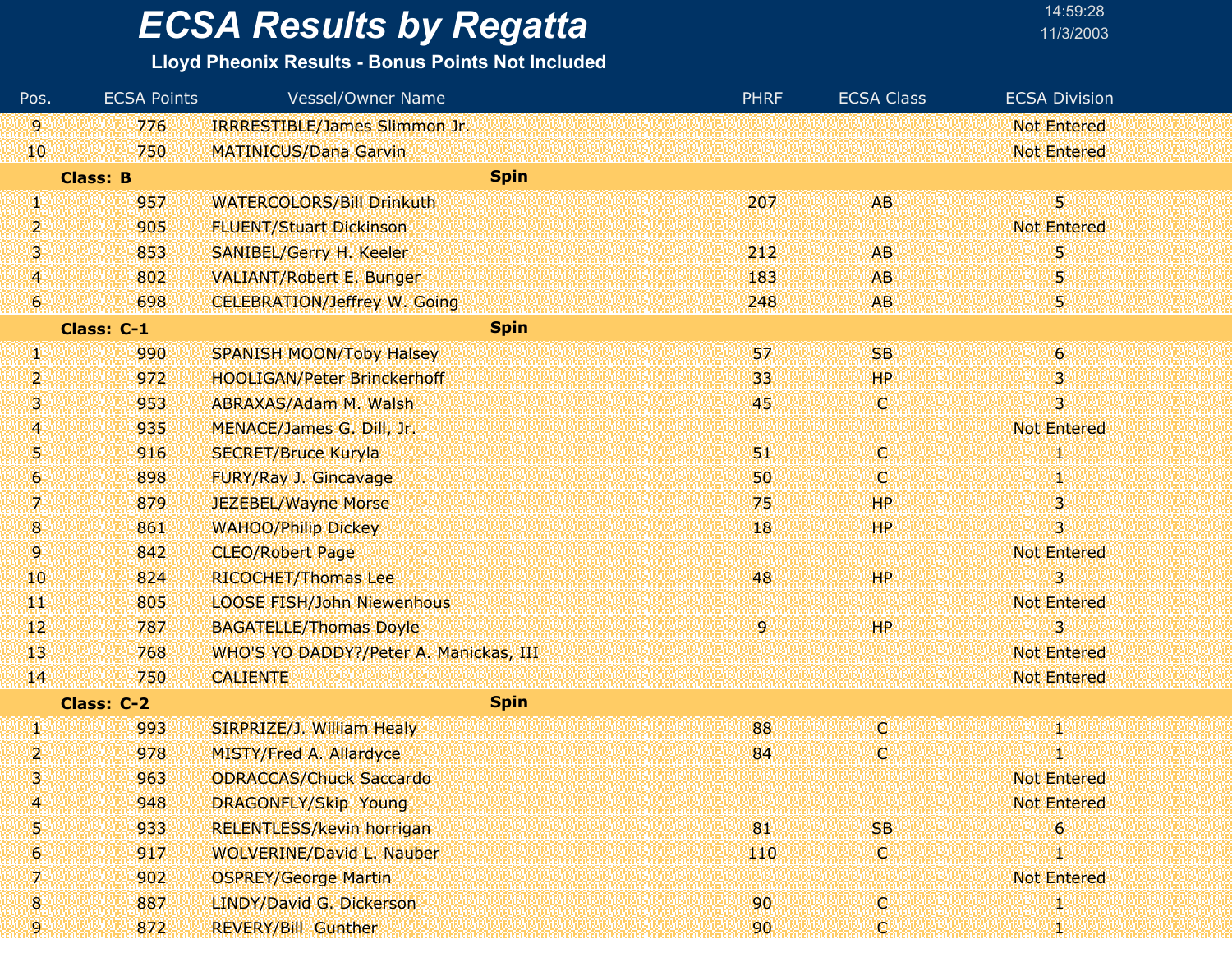| 14:59:28  |  |
|-----------|--|
| 11/3/200: |  |

| Pos.           | <b>ECSA Points</b> | <b>Vessel/Owner Name</b>                          | <b>PHRF</b> | <b>ECSA Class</b> | <b>ECSA Division</b> |
|----------------|--------------------|---------------------------------------------------|-------------|-------------------|----------------------|
| 10             | 856                | <b>CRYSTAL SLIPPER/Mike &amp; Linda Cavanaugh</b> | 105         | C                 | 41,                  |
| Щ              | 841                | <b>MELTEMI/Gene J. Festa</b>                      | 99          | ¢                 | ф                    |
| 12             | 826                | <b>SAGACIOUS/Robert B. Geary</b>                  | 99          | C                 | 80                   |
| 13             | 811                | <b>TICKER/Milan Bartek</b>                        | 84          | d                 | 41                   |
| $\mathbf{I}$   | 796                | <b>EUPHORIA/Alan Skinner</b>                      | 114         | ¢                 | ф                    |
| 18             | 735                | LIGHT FANTASTIC/Sylvan R. Shemitz                 | 114         | ¢                 | 1                    |
| 18             | 735                | <b>FIREWATER/Jesse Waters</b>                     |             |                   | <b>Not Entered</b>   |
| 18             | 735                | <b>TEAM TONIC/James Sanders</b>                   |             |                   | <b>Not Entered</b>   |
|                | Class: C-3         | <b>Spin</b>                                       |             |                   |                      |
| W              | 972                | <b>TOMAHAWK/Peter Bergendahl</b>                  | 113         | HР                | $\overline{3}$       |
| 2              | 935                | <b>COOCH/WES MAXWELL</b>                          |             |                   | <b>Not Entered</b>   |
| 3              | 898                | <b>MAMA SAID NO!/Greg Gilmartin</b>               | 114         | <b>HP</b>         | 3                    |
| 4              | 861                | <b>BALANCE/Jim Ohlheiser</b>                      | 84          | HP.               | 3                    |
| 51             | 824                | <b>VAMOOSE/Tom Stewart</b>                        |             |                   | <b>Not Entered</b>   |
| $\mathbf{G}$   | 787                | PREMIUM/ROBERT AUSTIN-LAFRANCE                    | 128         | HP.               | 3                    |
| 70             | 750                | <b>QUANTUM LEAP/Patrick B. Dillon</b>             | 90          | <b>SB</b>         | 6                    |
|                | Class: C-4         | <b>Spin</b>                                       |             |                   |                      |
| W              | 976                | <b>ONE UP/Lincoln F. Schoenberger</b>             | 150         | HP                | 4                    |
| 2              | 944                | <b>EN CHARETTE/Paul L. Jennings</b>               | 141         | HP.               | 4                    |
| 3              | 912                | <b>WAVEWALKER/David Walker</b>                    | 138         | <b>HP</b>         | 4                    |
| 4              | 879                | <b>SURPRISE!/William Cronin</b>                   | 144         | HP.               | 4                    |
| 51             | 847                | <b>NUNNEHI/Mark Dixon</b>                         | 135         | HP.               | 4                    |
| 6.             | 815                | COLD DUCK/John A. Tracy                           | 144         | HР                | 4                    |
| 9              | 718                | <b>HELLFIRE/Ron Levine</b>                        | 167         | HP.               | 4                    |
| 9.             | 718                | <b>GOOMBAY SMASH/Stu Craig</b>                    | 139         | 'HP.              | 4                    |
|                | Class: C-5         | <b>Spin</b>                                       |             |                   |                      |
| Ŋ.             | 985                | <b>SPIRIT/Norman Peck</b>                         |             |                   | <b>Not Entered</b>   |
| 2              | 962                | <b>TENSPEED/Nicholas J. Amendola</b>              | 132         | HP                | 4                    |
| 3              | 938                | FIREBALL/Don & Bob Kern                           |             |                   | <b>Not Entered</b>   |
| 4              | 915                | RESOLUTE/Roger Bauman_Jr.                         | 153         | $\mathbf{C}^1$    | 2                    |
| 5              | 891                | BRER RABBIT III/William A. Loweth                 | 149         | C.                | 2                    |
| 6 <sup>1</sup> | 868                | <b>CORONA/Brad &amp; Dick Washburn</b>            |             |                   | <b>Not Entered</b>   |
| 70             | 844                | LEGACY III/John P. Read                           | 147         | iel               | $\overline{2}$       |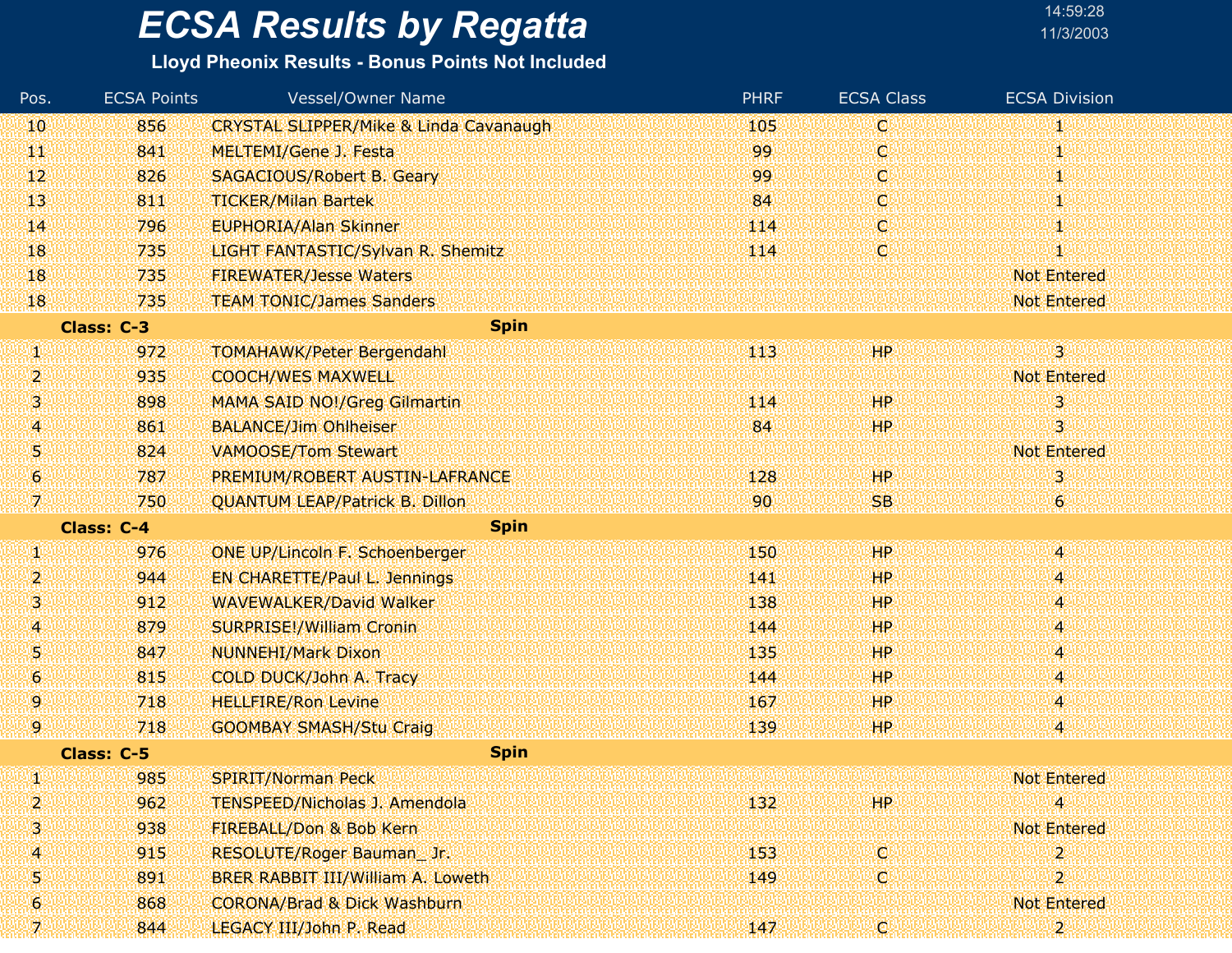### **Lloyd Pheonix Results - Bonus Points Not Included**

| Pos.             | <b>ECSA Points</b> | Vessel/Owner Name                             | <b>PHRF</b> | <b>ECSA Class</b> | <b>ECSA Division</b>      |
|------------------|--------------------|-----------------------------------------------|-------------|-------------------|---------------------------|
| 8                | 821                | <b>DREAM CATCHER/Richard P. Scavotto</b>      | 148         | C.                | $2^{\circ}$               |
| 9.               | 797                | <b>PHOENIX/Bruce Cox</b>                      |             |                   | <b>Not Entered</b>        |
| 10               | 774                | <b>BANCHEE/Shawn Ensor</b>                    | 119         | C                 | 1                         |
| 12               | 726                | <b>ARABESQUE/Robert Bruno</b>                 |             |                   | <b>Not Entered</b>        |
|                  | Class: C-6         | <b>Spin</b>                                   |             |                   |                           |
| W                | 980                | <b>EUPHORIA/Douglas McDonald</b>              | 177         | IC.               | 2.                        |
| 2                | 951                | <b>SALUD/Reinhard Sarges</b>                  | 174         | C                 | $\mathbf{2}^{\circ}$      |
| 3                | 922                | JOLLY MON/George / Sarah Loveday / Porter     | 194         | C                 | $\overline{2}$            |
| 4                | 894                | CHECKERED DEMON/Neal S. O'Connell             | 161         | C                 | $\mathbf{2}^{\mathbb{N}}$ |
| 51               | 865                | <b>MENTOR/Mark Kondracky</b>                  | 211         | iC)               | $\overline{2}$            |
| 6                | 836                | <b>PERSISTENCE/ Graeb</b>                     |             |                   | <b>Not Entered</b>        |
| 7                | 807                | <b>TIGGER TOO!/Stephen Rizzo</b>              |             |                   | <b>Not Entered</b>        |
| $\bf{8}$         | 779                | <b>CALLI/ Horne</b>                           |             |                   | <b>Not Entered</b>        |
| 10               | 721                | <b>SECOND DRAFT/Douglas H. Peacock</b>        | 118         | O                 | 80                        |
|                  | <b>Class: D</b>    | <b>Non-Spin</b>                               |             |                   |                           |
| W                | 957                | TRICERATOPS/                                  |             |                   | <b>Not Entered</b>        |
| 2                | 905                | <b>ANDIAMO</b>                                |             |                   | <b>Not Entered</b>        |
| 31               | 853                | ALICE MAY/                                    |             |                   | <b>Not Entered</b>        |
| $\overline{A}$   | 802                | <b>MILAGRO</b>                                |             |                   | <b>Not Entered</b>        |
| $\boldsymbol{6}$ | 698                | <b>BLUE MOON/Jay Spalding</b>                 |             |                   | <b>Not Entered</b>        |
|                  | <b>Class: J</b>    | <b>Spin</b>                                   |             |                   |                           |
| W                | 972                | <b>SPLIT DECISION/ Seniff &amp; Nickerson</b> |             |                   | $\overline{3}$            |
| 2                | 935                | <b>SERAPHIM/David Sauter</b>                  |             |                   | <b>Not Entered</b>        |
| 3                | 898                | SNOW BIRD/Paul von Maffei                     | 75          | HP                | 3                         |
| 4                | 861                | USHUALA/                                      |             |                   | <b>Not Entered</b>        |
| 5                | 824                | <b>DIVA/ USCGA</b>                            |             |                   | <b>Not Entered</b>        |
| 6                | 787                | <b>BEAR/ USCGA</b>                            |             |                   | <b>Not Entered</b>        |
| 7.               | 750                | <b>STEAMBOAT/USCGA Sailing Center</b>         |             |                   | <b>Not Entered</b>        |
|                  | <b>Class: NS-1</b> | <b>Non-Spin</b>                               |             |                   |                           |
| UN.              | 985                | PETARD/William A. Lieber                      | 138         | œ                 | 7                         |
| 2                | 962                | TELESIS/S. Edward Jeter                       |             |                   | <b>Not Entered</b>        |
| 3                | 938                | <b>MAST TRANSIT II/David A. Kelly</b>         | 147         | <b>HP</b>         | 7                         |
| 4                | 915                | <b>ARROW/Bruce Lockwood</b>                   | 99          | Φ                 | 7                         |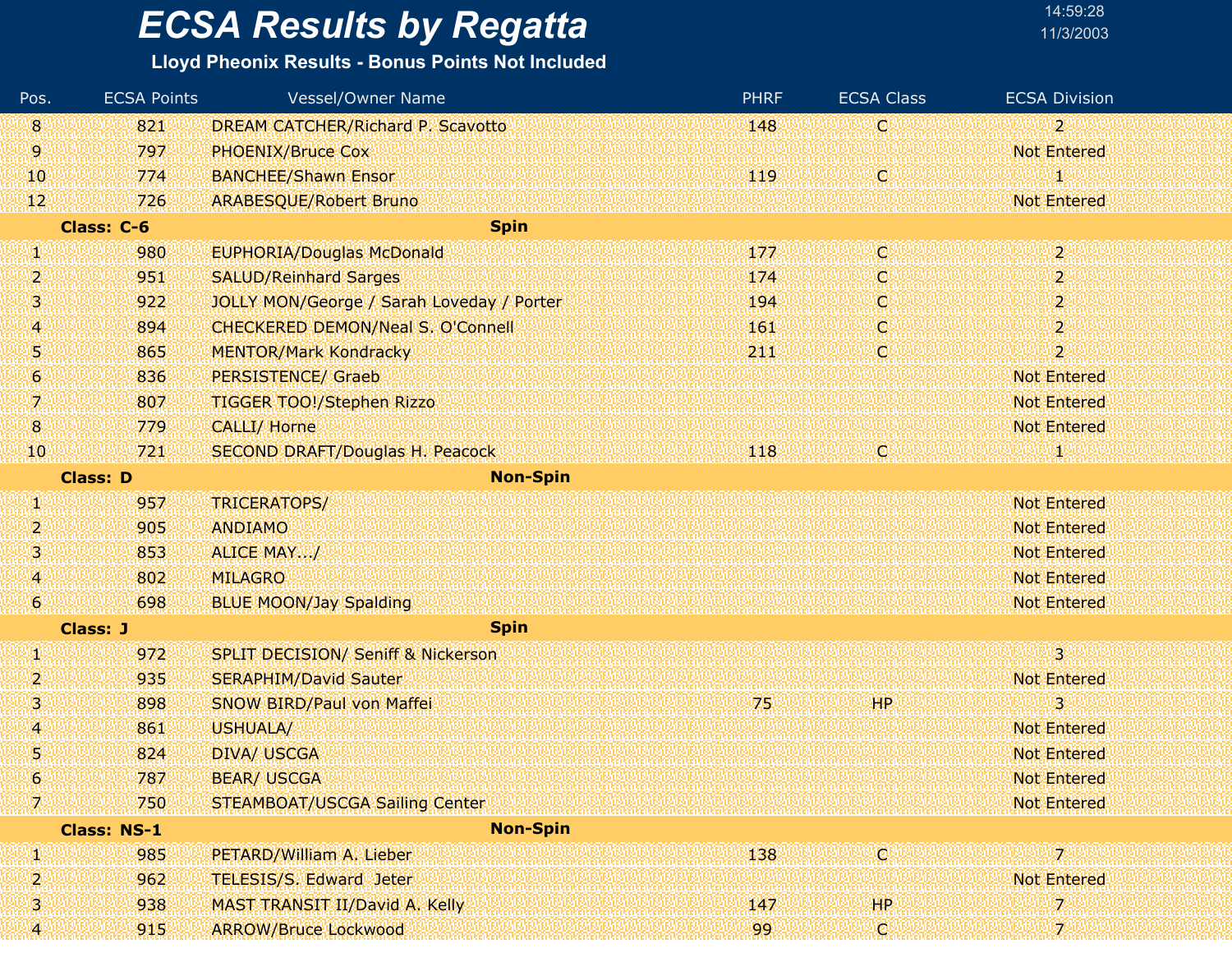### **Lloyd Pheonix Results - Bonus Points Not Included**

| Pos.                | <b>ECSA Points</b> | Vessel/Owner Name                     | <b>PHRF</b> | <b>ECSA Class</b> | <b>ECSA Division</b> |
|---------------------|--------------------|---------------------------------------|-------------|-------------------|----------------------|
| 5                   | 891                | <b>PEGASUS/ WALKER</b>                |             |                   | <b>Not Entered</b>   |
| $\ddot{\mathbf{6}}$ | 868                | <b>VOLITION/ KROGMAN</b>              |             |                   | <b>Not Entered</b>   |
| 7                   | 844                | VIB/James F. Barrett Jr.              | 116         | Ø                 | 7                    |
| 8                   | 821                | PATRIOT/A.P. HALSEY                   |             |                   | <b>Not Entered</b>   |
| 9.                  | 797                | <b>JET STREAM/JACK WILLS</b>          |             |                   | <b>Not Entered</b>   |
| 10                  | 774                | <b>TOUCAN/ ABRAMS</b>                 |             |                   | <b>Not Entered</b>   |
| 似                   | 750                | <b>INTREPID/Sean Saslo</b>            | 100         | IC)               | 72                   |
|                     | <b>Class: NS-2</b> | <b>Non-Spin</b>                       |             |                   |                      |
| Ø                   | 987                | SILENT PASSAGE/ COSTER                |             |                   | <b>Not Entered</b>   |
| 2                   | 966                | <b>CAPRICORN/Judith C. Gibbs</b>      | 153         | W                 | 7.                   |
| з                   | 944                | <b>BRYAN STATION/J. Douglas Craig</b> | 169         | O                 | 7.                   |
| 4.                  | 922                | <b>SERENITY/Spencer A. Kloter</b>     |             |                   | $\overline{2}$       |
| 5                   | 901                | <b>ACK-VA-VIT/ OLSONN</b>             |             |                   | <b>Not Entered</b>   |
| 6                   | 879                | <b>SEAQUESTER/Michael E. Passero</b>  | 159         | Q                 | 7                    |
| 7.                  | 858                | STARCHASER/Richard T. Steinhilber     | 175         | C)                | 8                    |
| $8\phantom{1}$      | 836                | <b>ORION/Rick Pettit</b>              | 171         | O                 | 8                    |
| 9.                  | 815                | <b>MITIME/ EVANS</b>                  |             |                   | <b>Not Entered</b>   |
| 10                  | 793                | <b>CURLEW/Mark Andrews</b>            | 159         | iel               | $\overline{2}$       |
| ТT                  | 772                | AMBIENT/ RIKER                        |             |                   | <b>Not Entered</b>   |
| 12                  | 750                | <b>TRUE BLUE/Richard B. Lind</b>      | 159         | C.                |                      |
|                     | <b>Class: NS-3</b> | <b>Non-Spin</b>                       |             |                   |                      |
| W                   | 989                | <b>BEARCAT/Jack Lombard</b>           | 192         | <b>AB</b>         | 51                   |
| 2                   | 969                | <b>FERIEN/ EDMANDS</b>                |             |                   | <b>Not Entered</b>   |
| з                   | 949                | <b>ILLUSION/ BOURGET</b>              |             |                   | <b>Not Entered</b>   |
| $\overline{A}$      | 929                | PILGRIM/                              |             |                   | <b>Not Entered</b>   |
| 5                   | 909                | <b>WAVE FUNCTION/Bruce Dinsmore</b>   |             |                   | <b>Not Entered</b>   |
| 6                   | 889                | <b>BELLATRIX/Robert Camerino</b>      |             |                   | <b>Not Entered</b>   |
| 7.                  | 869                | <b>FASCINATION/James D. Francis</b>   | 193         | Q                 | 8                    |
| $\bf{8}$            | 849                | PERSISTENCE/Malcolm McCullough        |             |                   | <b>Not Entered</b>   |
| 9.                  | 830                | SISU/Lochlin Syme                     | 231         | AB.               | 5                    |
| 10                  | 810                | <b>TERN ROYALE/Charles Snow</b>       |             |                   | Not Entered          |
| W                   | 790                | <b>BUCCANEER/ TIERNAN</b>             |             |                   | <b>Not Entered</b>   |
| 42.                 | 770                | <b>CARPE DIEM/Joseph KAPLOWE</b>      |             | C                 | <b>Not Entered</b>   |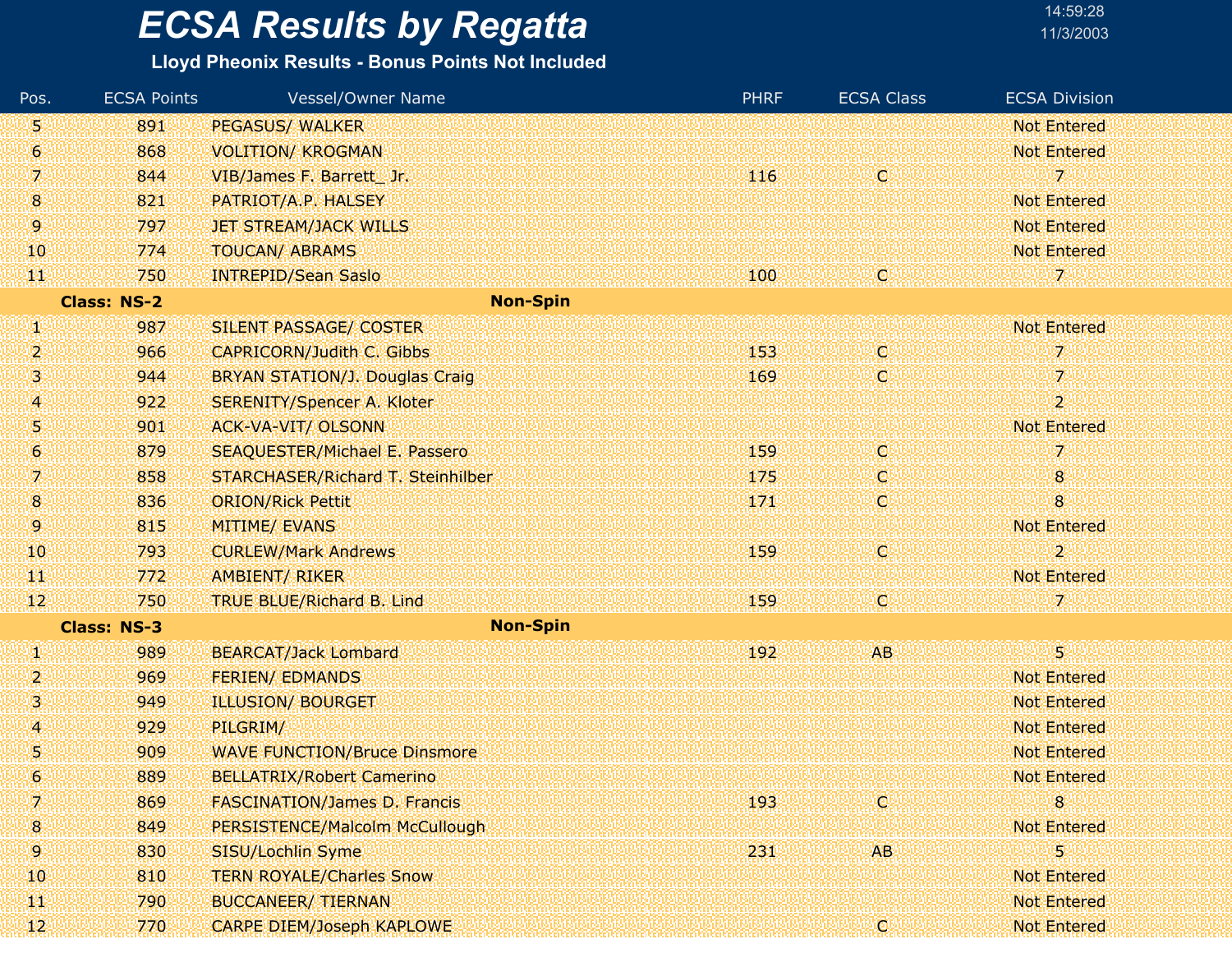**Lloyd Pheonix Results - Bonus Points Not Included**

| Pos.             | <b>ECSA Points</b>                     | Vessel/Owner Name                      |             |           | <b>PHRF</b>        | <b>ECSA Class</b>             | <b>ECSA Division</b> |
|------------------|----------------------------------------|----------------------------------------|-------------|-----------|--------------------|-------------------------------|----------------------|
| 14               | 730                                    | BERTHA/Hugh F. Luddecke, Jr.           |             |           |                    |                               | <b>Not Entered</b>   |
|                  | <b>26. Off Soundings Fall Saturday</b> |                                        |             | 9/13/2003 |                    | <b>ECSA Bonus Regatta: No</b> |                      |
|                  | <b>Class: A</b>                        |                                        | <b>Spin</b> |           |                    |                               |                      |
| Ŋ.               | 976                                    | XAPISMA/Robert I. Welsh Jr.            |             |           | 184                | <b>AB</b>                     | 5                    |
| 2                | 944                                    | <b>NEPENTHE/Robert Read</b>            |             |           |                    |                               | <b>Not Entered</b>   |
| 3                | 912                                    | <b>SALTY/Peter Mietschnig</b>          |             |           |                    |                               | <b>Not Entered</b>   |
| 4                | 879                                    | <b>CHARMER/Will Pease</b>              |             |           |                    |                               | <b>Not Entered</b>   |
| 51               | 847                                    | SPINDRIFT/Wm. Rich III                 |             |           |                    |                               | <b>Not Entered</b>   |
| $\boldsymbol{6}$ | 815                                    | DOLPHIN/Howard Knox                    |             |           |                    |                               | <b>Not Entered</b>   |
| 7                | 782                                    | <b>MATINICUS/Dana Garvin</b>           |             |           |                    |                               | <b>Not Entered</b>   |
| $\mathbf{8}$     | 750                                    | <b>OUR TERN/Jack Washbrun</b>          |             |           |                    |                               | <b>Not Entered</b>   |
|                  | <b>Class: B</b>                        |                                        | <b>Spin</b> |           |                    |                               |                      |
| W.               | 922                                    | SANIBEL/Gerry H. Keeler                |             |           | 212                | <b>AB</b>                     | 5                    |
| 2                | 836                                    | <b>WATERCOLORS/Bill Drinkuth</b>       |             |           | 207                | AB.                           | 5                    |
| Ŗ)               | 750                                    | <b>VALIANT/Robert E. Bunger</b>        |             |           | 183                | AB.                           | 5                    |
|                  | Class: C-1                             |                                        | <b>Spin</b> |           |                    |                               |                      |
| Ф                | 989                                    | <b>SECRET/Bruce Kuryla</b>             |             |           | (50)               | Ο                             | 46                   |
| 2                | 969                                    | ABRAXAS/Adam M. Walsh                  |             |           | 45                 | Ç                             | 3                    |
| 3                | 949                                    | <b>HOOLIGAN/Peter Brinckerhoff</b>     |             |           | 33                 | <b>HP</b>                     | 3                    |
| 4                | 929                                    | FURY/Ray J. Gincavage                  |             |           | 50                 | Q                             | Ю                    |
| 51               | 909                                    | MENACE/James G. Dill, Jr.              |             |           |                    |                               | <b>Not Entered</b>   |
| $\boldsymbol{6}$ | 889                                    | <b>SPANISH MOON/Toby Halsey</b>        |             |           | 57                 | <b>SB</b>                     | $\boldsymbol{6}$     |
| 7                | 869                                    | <b>SETTLER/Jim &amp; Tom Rich</b>      |             |           |                    |                               | <b>Not Entered</b>   |
| $\bf{8}$         | 849                                    | <b>WAHOO/Philip Dickey</b>             |             |           | $^{\prime\prime}8$ | HP.                           | 3                    |
| 9.               | 830                                    | JEZEBEL/Wayne Morse                    |             |           | 75                 | HP.                           | 3                    |
| 10               | 810                                    | WHO'S YO DADDY?/Peter A. Manickas, III |             |           |                    |                               | <b>Not Entered</b>   |
| W                | 790                                    | <b>CLEO/Robert Page</b>                |             |           |                    |                               | <b>Not Entered</b>   |
| 42               | 770                                    | <b>CALIENTE</b>                        |             |           |                    |                               | <b>Not Entered</b>   |
| 13 <sub>1</sub>  | 750                                    | <b>BAGATELLE/Thomas Doyle</b>          |             |           | -9 L               | HP.                           | 3.                   |
|                  | Class: C-2                             |                                        | <b>Spin</b> |           |                    |                               |                      |
| W                | 989                                    | SIRPRIZE/J. William Healy              |             |           | 88                 | ¢                             | Ŧ                    |
| 2                | 969                                    | <b>FIREWATER/Jesse Waters</b>          |             |           |                    |                               | <b>Not Entered</b>   |
| ial.<br>ak       | 949                                    | <b>MISTY/Fred A. Allardyce</b>         |             |           | 84                 | Ç,                            | 80                   |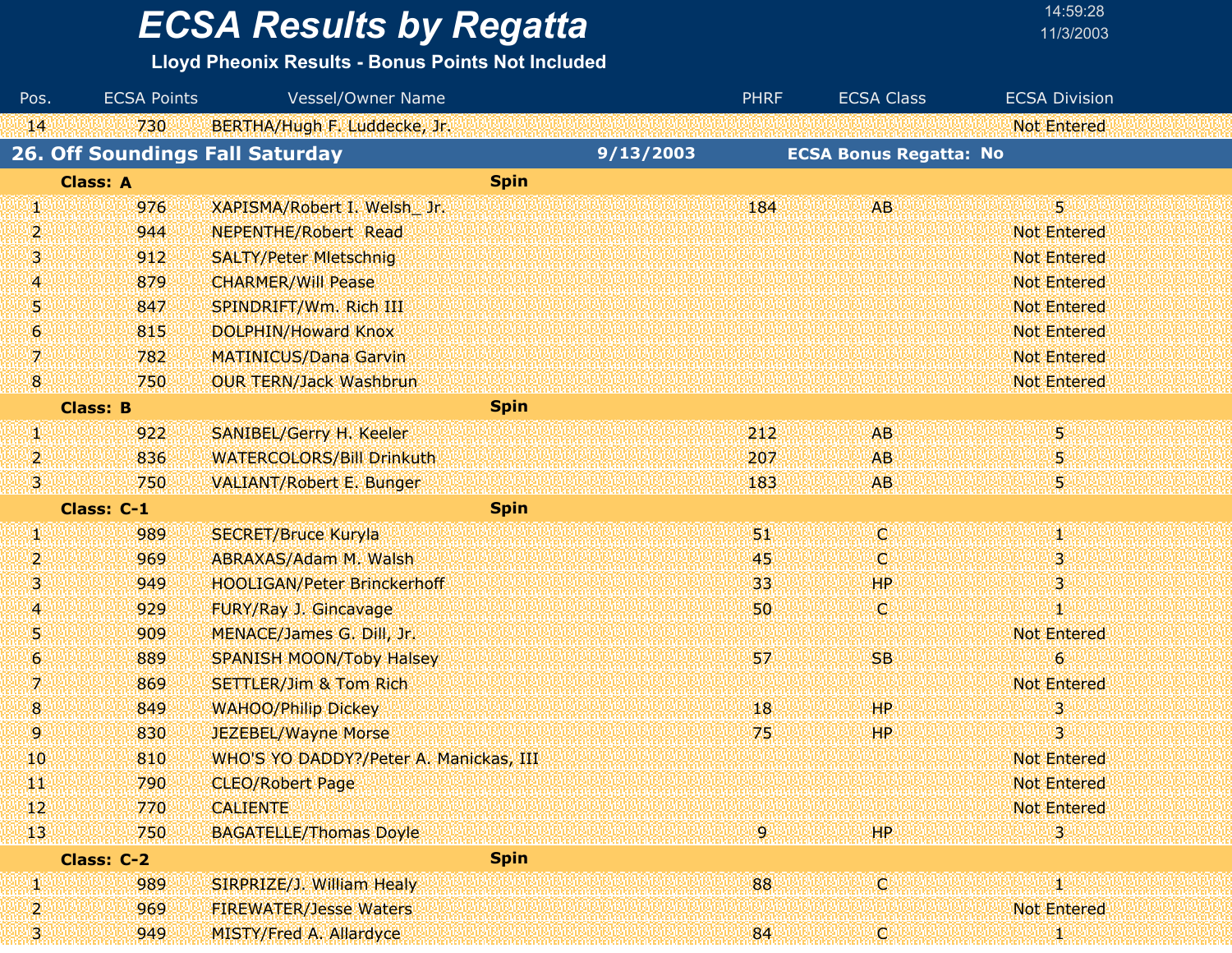#### **Lloyd Pheonix Results - Bonus Points Not Included**

| Pos.           | <b>ECSA Points</b> | <b>Vessel/Owner Name</b>              | <b>PHRF</b> | <b>ECSA Class</b> | <b>ECSA Division</b>    |
|----------------|--------------------|---------------------------------------|-------------|-------------------|-------------------------|
| 41             | 929                | <b>ODRACCAS/Chuck Saccardo</b>        |             |                   | <b>Not Entered</b>      |
| Ŋ              | 909                | <b>OSPREY/George Martin</b>           |             |                   | <b>Not Entered</b>      |
| 6              | 889                | <b>REVERY/Bill Gunther</b>            | 90          | V.                | 1                       |
| 7.             | 869                | DRAGONFLY/Skip Young                  |             |                   | <b>Not Entered</b>      |
| $8\phantom{1}$ | 849                | <b>WOLVERINE/David L. Nauber</b>      | 110         | <b>O</b>          | Ψ                       |
| 9.             | 830                | LINDY/David G. Dickerson              | 90          | C.                | И,                      |
| 10             | 810                | <b>SAGACIOUS/Robert B. Geary</b>      | 99          | O.                | т                       |
| ŦT             | 790                | <b>RELENTLESS/kevin horrigan</b>      | 81          | <b>SB</b>         | $\boldsymbol{6}$        |
| 42             | 770                | <b>TICKER/Milan Bartek</b>            | 84          | <b>C</b>          | Ψ                       |
| 13             | 750                | LIGHT FANTASTIC/Sylvan R. Shemitz     | 114         | O.                | XU.                     |
|                | Class: C-3         | <b>Spin</b>                           |             |                   |                         |
| W.             | 972                | <b>TOMAHAWK/Peter Bergendahl</b>      | 443         | HP                | 31                      |
| 2              | 935                | <b>COOCH/WES MAXWELL</b>              |             |                   | <b>Not Entered</b>      |
| 3              | 898                | MAMA SAID NO!/Greg Gilmartin          | 114         | HP                | 3                       |
| 4              | 861                | <b>BALANCE/Jim Ohlheiser</b>          | 84          | HР                | 3                       |
| Ŋ              | 824                | PREMIUM/ROBERT AUSTIN-LAFRANCE        | 128         | HP.               | 3                       |
| 6              | 787                | <b>VAMOOSE/Tom Stewart</b>            |             |                   | <b>Not Entered</b>      |
| 7.             | 750                | <b>QUANTUM LEAP/Patrick B. Dillon</b> | 90          | <b>SB</b>         | 6.                      |
|                | Class: C-4         | <b>Spin</b>                           |             |                   |                         |
| CN.            | 957                | <b>ONE UP/Lincoln F. Schoenberger</b> | 150         | HP                | $\overline{\mathbf{4}}$ |
| 2              | 905                | <b>EN CHARETTE/Paul L. Jennings</b>   | 141         | HР                | 4                       |
| ß.             | 853                | <b>WAVEWALKER/David Walker</b>        | 138         | HР                | 4                       |
| $\overline{4}$ | 802                | <b>NUNNEHI/Mark Dixon</b>             | 135         | ЩP                | 4                       |
| S.             | 750                | <b>SURPRISE!/William Cronin</b>       | 144         | HР                | 4                       |
|                | Class: C-5         | <b>Spin</b>                           |             |                   |                         |
| W              | 972                | FIREBALL/Don & Bob Kern               |             |                   | <b>Not Entered</b>      |
| 2              | 935                | BRER RABBIT III/William A. Loweth     | 149         | C.                | $\overline{2}$          |
| 13             | 898                | <b>ARABESQUE/Robert Bruno</b>         |             |                   | <b>Not Entered</b>      |
| 4              | 861                | RESOLUTE/Roger Bauman_Jr.             | 153         | <b>C</b>          | $\overline{\mathbf{2}}$ |
| 5              | 824                | <b>SPIRIT/Norman Peck</b>             |             |                   | Not Entered             |
| 6              | 787                | LEGACY III/John P. Read               | 147         | ю                 | $\mathbf{2}$            |
|                | 750                | DREAM CATCHER/Richard P. Scavotto     | 148         |                   |                         |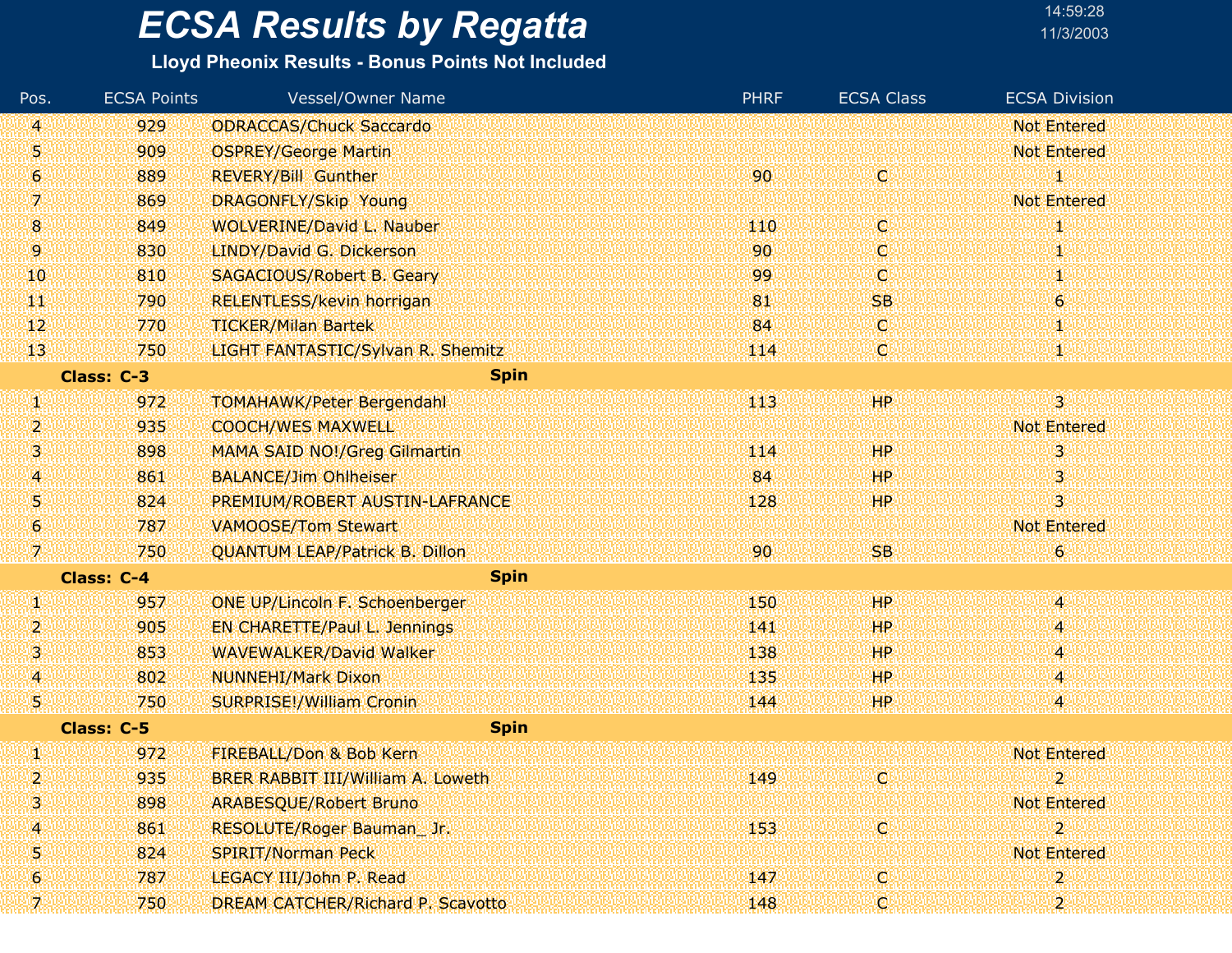#### **Lloyd Pheonix Results - Bonus Points Not Included**

| Pos. | <b>ECSA Points</b> | Vessel/Owner Name                             | <b>PHRF</b> | <b>ECSA Class</b> | <b>ECSA Division</b>      |
|------|--------------------|-----------------------------------------------|-------------|-------------------|---------------------------|
|      | Class: C-6         | <b>Spin</b>                                   |             |                   |                           |
| W    | 972                | <b>CHECKERED DEMON/Neal S. O'Connell</b>      | 161         | <b>Q</b>          | $\overline{2}$            |
| 2    | 935                | <b>EUPHORIA/Douglas McDonald</b>              | 177         | C                 | 2                         |
| 3    | 898                | <b>SALUD/Reinhard Sarges</b>                  | 174         | O                 | $\overline{2}$            |
| 4    | 861                | <b>PERSISTENCE/ Graeb</b>                     |             |                   | <b>Not Entered</b>        |
| 5    | 824                | <b>CALLI/ Horne</b>                           |             |                   | <b>Not Entered</b>        |
| 6    | 787                | <b>MENTOR/Mark Kondracky</b>                  | 211         | O.                | 2                         |
| 7    | 750                | JOLLY MON/George / Sarah Loveday / Porter     | 194         | O                 | $\mathbf{2}^{\mathrm{r}}$ |
|      | <b>Class: J</b>    | <b>Non-Spin</b>                               |             |                   |                           |
| W    | 966                | <b>SPLIT DECISION/ Seniff &amp; Nickerson</b> |             |                   | $\overline{3}$            |
| 2    | 922                | <b>SERAPHIM/David Sauter</b>                  |             |                   | <b>Not Entered</b>        |
| з    | 879                | SNOW BIRD/Paul von Maffei                     | 75          | HP                | з                         |
| 4    | 836                | STEAMBOAT/USCGA Sailing Center                |             |                   | <b>Not Entered</b>        |
| 5    | 793                | <b>DIVA/ USCGA</b>                            |             |                   | <b>Not Entered</b>        |
| 6    | 750                | <b>USHUALA/</b>                               |             |                   | <b>Not Entered</b>        |
|      | <b>Class: NS-1</b> | <b>Non-Spin</b>                               |             |                   |                           |
| W    | 976                | <b>ARROW/Bruce Lockwood</b>                   | 99          | Ø                 | $\overline{\mathcal{L}}$  |
| 2    | 944                | <b>VOLITION/ KROGMAN</b>                      |             |                   | <b>Not Entered</b>        |
| 3    | 912                | VIB/James F. Barrett Jr.                      | 116         | ņ.                | 7                         |
| 4    | 879                | PETARD/William A. Lieber                      | 138         | O                 | 7                         |
| 5    | 847                | <b>TELESIS/S. Edward Jeter</b>                |             |                   | <b>Not Entered</b>        |
| 6    | 815                | <b>PEGASUS/ WALKER</b>                        |             |                   | <b>Not Entered</b>        |
| 7    | 782                | <b>TOUCAN/ ABRAMS</b>                         |             |                   | <b>Not Entered</b>        |
| 8    | 750                | <b>INTREPID/Sean Saslo</b>                    | 100         | IQ.               | 7.                        |
|      | <b>Class: NS-2</b> | <b>Non-Spin</b>                               |             |                   |                           |
| W    | 976                | <b>SILENT PASSAGE/ COSTER</b>                 |             |                   | <b>Not Entered</b>        |
| 2    | 944                | <b>CAPRICORN/Judith C. Gibbs</b>              | 153         | C                 | 7                         |
| 3    | 912                | <b>CURLEW/Mark Andrews</b>                    | 159         | <b>C</b>          | 2                         |
| 4    | 879                | <b>BRYAN STATION/J. Douglas Craig</b>         | 169         | O.                | 7                         |
| 5    | 847                | <b>ACK-VA-VIT/ OLSONN</b>                     |             |                   | <b>Not Entered</b>        |
| 6    | 815                | <b>SEAQUESTER/Michael E. Passero</b>          | 159         | O                 | 7                         |
| 7    | 782                | <b>ORION/Rick Pettit</b>                      | 171         | O.                | 8                         |
| 8    | 750                | TRUE BLUE/Richard B. Lind                     | 159         | C,                | 7                         |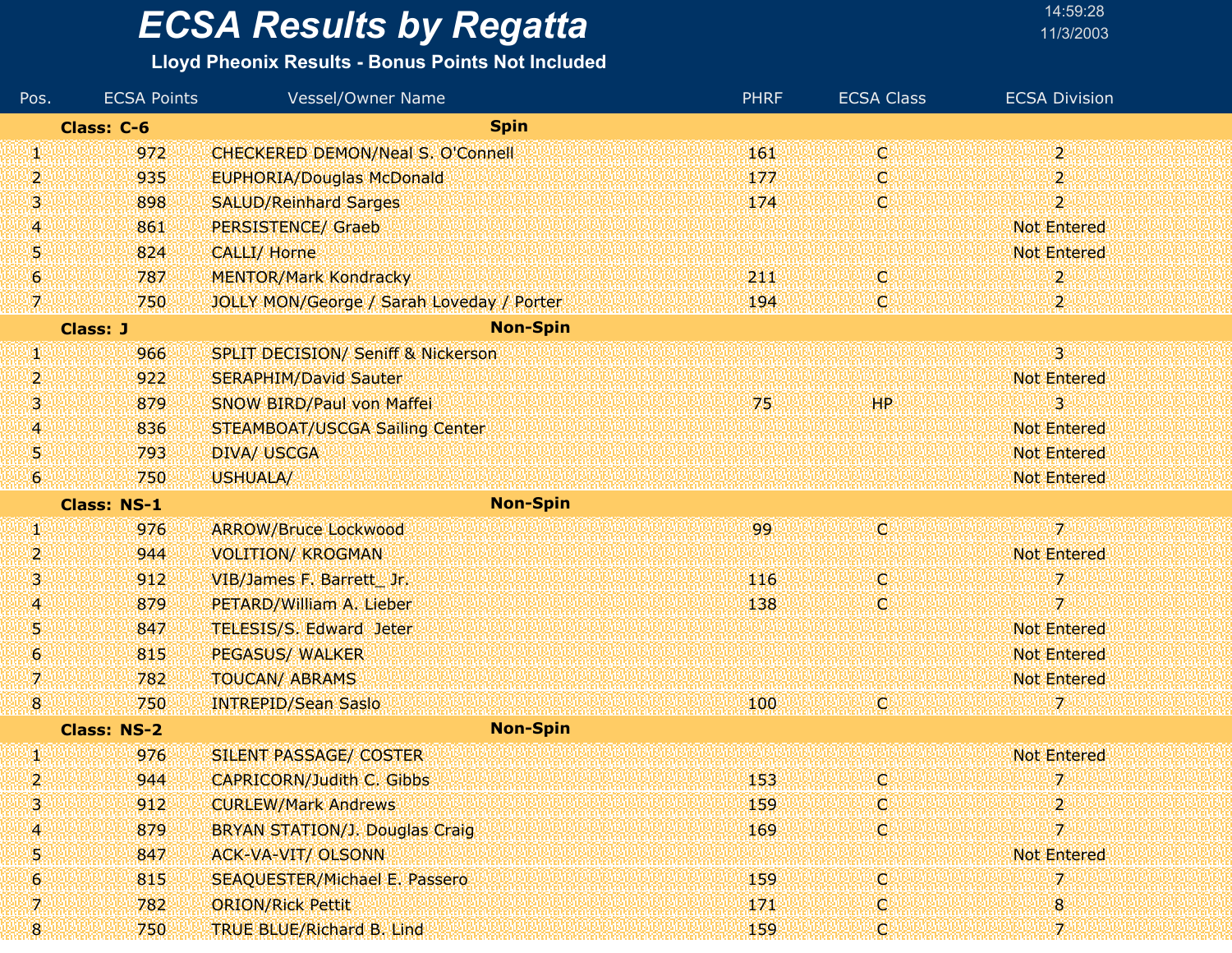### **Lloyd Pheonix Results - Bonus Points Not Included**

| Pos.                  | <b>ECSA Points</b> | Vessel/Owner Name                        |           | <b>PHRF</b> | <b>ECSA Class</b>             | <b>ECSA Division</b> |
|-----------------------|--------------------|------------------------------------------|-----------|-------------|-------------------------------|----------------------|
|                       | <b>Class: NS-3</b> | <b>Non-Spin</b>                          |           |             |                               |                      |
| W                     | 966                | <b>BELLATRIX/Robert Camerino</b>         |           |             |                               | <b>Not Entered</b>   |
| 2                     | 922                | <b>ILLUSION/ BOURGET</b>                 |           |             |                               | <b>Not Entered</b>   |
| 31                    | 879                | <b>FERIEN/ EDMANDS</b>                   |           |             |                               | <b>Not Entered</b>   |
| 4                     | 836                | <b>FASCINATION/James D. Francis</b>      |           | 193         | ω                             | 8                    |
| 51                    | 793                | PIPER TOO/Robert J. Almeida              |           | 177         | <b>AB</b>                     | 5                    |
| Ю                     | 750                | <b>CARPE DIEM/Joseph KAPLOWE</b>         |           |             | ΙQΙ                           | <b>Not Entered</b>   |
|                       | <b>Class: T</b>    |                                          |           |             |                               |                      |
| VN.                   | 750                | ZEPHYR/                                  |           |             |                               | <b>Not Entered</b>   |
|                       |                    | 27. Milford Last Chance Regatta          | 9/27/2003 |             | <b>ECSA Bonus Regatta: No</b> |                      |
|                       | <b>Class: A</b>    | <b>Spin</b>                              |           |             |                               |                      |
| 90                    | 976                | <b>SECRET/Bruce Kuryla</b>               |           | 31          | Ø                             | Ψ                    |
| 2                     | 944                | DR. EVIL/Tom Treat                       |           | 99          | hp                            | 3                    |
| 31                    | 912                | <b>XSNRG/C. Beckman Swanson</b>          |           | 87          | <b>SB</b>                     | $\epsilon$           |
| 41                    | 879                | WHISPER/Nicholas J. Amendola             |           |             |                               | <b>Not Entered</b>   |
| 51                    | 847                | GO DOG GO/                               |           | 45          | <b>SB</b>                     | 6                    |
| $\boldsymbol{\theta}$ | 815                | SCHOCK THERAPY/Jeffrey D. Stuart         |           | 147         | O                             | Ψ                    |
| V)                    | 782                | <b>SLINGSHOT/Dennis Dawid</b>            |           | 66          | O                             | Ф                    |
| 8.                    | 750                | <b>BANCHEE/Shawn Ensor</b>               |           | 119         | c                             |                      |
|                       | <b>Class: B</b>    | <b>Spin</b>                              |           |             |                               |                      |
| Ø                     | 976                | <b>EN CHARETTE/Paul L. Jennings</b>      |           | 141         | HP                            | 4                    |
| 2                     | 944                | SAVAGE/C.P. Noel & Brendan N. McCarthy   |           | 128         | HP                            | 3                    |
| З                     | 912                | <b>RELENTLESS/Konrad Lagarde</b>         |           |             |                               | <b>Not Entered</b>   |
| 41                    | 879                | <b>KARI/Patrick M. Collins</b>           |           | 139         | HP.                           | $\overline{4}$       |
| 51                    | 847                | DEADICATED/ Andre/McArthur               |           |             |                               | <b>Not Entered</b>   |
| 6                     | 815                | <b>BRIALLIANT DISGUISE/Michael Lebov</b> |           | 128         | <b>HP</b>                     | з                    |
|                       | 782                | COYOTE/David R. Arklander                |           | 120         | AHP.                          | 3                    |
| 19.                   | 718                | WATER WOLF/Edward M. Lobo                |           |             |                               | <b>Not Entered</b>   |
|                       | <b>Class: C</b>    | <b>Spin</b>                              |           |             |                               |                      |
| W                     | 976                | <b>PARK PLACE/Richard A. Mentelos</b>    |           | 153         | ω                             | $\overline{2}$       |
| 2,                    | 944                | <b>ONE UP/Lincoln F. Schoenberger</b>    |           | 150         | HP                            | 4                    |
| 3                     | 912                | <b>GOLDEN RULE/Joe Kolodej</b>           |           | 168         | c                             | 2                    |
| 41                    | 879                | <b>ESPERANCE/J. Nevin</b>                |           | 186         | ω                             | $\overline{2}$       |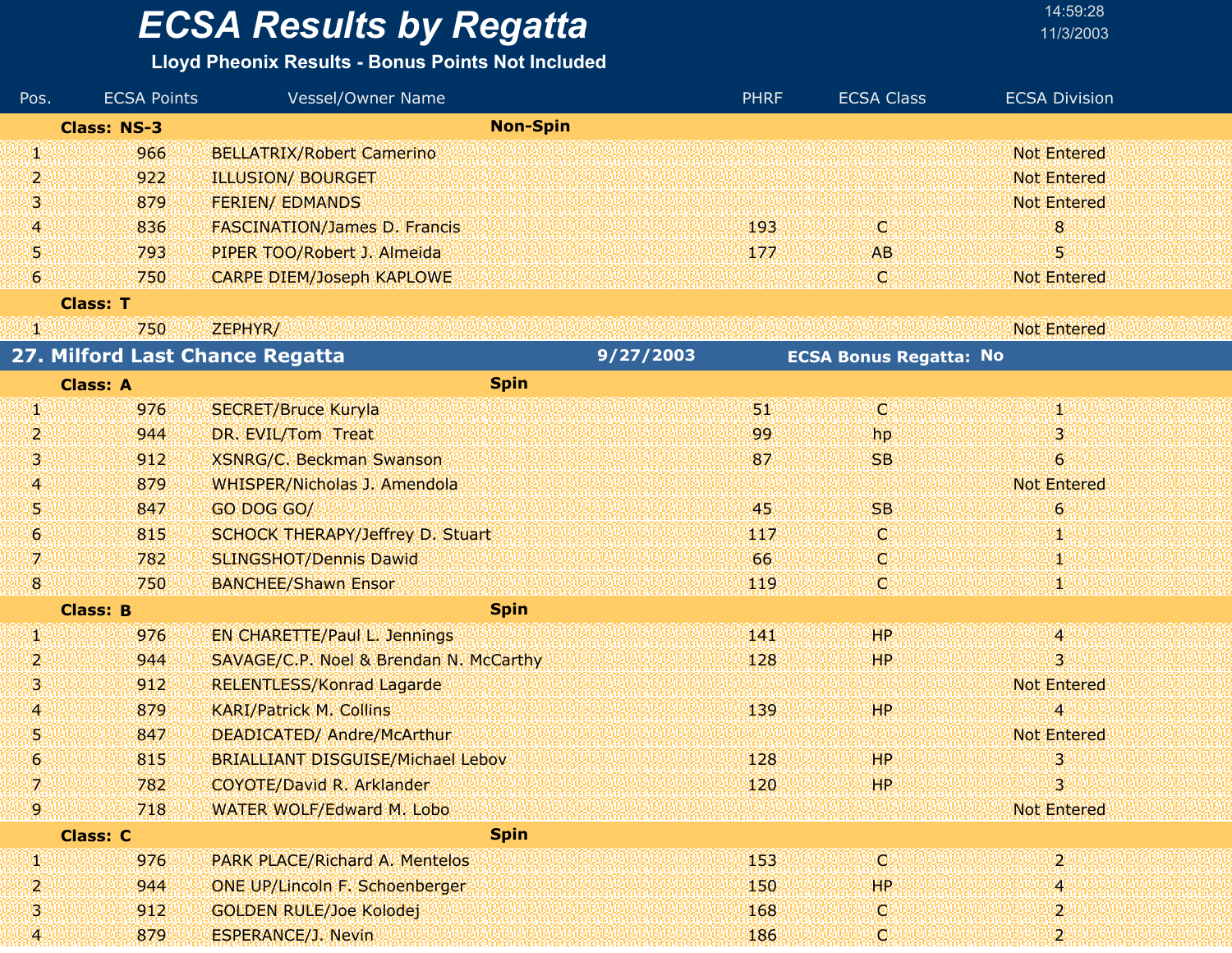| Pos.           | <b>ECSA Points</b> | <b>Vessel/Owner Name</b>                 |            | <b>PHRF</b> | <b>ECSA Class</b>              | <b>ECSA Division</b> |
|----------------|--------------------|------------------------------------------|------------|-------------|--------------------------------|----------------------|
| 5              | 847                | BRUJA/R. Ronshagen                       |            |             | <b>HP</b>                      | 4                    |
| 6              | 815                | <b>ANNELIESE/John Hale</b>               |            | 177         | 'HP                            | 4                    |
| V.             | 782                | <b>AQUILO/Manfred G. Noack</b>           |            | 167         | Q                              | $\overline{2}$       |
| 9.             | 718                | <b>KNOT BUSY/Ted Dunton</b>              |            | 217         | C.                             | 8                    |
|                | <b>Class: D</b>    | <b>Non-Spin</b>                          |            |             |                                |                      |
| W              | 957                | <b>WITCHCRAFT/John Crissey</b>           |            | 186         | W                              | $\bf{8}$             |
| 2              | 905                | <b>SLINGSHOT (NON SPIN)/Jack Greifzu</b> |            | 138         | HР                             | <b>Not Entered</b>   |
| 3              | 853                | SURRENDER///                             |            |             |                                | <b>Not Entered</b>   |
| 4              | 802                | <b>EVERGREEN/Don Broderick</b>           |            | 201         | C                              | 8                    |
| 6              | 698                | SILVER BULLET/Clifford R. Banthin        |            | 144         | <b>HP</b>                      | 7                    |
|                |                    | 29. HBC/MYC/WCS Columbus Day Regatta     | 10/11/2003 |             | <b>ECSA Bonus Regatta: No</b>  |                      |
|                | <b>Class: A</b>    | <b>Spin</b>                              |            |             |                                |                      |
| W              | 976                | DR. EVIL/Tom Treat                       |            | 99          | hp.                            | 31                   |
| 2              | 944                | <b>TERN/J COFFEY</b>                     |            |             |                                | <b>Not Entered</b>   |
| 3              | 912                | <b>SECRET/Bruce Kuryla</b>               |            | 91          | (C)                            | 1                    |
| 4              | 879                | MAXIMUS/Nicholas J. Amendola             |            | 45          |                                | <b>Not Entered</b>   |
| 5              | 847                | <b>XSNRG/C. Beckman Swanson</b>          |            | 87          | <b>SB</b>                      | 6                    |
| 6              | 815                | GO DOG GO/                               |            | 45          | <b>SB</b>                      | $\boldsymbol{6}$     |
| 呶              | 782                | MELTEMI/Gene J. Festa                    |            | 99          | ω                              | 1                    |
| 8              | 750                | <b>SLINGSHOT/Dennis Dawid</b>            |            | 66          | C                              |                      |
|                | <b>Class: B</b>    | <b>Spin</b>                              |            |             |                                |                      |
| W              | 966                | <b>GOLDEN RULE/Joe Kolodej</b>           |            | 168         | O                              | $\mathbf{z}$         |
| 2              | 922                | <b>EN CHARETTE/Paul L. Jennings</b>      |            | 141         | HР                             | 4                    |
| з              | 879                | <b>ANIMATION/J WALSER</b>                |            | 120         | 'HP                            | 3                    |
| 4              | 836                | <b>KARI/Patrick M. Collins</b>           |            | 139         | <b>HP</b>                      | 4                    |
| 5              | 793                | <b>ESPERANCE/J. Nevin</b>                |            | 186         | C                              | $\overline{2}$       |
| 6 <sup>1</sup> | 750                | ANNELIESE/John Hale                      |            | 177         | HP.                            |                      |
|                | <b>Class: C</b>    | <b>Non-Spin</b>                          |            |             |                                |                      |
| W              | 922                | SILVER BULLET/Clifford R. Banthin        |            | 144         | HP                             | $7^{\circ}$          |
| 2              | 836                | SLINGSHOT (NON SPIN)/Jack Greifzu        |            | 138         | HP.                            | <b>Not Entered</b>   |
| 3              | 750                | <b>EVERGREEN/Don Broderick</b>           |            | 201         | Ω                              | 8                    |
|                |                    | 30. Duck Island Thundermug Regatta       | 10/18/2003 |             | <b>ECSA Bonus Regatta: Yes</b> |                      |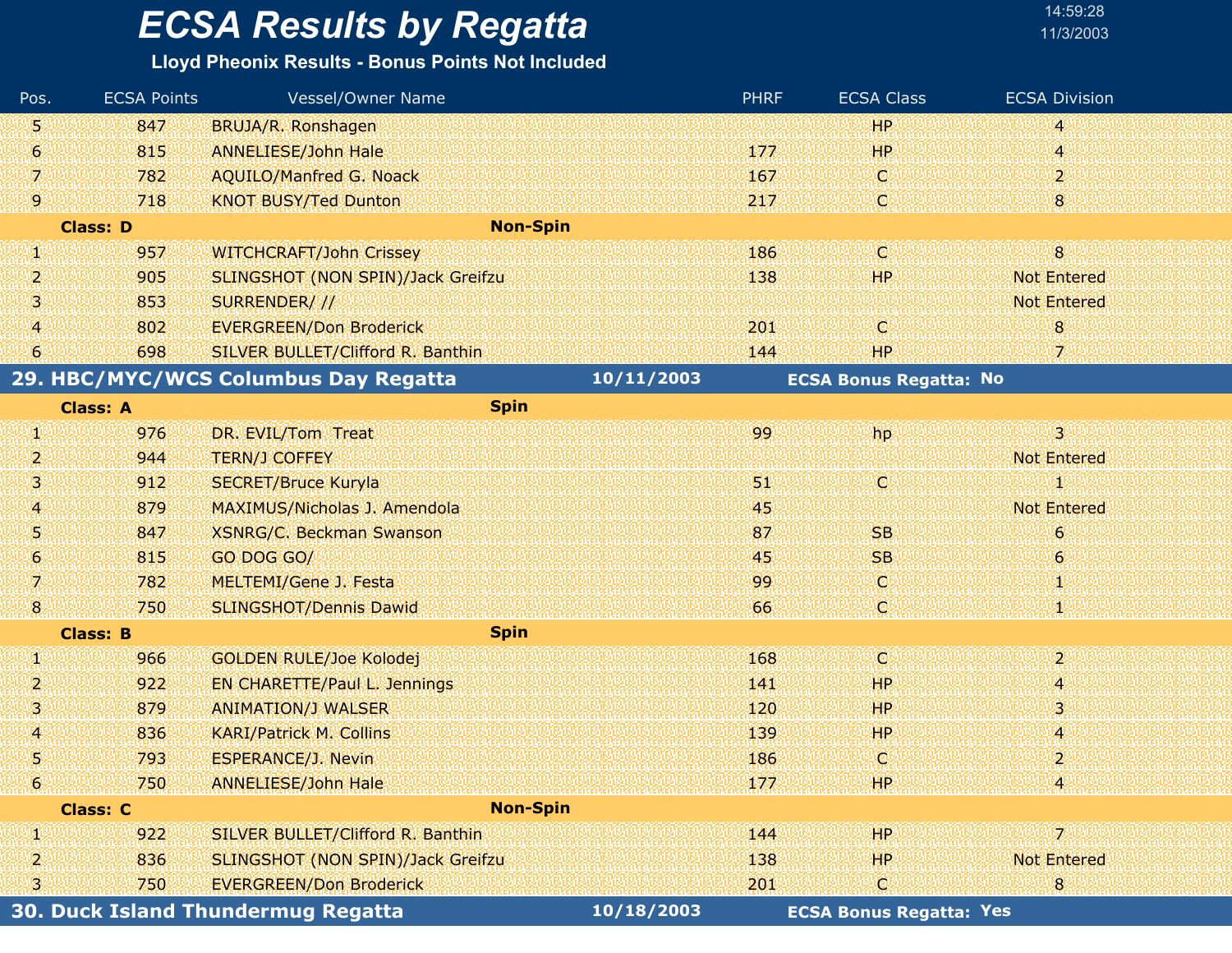| 14:59:28  |  |
|-----------|--|
| 11/3/2003 |  |

| Pos.                           | <b>ECSA Points</b> | Vessel/Owner Name                                 | <b>PHRF</b> | <b>ECSA Class</b> | <b>ECSA Division</b>      |
|--------------------------------|--------------------|---------------------------------------------------|-------------|-------------------|---------------------------|
| <b>Spin</b><br><b>Class: 1</b> |                    |                                                   |             |                   |                           |
| W                              | 998                | DR. EVIL/Tom Treat                                | 99          | hp                | $3^{\circ}$               |
| 2                              | 987                | <b>SECRET/Bruce Kuryla</b>                        | 51          | o                 | 饗                         |
| 3                              | 976                | XLR8/Bradford J. Porter                           | 96          | <b>SB</b>         | $\epsilon$                |
| $\overline{A}$                 | 966                | RICOCHET/Thomas Lee                               | 48          | HP                | 3.                        |
| 5                              | 955                | <b>SLAINTE/George McCarthy</b>                    | 93          | HP                | 3                         |
| 6                              | 944                | <b>SLAINTE/George McCarthy</b>                    | 93          | WP.               | 3                         |
| 7.                             | 933                | <b>PALADIN/ Carriere</b>                          | 92          |                   | <b>Not Entered</b>        |
| $\bf{8}$                       | 922                | WOODY/Lawrence H. Hennessy                        | 81          | HP                | 3                         |
| 9.                             | 912                | DRAGONFLY/Skip Young                              |             |                   | <b>Not Entered</b>        |
| 10                             | 901                | <b>GEM/ USCGA</b>                                 | 9           |                   | <b>Not Entered</b>        |
| WГ                             | 890                | <b>MAXIMUS/Nicholas J. Amendola</b>               | 45          |                   | <b>Not Entered</b>        |
| 12 <sup>1</sup>                | 879                | GO DOG GO/                                        | 45          | SB.               | 6                         |
| <b>Spin</b><br><b>Class: 2</b> |                    |                                                   |             |                   |                           |
| W                              | 994                | WOLVERINE/David L. Nauber                         | 110         | C)                | 40                        |
| 2                              | 980                | LINDY/David G. Dickerson                          | 90          | C                 | 14                        |
| 3                              | 966                | <b>WINDSHEAR/David C. Gilmore</b>                 | 135         | HP                | 4                         |
| $\overline{A}$                 | 951                | <b>SYNERGY/ Ballou</b>                            | 132         |                   | Not Entered               |
| 5                              | 937                | <b>EUPHORIA/Alan Skinner</b>                      | 114         | C                 | 1                         |
| 6                              | 922                | <b>NUNNEHI/Mark Dixon</b>                         | 135         | <b>HP</b>         | 4                         |
| 7                              | 908                | <b>CRYSTAL SLIPPER/Mike &amp; Linda Cavanaugh</b> | 105         | C                 | 郯                         |
| 8                              | 894                | <b>MELTEMI/Gene J. Festa</b>                      | 99          | C                 | 31.                       |
| 9                              | 879                | PERSISTENCE/ LeGeyt                               |             |                   | <b>Not Entered</b>        |
| <b>Spin</b><br><b>Class: 3</b> |                    |                                                   |             |                   |                           |
| И                              | 996                | <b>GOLDEN RULE/Joe Kolodej</b>                    | 168         | d                 | $\overline{2}$            |
| 2                              | 983                | <b>EUPHORIA/Douglas McDonald</b>                  | 177         | O                 | 2                         |
| 3                              | 970                | EN CHARETTE/Paul L. Jennings                      | 141         | <b>HP</b>         | 4                         |
| $\overline{\mathcal{A}}$       | 957                | <b>MENTOR/Mark Kondracky</b>                      | 211         | C                 | $\mathbf{2}^{\mathbb{R}}$ |
| 5                              | 944                | <b>ARABESQUE/Robert Bruno</b>                     |             |                   | <b>Not Entered</b>        |
| 6                              | 931                | RESOLUTE/Roger Bauman_Jr.                         | 153         | C                 | $\overline{2}$            |
| 7                              | 918                | <b>SCOOTS/ Brown</b>                              |             |                   | <b>Not Entered</b>        |
| 8                              | 905                | <b>COLD DUCK/John A. Tracy</b>                    | 144         | <b>HP</b>         | 4                         |
| 9                              | 892                | <b>ENCORE!/ Salerno</b>                           |             |                   | Not Entered               |